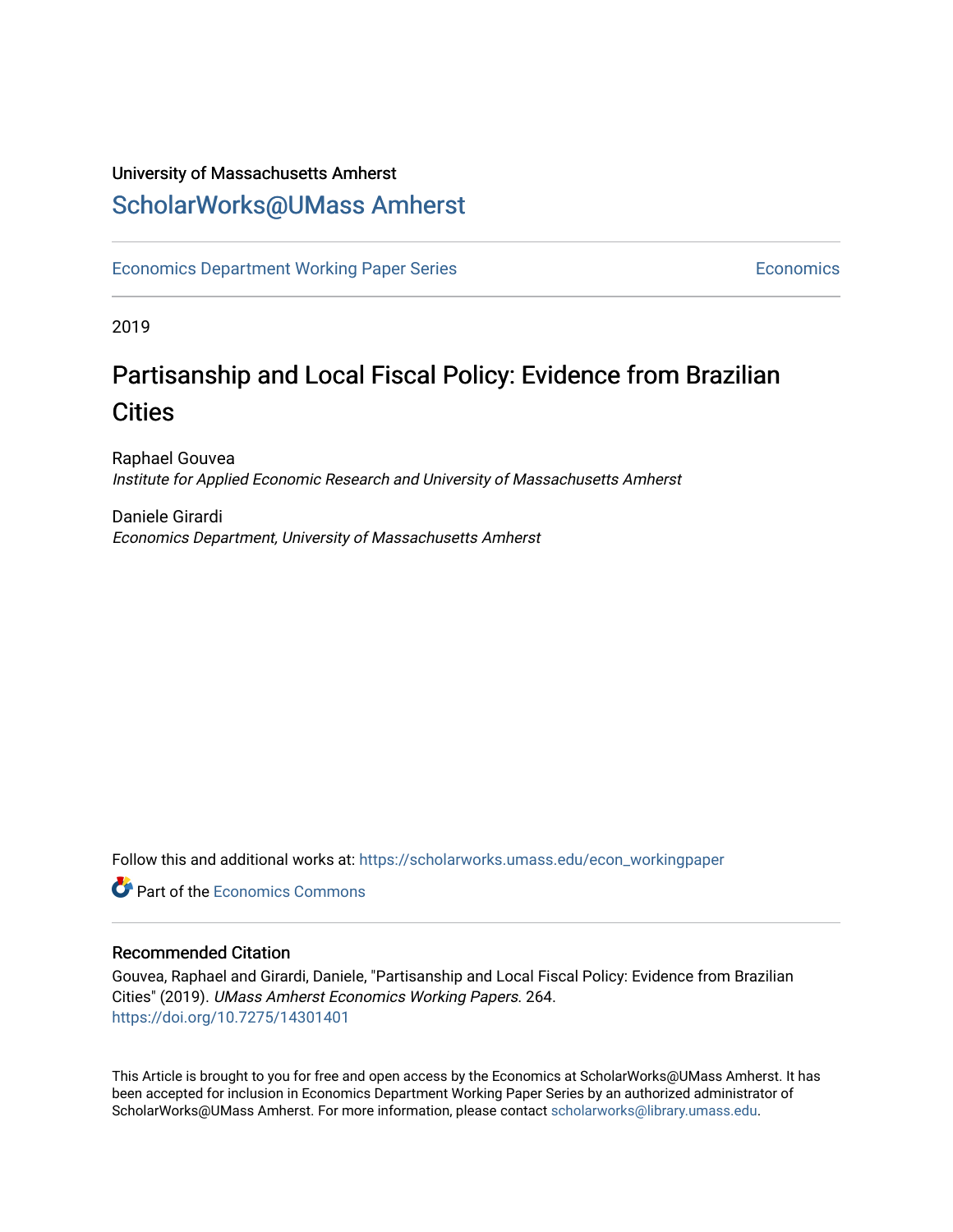# Partisanship and local fiscal policy: evidence from Brazilian cities.<sup>∗</sup>

Raphael Gouvêa† *⃝*<sup>r</sup> Daniele Girardi‡

#### **Abstract**

We study the role of partisanship in shaping local fiscal policy in Brazilian cities in the 2004- 2016 period. Using a regression-discontinuity design, we find no effect of left-wing mayors on the size of the city government nor on the allocation of spending across main budget categories (current spending, investment and personnel). We do find a modest, significant and robust positive effect of approximately 0.6 percentage points on the social expenditures share. We investigate mechanisms and find that re-election concerns and institutional constraints can explain the limited extent of spending allocation effects, while Tiebout-competition does not seem to play a role.

<sup>∗</sup>We thank the Department of Economics, University of Massachusetts Amherst, for financial support through the Chair's Summer Research Fund. Raphael Gouvêa acknowledges financial support from CAPES (grant 0846/2014-07). We thank, without implicating, Arin Dube, Gilberto Tadeu Lima, Peter Skott and participants to the 2019 Analytical Political Economy Workshop for useful comments on previous versions of this paper.

<sup>&</sup>lt;sup>†</sup>Institute for Applied Economic Research and University of Massachusetts Amherst.

<sup>‡</sup>Department of Economics, University of Massachusetts Amherst.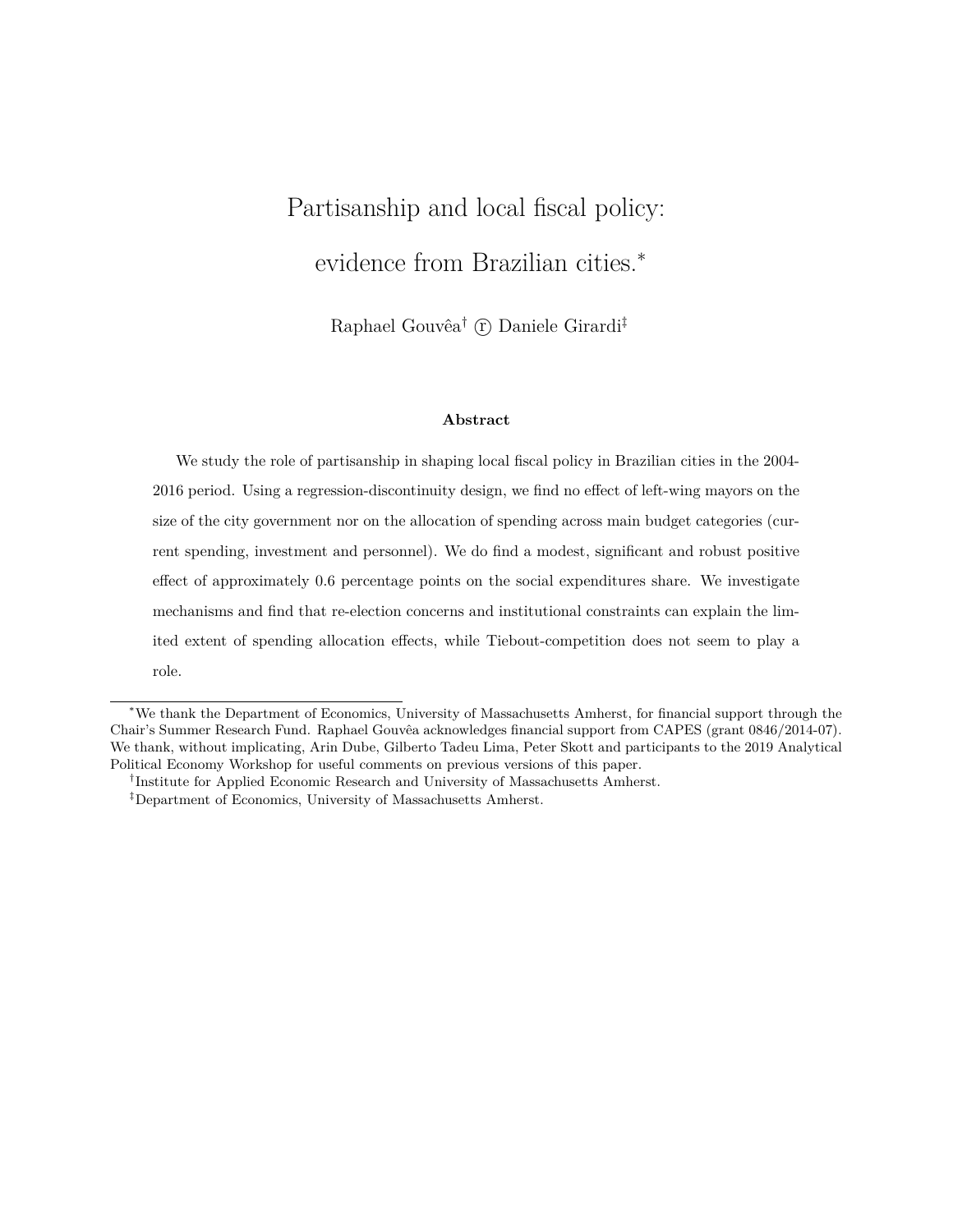#### **1 Introduction**

Do political parties matter when it comes to governing cities? The classical Downsian model predicts policy convergence between parties [\(Downs,](#page-18-0) [1957](#page-18-0)). However, convergence can fail when parties/candidates are ideologically motivated and represent different constituencies [\(Alesina](#page-17-0), [1987](#page-17-0), [1988;](#page-17-1) [Besley and Coate,](#page-17-2) [1997](#page-17-2)). While these broad theoretical considerations apply to all government levels, municipalities present some specificity, due to their different political, legal and economic environment ([Peterson](#page-19-0) [1981;](#page-19-0) [Ferreira and Gyourko](#page-18-1) [2009,](#page-18-1) pp. 401-403). A recent literature has studied this issue empirically in the US and other industrialized countries, finding that partisan control of a city government has some effect on local policies and outcomes in some European countries [\(Pettersson-Lidbom](#page-20-0), [2008](#page-20-0); [Fiva et al.](#page-18-2), [2018](#page-18-2)), but not in the US [\(Ferreira and Gyourko](#page-18-1), [2009\)](#page-18-1).

This paper studies the effect of partisanship on local fiscal policy in the context of a developing country. Specifically, we study Brazilian municipalities and estimate the effect of electing a left-wing mayor on various fiscal policy variables through a regression-discontinuity design.

Overall, our baseline results point to substantial (but not complete) fiscal policy convergence between political parties in Brazilian cities. We find no effect of left-wing mayors on the size of the city government nor on the allocation of spending across the main budget categories (current spending, investment and personnel). We do find a modest, significant and robust positive effect on the share of social expenditures. The (close) election of a left-wing mayor tends to raise the share of social expenditures by around 0.6 percentage points in our preferred RD specification.

We then explore potential mechanisms which may limit partisan effects in Brazilian cities. Mainstream parties may just not have fundamentally different ideological views when it comes to local fiscal policy. Or they may have different ideological views on this matter, but their policy space may be constrained. Previous literature and our reading of the institutional context suggest three possible types of constraints. The first is re-election concerns, consistent with models of Downsian competition with reputation-building (eg [Enelow and Munger](#page-18-3) ([1993\)](#page-18-3), [Besley and Case](#page-17-3) [\(1995](#page-17-3))). The second is institutional rigidities regarding the tax revenue system and the allocation of public expenditures. The third is Tiebout-type competition among local jurisdictions, which previous studies have found to be important in bringing about policy convergence in US municipalities [\(Ferreira and](#page-18-1)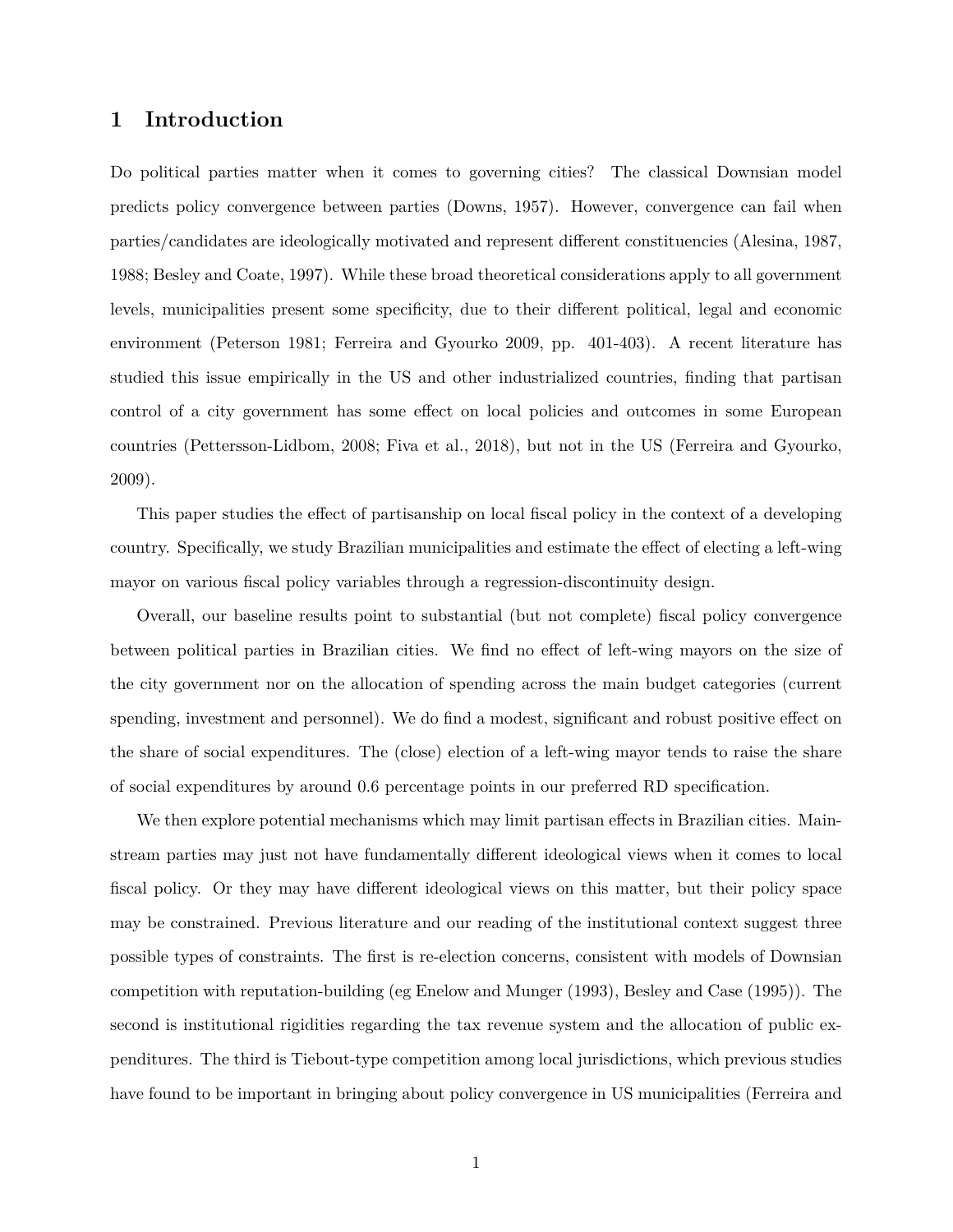[Gyourko,](#page-18-1) [2009](#page-18-1)).

We propose empirical tests for these explanations. To assess the role of re-election concerns, we restrict the analysis to 'lame-duck' mayors, who face a binding term limit and are therefore less constrained by electoral competition in pursuing their agenda. To test the 'institutional constraints' hypothesis, we exploit exogenous changes in these constraints provided by 'oil windfalls'. In Brazil, a subset of oil-producing municipalities experience sharp fluctuations in revenues due to fluctuations in oil production and prices. If partisan effects are limited by institutional constraints, we would expect to find larger effects when these constraints are relaxed by oil-related revenue windfalls. Following the US literature [\(Ferreira and Gyourko,](#page-18-1) [2009\)](#page-18-1), we test the 'Tiebout-competition' hypothesis by building a Herfindahl index, measuring the presence of potentially competing locations in the same local area, and test whether the impact of partisanship covaries with this index.

Our results suggest that none of these mechanisms explain the lack of partisan effects on the size of government. This suggests limited ideological differences between mainstream parties on this topic. This interpretation appears consistent with both survey evidence on the policy preferences of Brazilian politicians [\(Zucco and Power,](#page-20-1) [2018\)](#page-20-1) and studies of the evolution of the policy proposals of the Workers' Party (PT), the leading Brazilian left party ([Campello,](#page-18-4) [2016](#page-18-4)).

However, institutional constraints and re-election concerns *do* appear to explain the limited extent of budget composition effects. In cities where institutional constraints are relaxed by oil windfalls, left-wing mayors raise the share of social expenditures by around 2.4 percentage points, a fourfold increase compared to the baseline results. Moreover, in this subsample we also find a marginally significant effect of around 1.4 percentage points on the share of personnel expenditures. We also find a larger effect on the share of social expenditures among 'lame-duck' mayors (0.97 percentage points versus 0.60 in the baseline). We do not find support for the Tiebout-competition hypothesis.

#### **1.1 Related literature**

Some recent papers have used regression-discontinuity designs (RDDs) to study the causal effect of political partisanship on city-level fiscal policy and other outcomes. These studies have pointed to significant effects of left-wing parties on the size and composition of the city budget in Nordic European countries (Norway and Sweden), but no effect of Democrat mayors in US cities. Little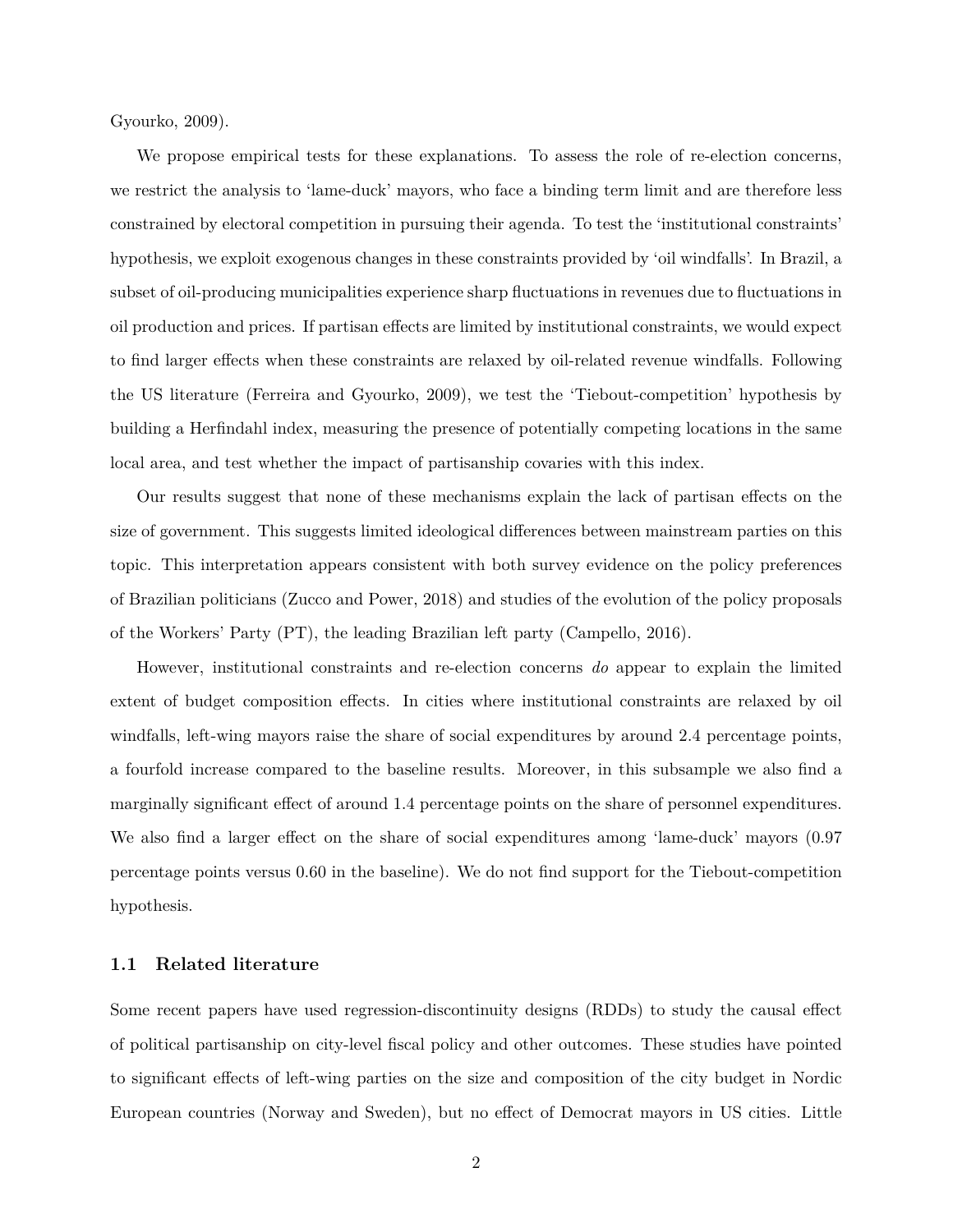evidence has been available so far on developing countries.<sup>[1](#page-4-0)</sup>

Specifically, [Pettersson-Lidbom](#page-20-0) ([2008](#page-20-0)) finds that left-wing city governments in Sweden increase the municipal budget, employ more workers, and reduce the local unemployment rate relative to conservative ones. [Folke](#page-18-5) ([2014\)](#page-18-5) adapts the regression-discontinuity framework to study the role of small parties in proportional representation systems, finding large effects of party representation in Swedish municipal councils on immigration and environmental policy, but not taxes.

[Fiva et al.](#page-18-2) ([2018\)](#page-18-2) estimate the effect of both government control and party representation in Norwegian cities. They find that a conservative city government lowers property taxes, but has no impact on spending allocations, and that an increase in the seats of left-wing parties leads to higher childcare spending and lower elderly care spending.

[Ferreira and Gyourko](#page-18-1) [\(2009\)](#page-18-1) find no partisan differences in policy outcomes between Democrat and Republican mayors in US cities. They investigate possible explanations, and find most support for Tiebout-competition among municipalities within metropolitan areas. This paper is the closest to ours in the sense of studying a majoritarian system in which a directly-elected mayor is the head of the city government.

A broader literature has studied partisan effects at the regional and national level on various outcomes. [Lee et al.](#page-19-1) ([2004\)](#page-19-1) exploit close US congressional elections to show that the electoral strength of a legislator does not affect her voting behavior, suggesting that voters elect (rather than affecting) parties' policy positions. [Leigh](#page-19-2) ([2008\)](#page-19-2) studies US States in the 1941-2002 period and finds partisan effects on post-tax inequality, unemployment, incarceration rates, minimum wages and welfare caseloads, but no impact on taxes, public employment and crime rates. [Beland and](#page-17-4) [Oloomi](#page-17-4) ([2017\)](#page-17-4) study the effect of the party affiliation of US Governors on fiscal policy, finding no effect on total spending but some differences in the allocation of funds, with Democratic governors allocating a larger share to health and education. In a related study, [Beland](#page-17-5) ([2015\)](#page-17-5) finds that Democratic governors tend to cause reductions in racial gaps in employment and earnings. Other studies have looked at the effect of partisan electoral victories on financial markets (eg [Snowberg](#page-20-2) [et al.](#page-20-2) ([2007\)](#page-20-2); [Girardi](#page-18-6) [\(2018](#page-18-6))).

<span id="page-4-0"></span><sup>&</sup>lt;sup>1</sup>Most previous work on partisan effects in developing countries lacks a clear identification strategy, as the one provided by a RDD. It is hard, therefore, to rule out endogeneity biases in these previous work. For Brazil, for example, there are a few studies using panel regression with party dummies to study partisanship effects on fiscal policy at the local level ([Sakurai](#page-20-3), [2009](#page-20-3); [Sakurai and Menezes-filho](#page-20-4), [2011](#page-20-4); [Sakurai and Gremaud,](#page-20-5) [2007](#page-20-5)).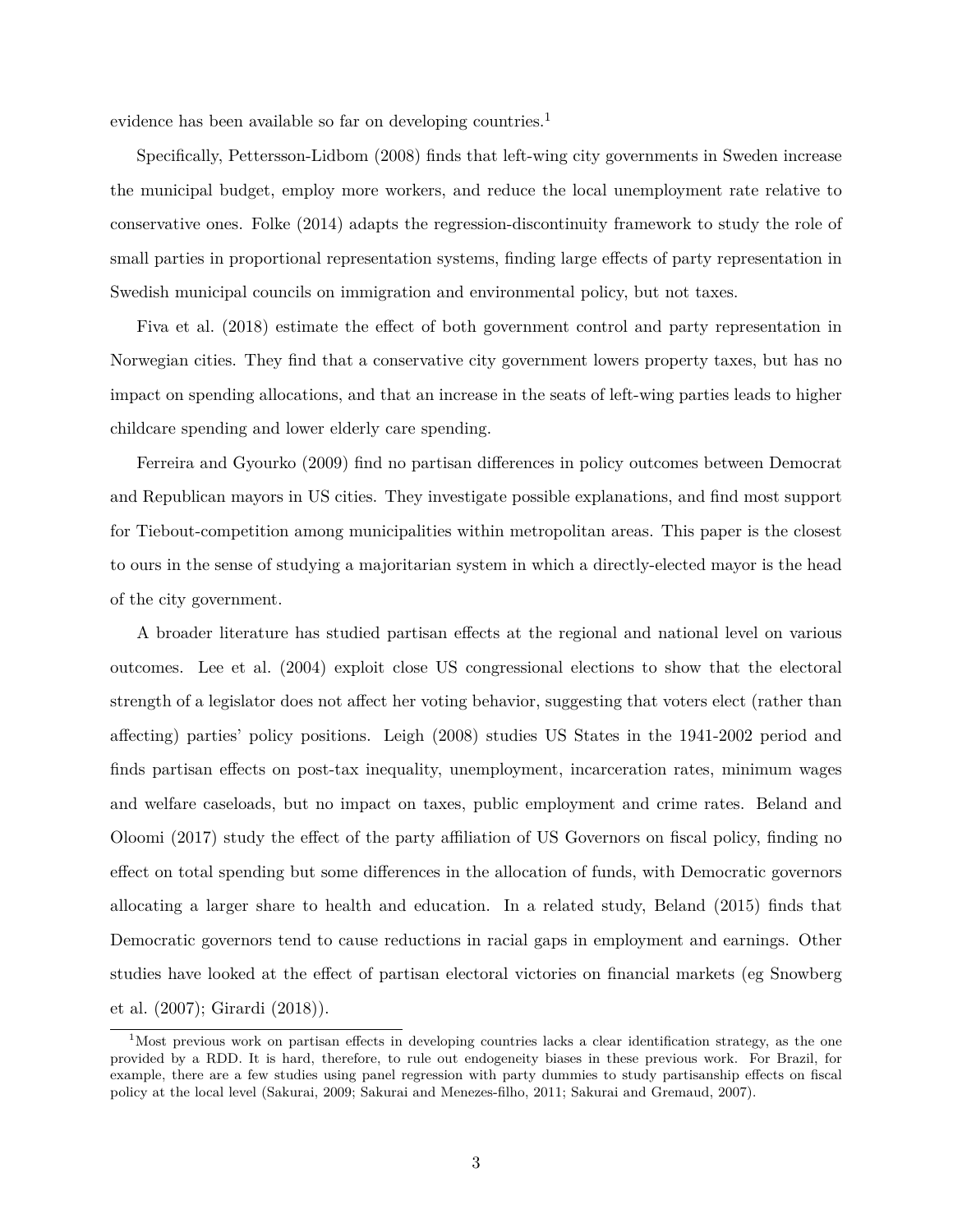#### <span id="page-5-1"></span>**2 Institutional Context**

Brazil is a federal republic with three autonomous and independent administrative levels: the federal government, 27 states (including the federal district) and 5,570 municipalities. Brazilian municipalities have an executive and a legislative branch. The mayor is directly elected by plurality or majority rule and the city council by proportional rule. Local elections happen every 4 years in October and the elected mayor and city council start their mandate in January 1st of the following year. Municipal elections are always two year apart from federal and state elections, which happen at the same time. In municipalities with fewer than 200,000 voters, there is only one round for electing the mayor. In larger cities, there is a runoff between the two most voted candidates if none of them achieves an absolute majority in the first round. Mayors face a two-term limit.

Brazil is a case of multipartism, with 33 registered and roughly 14 effective parliamentary parties in 2016 ([Nicolau,](#page-19-3) [2017;](#page-19-3) [Gallagher and Mitchell](#page-18-7), [2008](#page-18-7)).<sup>[2](#page-5-0)</sup> Four parties, however, have played a major role in the period under study. The social-democratic, pro-Labor Worker's Party (PT) is dominant on the left and has won four consecutive presidential elections since 2002. The PT has moved towards the center during its bid to the 2002 presidential campaign [\(Campello](#page-18-4), [2016](#page-18-4)). The leftist camp also includes smaller communist, socialist and green parties. PSDB and PMDB are the main center-right parties, while DEM/PFL is the most important party on the right [\(Zucco and Power](#page-20-6), [2009,](#page-20-6) [2018\)](#page-20-1). Appendix [A](#page-26-0) provides the full list of parties that participated in the municipal elections we study.

The current constitution, enacted in 1988, promoted an important decentralization of the administrative structure, leading to an increase in the responsibility of city governments in the provision of public goods. The main areas under municipal responsibility are education (child care and primary), basic health services, provision of infrastructure in sanitation, transportation and urban planning.

Even though many expenditure categories have been decentralized to cities, tax collection continues to be rather centralized at the federal and state level. As a consequence, municipalities have relatively low self-financing capacity and are highly dependent on intergovernmental transfers,

<span id="page-5-0"></span><sup>&</sup>lt;sup>2</sup> The effective number of parliamentary parties is a standard measure of political fragmentation in comparative politics, and is computed using the number of parties in parliament weighted by parties' vote shares [\(Laakso and](#page-19-4) [Taagepera](#page-19-4), [1979](#page-19-4); [Gallagher and Mitchell,](#page-18-7) [2008\)](#page-18-7).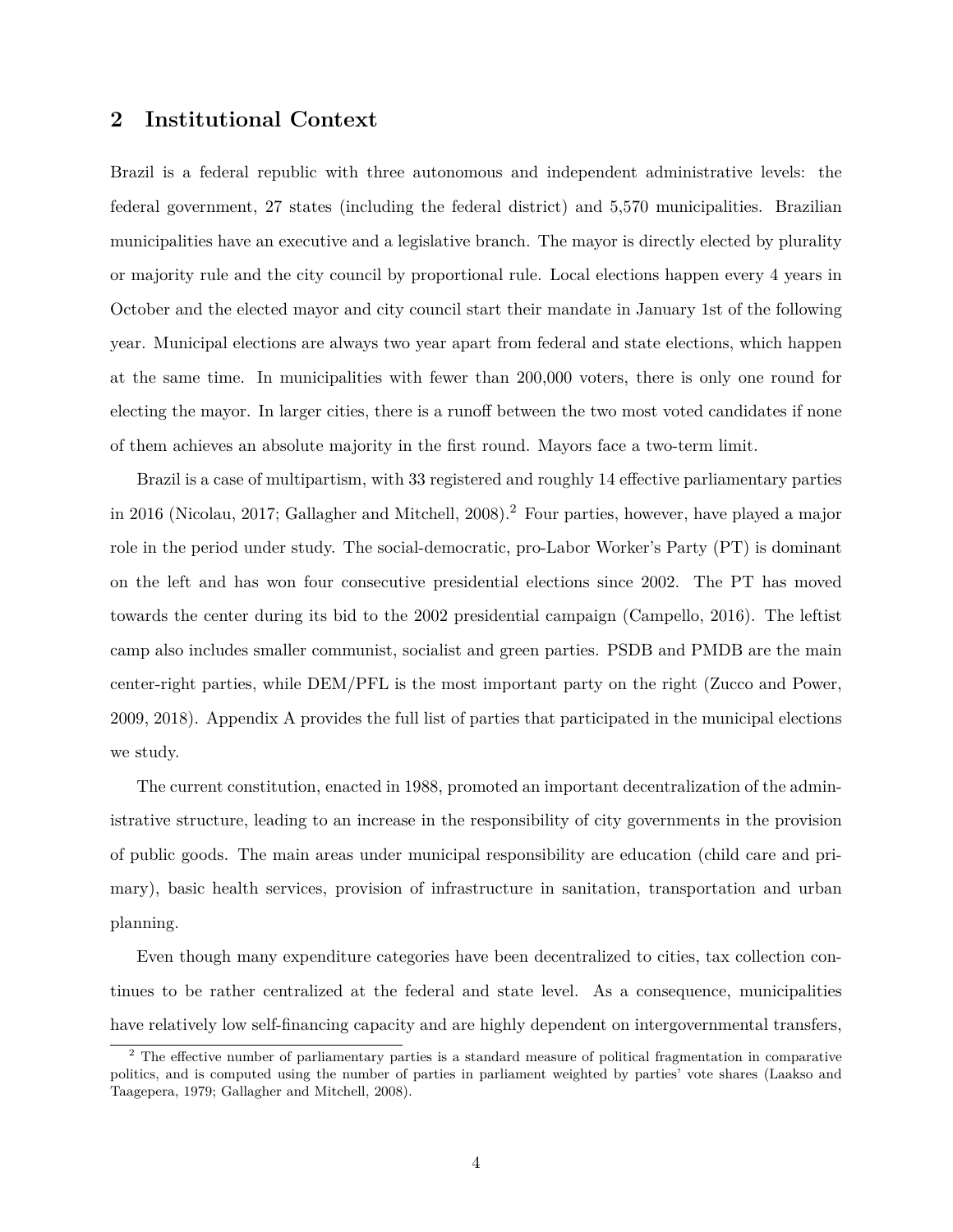which accounted for 58 percent of all municipal revenues in 2016. Most of these revenues come from block-grant/earmarked transfer programs and a smaller share in the form of discretionary transfers. Since the enactment of the Law of Fiscal Responsibility in 2000, municipalities (as well as other levels of government) face strong restrictions in their levels of deficit and debt.

Importantly, in Brazilian municipalities (as well as at the federal and state level) the executive branch has a dominant role in crafting, approving and executing the budget. The role of the city council is mostly confined to amending limited parts of the budget bill crafted by the executive and, after spending has occurred, auditing and reviewing municipal spending. Moreover, given that in Brazil the budget law is not mandatory but just authoritative, the executive has large flexibility in deciding whether to execute or not each amendment approved by the city council [\(Alston et al.](#page-17-6), [2005;](#page-17-6) [Albuquerque et al.](#page-17-7), [2013\)](#page-17-7).

#### **3 Data**

We combine electoral results from the 2004, 2008 and 2012 Brazilian municipal elections with data on several public finance outcomes. Our sample includes 9,679 municipal elections for which we can calculate the left's margin of victory/loss (the running variable in our RDD) and have data on the fiscal policy outcomes of interest over the full post-election mayoral term.

#### **3.1 Electoral results and partisanship**

Data on municipal elections come from Brazil's Electoral Court - *Tribunal Superior Eleitoral* (TSE). We focus on the 2004, 2008 and 2012 elections, as data from previous elections is either unavailable or incomplete.[3](#page-6-0) From TSE, we obtain information on the candidate party, the composition of her coalition and the number of votes. With this information, we can compute the running variable in our RDD: the left's margin of victory/loss, defined as the vote share of the most voted left-wing candidate minus the vote share of the most voted non-left candidate. In case of a runoff, we use the runoff vote shares to compute the margin of victory. We use the [Zucco and Power](#page-20-1) [\(2018\)](#page-20-1) classification to determine the ideological stance of parties (left or non-left). When a party is not included in [Zucco and Power](#page-20-1) ([2018\)](#page-20-1), we use other sources to assign party ideology. The partisanship

<span id="page-6-0"></span><sup>&</sup>lt;sup>3</sup>As stated in the [website](http://www.tse.jus.br/eleicoes/estatisticas/repositorio-de-dados-eleitorais-1/repositorio-de-dados-eleitorais) of the data repository (accessed in April 2019).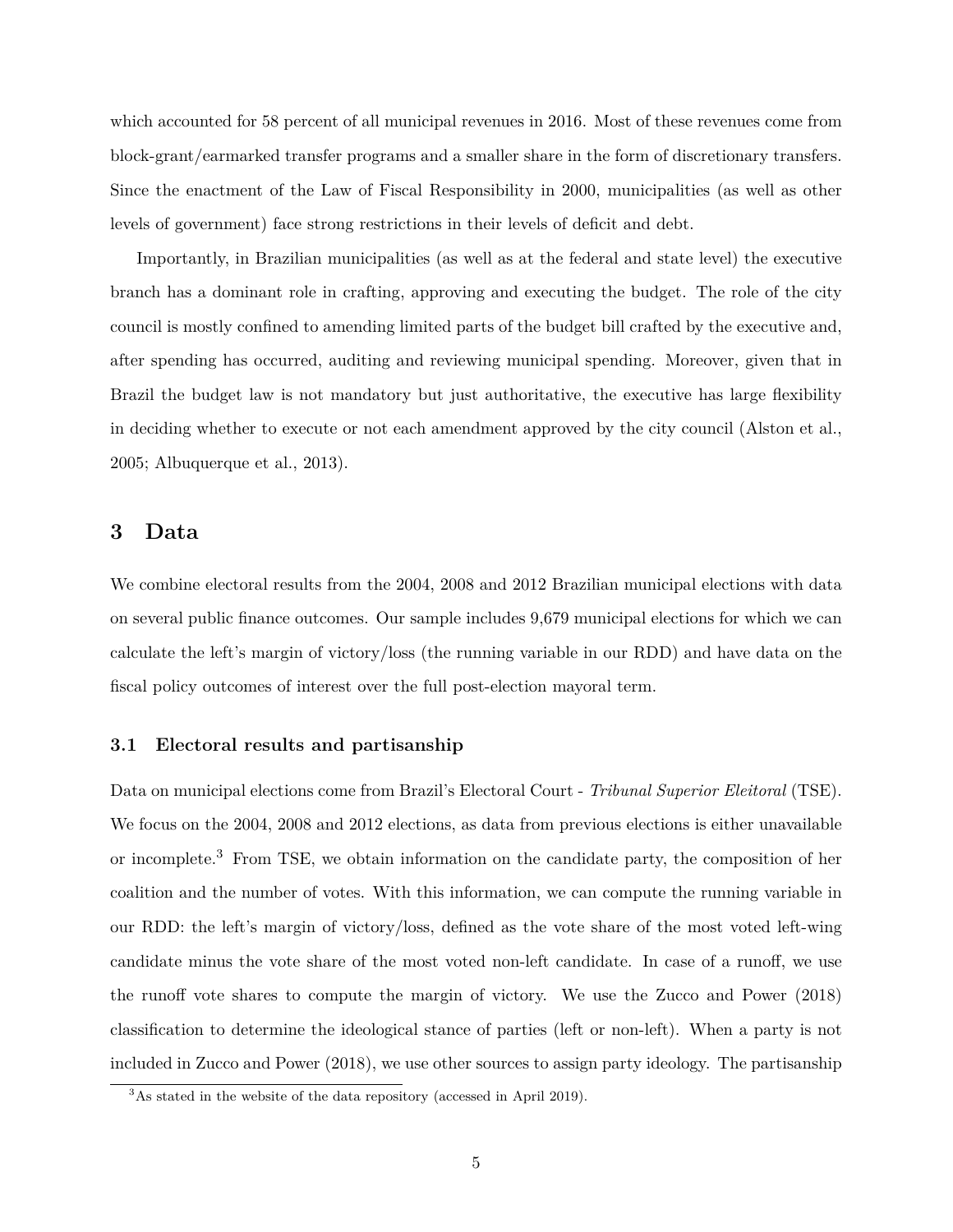classification is detailed in Appendix [A.](#page-26-0)

#### **3.2 Public finance**

Public finance data come from Brazil's National Treasury - *Secretaria do Tesouro Nacional* (STN). Municipalities report detailed information on expenditures and revenues to STN, which then publishes the dataset *[Finanças do Brasil - Dados Contábeis dos Municípios](http://www.tesouro.fazenda.gov.br/contas-anuais)* (FINBRA). We use total revenues and total expenditures per capita and as a share of GDP as our measures of government size. We also study how the allocation of expenditures among the main budget and functional categories is affected by party ideology. For the budget categories, we use current expenditures, personnel and investment as a share of total expenditures. Given the main areas under responsibility of municipalities, we study the allocation of functional categories in two groups: social and non-social expenditures. We define social expenditures as expenditures in health and sanitation, education and culture, and social welfare programs. Other expenditures are composed of housing and urban development, transportation and others, the latter being a residual group that includes all other functional categories.<sup>[4](#page-7-0)</sup> To create a sample of oil-windfall receivers (used in mechanisms' analysis), we use information from the *[Transferêncas Constitucionais](http://sisweb.tesouro.gov.br/apex/f?p=2600:1)* from STN. This database reports all non-discretionary transfers made by the central government to states and municipalities.

#### **3.3 Sample selection and descriptive statistics**

We take a number of steps to create our baseline sample. We start with all 16,685 municipal electoral results available in the TSE repository. We exclude 258 elections which occurred after the regular schedule. After computing the left's margin of victory/loss, the running variable in our RDD, we are left with 10,789 elections. Concerning the outcome variables, even though FINBRA is an unbalanced panel dataset, it has a coverage rate of at least 93 percent of the municipalities per year. We exclude 580 observations from FINBRA because municipalities have not reported total revenues or total, current or capital expenditures. Moreover, we only keep observations for which we can observe all outcome variables over the full term. As a result, our baseline sample has 9,679 observations, where an observation is a municipality-election cycle. We supplement our data with

<span id="page-7-0"></span><sup>&</sup>lt;sup>4</sup>The OECD includes pensions in the social expenditure categories [\(OECD](#page-19-5), [2007\)](#page-19-5). Given that pension expenditures are mostly pre-determined for the current mayor, as they are the result of hiring and wage setting decisions from previous administrations, we decide to include pensions in the residual group.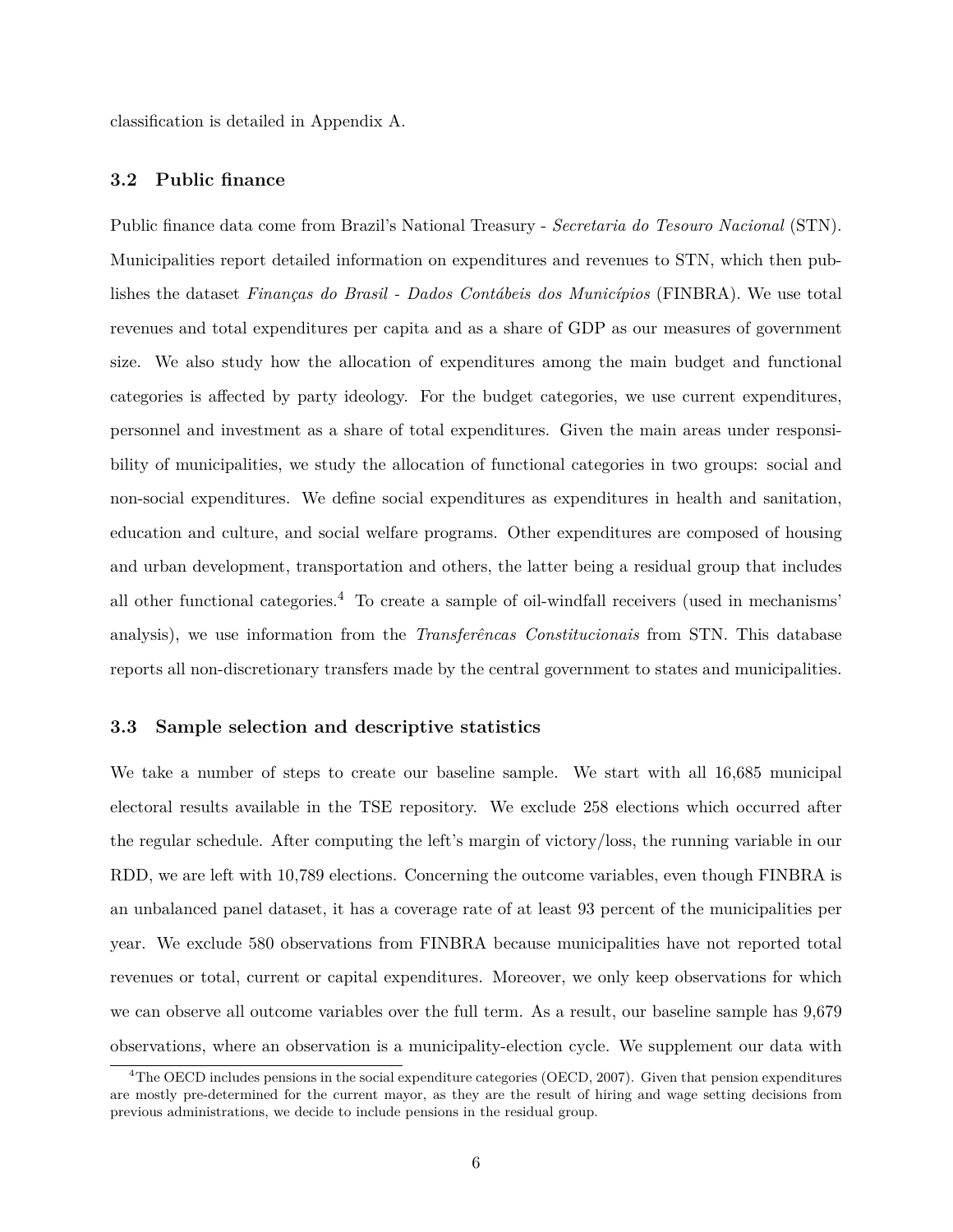information on municipal GDP, population and a set of demographic and geographic covariates.

Table [B.1](#page-28-0) reports descriptive statistics, in the whole sample and in the sub-samples we use to analyze mechanisms. Even though these sub-samples select observations following different criteria (discussed in detail in next sections), overall they display similar characteristics as the baseline sample, except for geographic location.

#### <span id="page-8-2"></span>**4 Research design**

We employ a regression-discontinuity design (RDD) ([Hahn et al.](#page-19-6), [2001](#page-19-6)) to identify the effect of a mayor's partisanship on local fiscal policy. Intuitively, we estimate a causal effect by comparing municipalities with closely-elected left-wing mayors with municipalities where the left-wing candidate barely lost the election. More formally, we test whether the expected values of our fiscal policy variables of interest display a discontinuity when the left margin crosses the victory threshold.

#### **4.1 Regression-discontinuity specification**

Our estimator of interest, which gives the effect of a left-wing mayor on fiscal policy variable  $y$ , is given by

$$
\beta = \lim_{ml \downarrow 0} E[y|ml] - \lim_{ml \uparrow 0} E[y|ml]
$$
\n(1)

where *ml* is the margin of victory/loss of the left candidate, defined as the difference between the vote share of the most-voted left-wing candidate and the vote share of the most-voted non-left candidate.

Our key identification assumption is that unobserved confounding factors – variables affecting both election probabilities and fiscal policy choices – do not 'jump' discontinuously around the threshold.[5](#page-8-0) This means that cities where the left candidate barely wins an election do not tend to be abruptly different from cities where the left barely loses. Under this 'smoothness' assumption, our RD estimator identifies the causal effect of a (closely-elected) left mayor on fiscal policy variables.

We estimate  $\beta$  through the following RD specification:

<span id="page-8-1"></span>
$$
y_{it} = \beta \mathbb{1}\{ml_{it} > 0\} + f(ml_{it}) + \alpha_i + \tau_t + \varepsilon_{it}
$$
\n<sup>(2)</sup>

<span id="page-8-0"></span> $5$ More precisely, the assumption is that counterfactual outcomes are continuous in the running variable.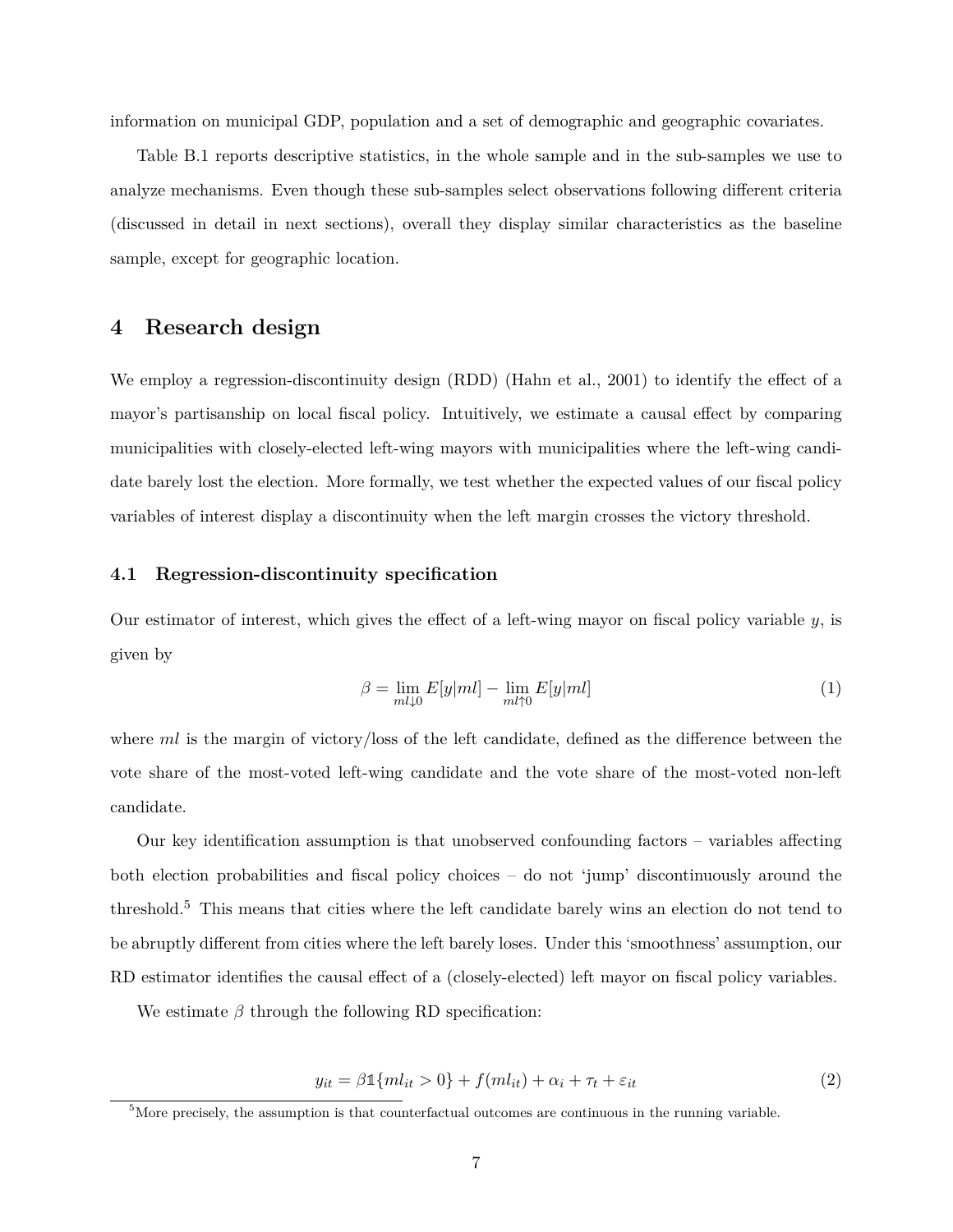where *i* and *t* index city and election year; *y* is a public finance variable measured as an average over the after-election mayoral term, that is, from year  $t + 1$  until year  $t + 4$  (see Section [2](#page-5-1)); ml is the left's margin of victory/loss;  $f(.)$  is a potentially non-linear function that we approximate through kernel-weighted local linear regression;  $\alpha_i$  and  $\tau_t$  are city and year fixed effects.<sup>[6](#page-9-0)</sup> We use the [Calonico et al.](#page-18-8) ([2014](#page-18-8)) robust and bias-corrected estimator.

#### **4.2 Design assessment**

Results reported in Appendix [C](#page-29-0) support the validity of our RD design. Figure [C.1](#page-30-0) shows that there is no evidence of electoral manipulation, as we do not find a discontinuity in the distribution of the running variable at the cutoff ([McCrary](#page-19-7), [2008](#page-19-7)). Table [C.1](#page-29-1) displays differences in pre-determined city characteristics between left and non-left mayors. The first column includes all elections in the sample, showing that in general cities electing a leftist mayor are different: they are more likely to be urban and in the northeast region, they have a lower share of white population, lower incomes and lower labor force participation. The subsequent columns show that these differences disappear if we restrict the comparison to progressively closer elections. Most importantly, column 6 estimates differences in pre-determined city characteristics using the same RD specification that we employ for estimating fiscal policy effects (equation [2\)](#page-8-1), finding that all differences are both economically and statistically insignificant around the threshold.

#### **5 Main results: impact of partisanship on local fiscal policy**

This section presents our main results, which are reported in column 1 of Table [1](#page-25-0) and displayed graphically in Figure [1.](#page-21-0) As explained in Section [4](#page-8-2), all outcomes are measured as an average over the four years in office. Overall, we find no significant effect of left-wing mayors on the size of the city government nor on the allocation of expenditures across main economic categories (current spending, investment and personnel). We do find a modest significant positive effect on the social

<span id="page-9-0"></span> $6$  We control for city and year fixed effects by first regressing  $y_{it}$  on city and year dummies, and then using residuals from this fixed-effects regression as the left-hand variable in our RD estimation. In the interest of efficiency, this 'firststep' fixed-effects regression uses the whole sample, including observations which are excluded from the RD estimation because the 'left margin' variable is not available. Our results do not change if we restrict the first-step regression to exactly the same sample used in the RD estimation. For details on this two-steps procedure, see [Lee and Lemieux](#page-19-8) [\(2010,](#page-19-8) p. 331-333).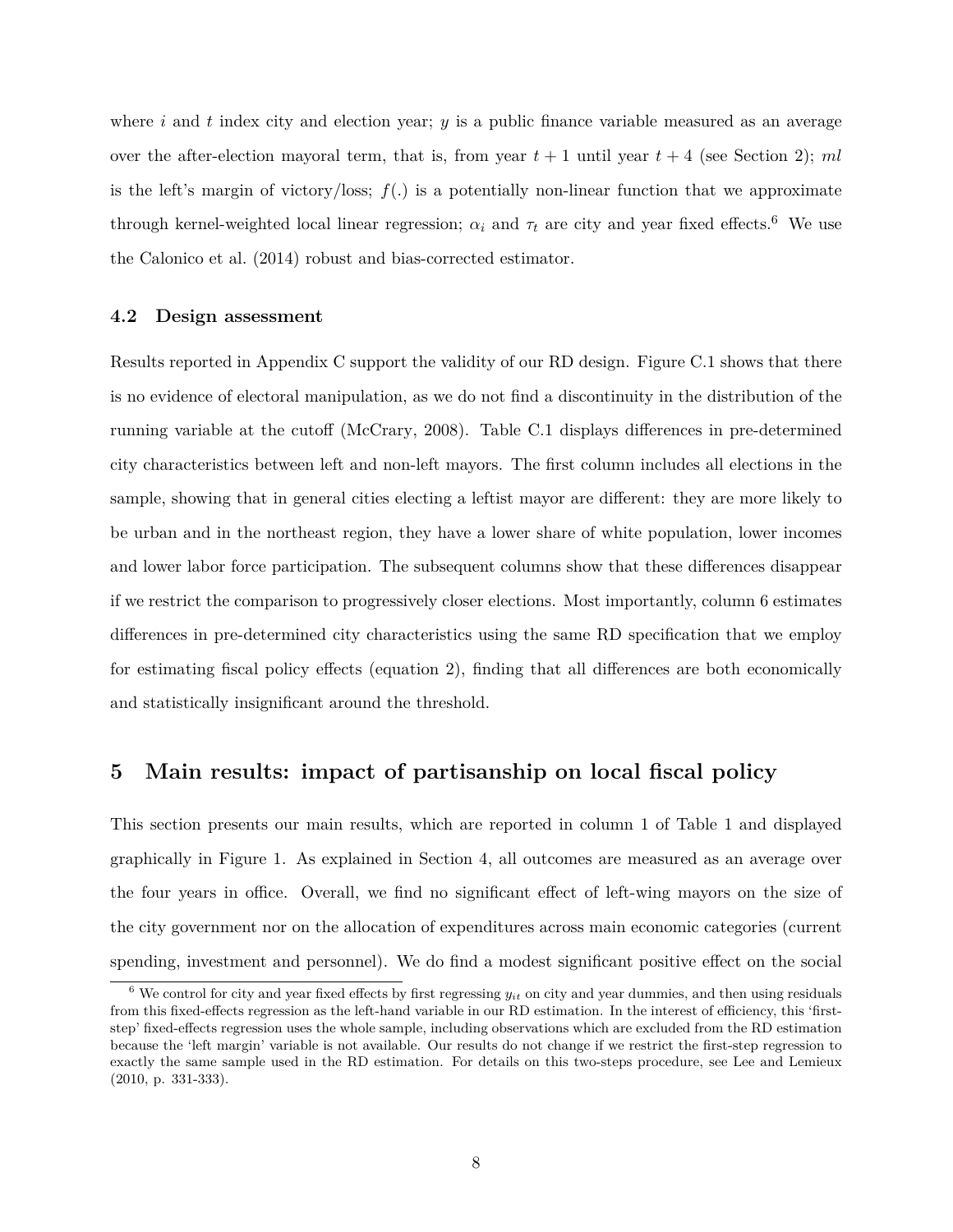expenditures share.

#### **5.1 Size of government**

We proxy the size of city governments using their total revenues and expenditures, per capita and as a share of municipal GDP.

We find no significant partisan effects on the size of city government: there is no discontinuity at the threshold for any of the four proxies (top panel of Table [1,](#page-25-0) column 1; Figure [1](#page-21-0), panels (a) to  $(d)).$ 

[Insert Table [1](#page-25-0) and Figure [1](#page-21-0) here]

#### **5.2 Budget composition**

We now study how partisanship affects the allocation of resources. First, we look at the composition of expenditures across the main budget categories. Again, we find no significant effects: there is no evidence of discontinuities in the shares of current spending, personnel and investments in total spending (middle panel of Table [1,](#page-21-0) column 1; Figure 1, panels  $(e)$  to  $(g)$ ).

Second, we look at the composition of expenditures across the main functions of government. We find a modest positive discontinuity in the share of social expenditures (Figure [1,](#page-21-0) panel (h)). The share of social spending is higher by 0.6 percentage points under a left-wing mayor, with  $p < 0.01$ (bottom panel of Table [1](#page-25-0), column 1). The 'Health & Sanitation' and 'Education & Culture' sectors account for most of this effect. All other categories seem to adjust to accommodate the increase in social expenditures: we do not find any single item among non-social expenditures which tends to be disproportionately penalized.

To assess how this reallocation translates into an increase in the level of social spending, we report results for the effect on social spending per capita (bottom panel of Table [1](#page-25-0), column 1, and top panel of Figure [2\)](#page-22-0). We find that social spending per capita increases by around 1 percent.

#### [Insert Figure [2](#page-22-0) here]

In order to uncover dynamics, Appendix [D](#page-31-0) reports results by year in office. The key finding is summarized in Figure [3](#page-23-0): the effect on the social expenditures share increases gradually, reaching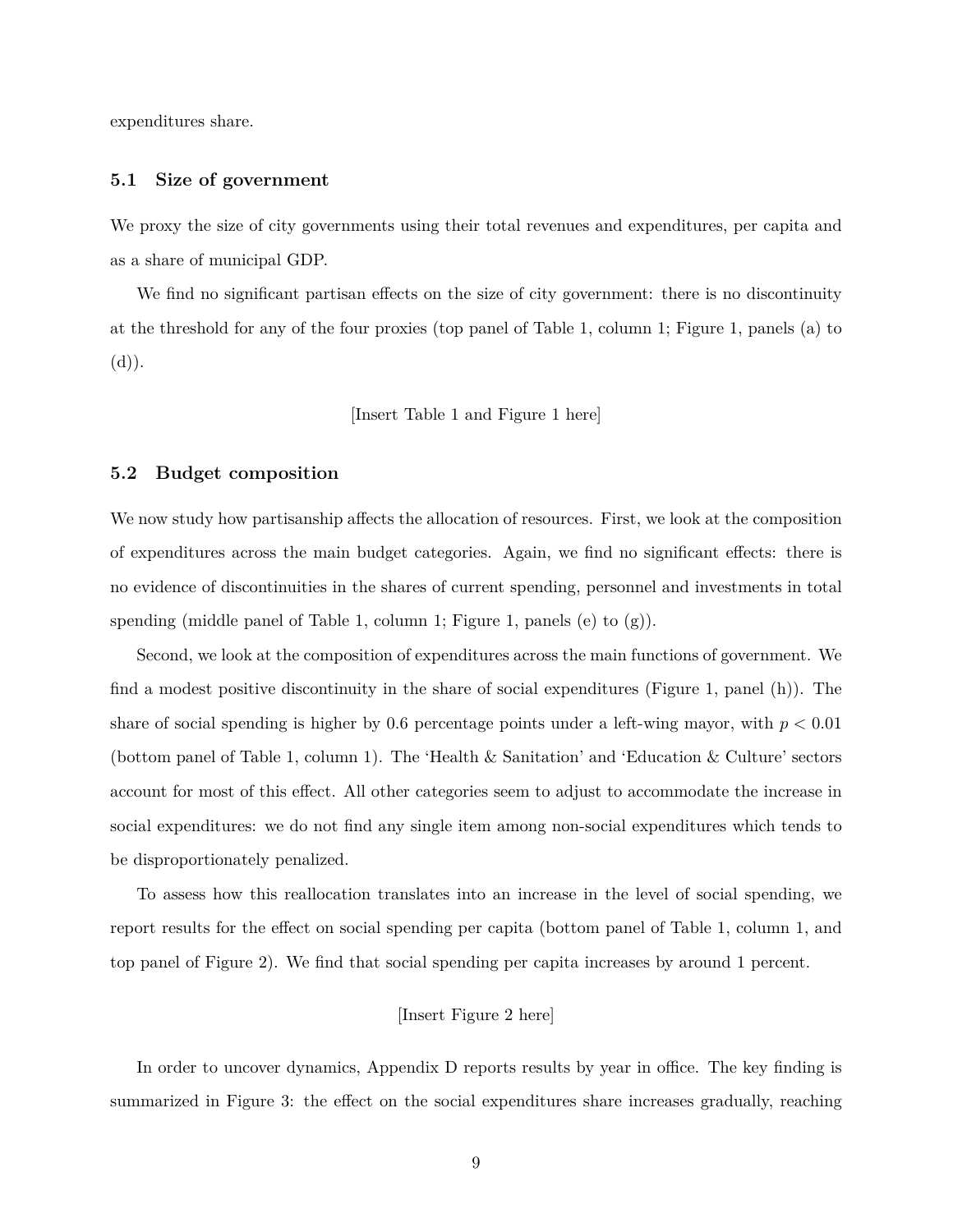0.95 percentage points in the last year in office, consistent with the idea that it takes time to reallocate resources. Effects on size of government and budget categories are confirmed to be small and insignificant for all years in office (Table [D.1\)](#page-31-1).

[Insert Figure [3](#page-23-0) here]

#### **5.3 Robustness tests**

Appendix [E](#page-34-0) reports robustness tests. Table [E.1](#page-34-1) restricts the analysis to progressively larger cities, up to the 90th percentile. Results are remarkably stable, indicating that heterogeneous effects by city size cannot account for our results. Table [E.2](#page-35-0) re-estimates equation [2](#page-8-1) using alternative bandwidth selection criteria. Results are insensitive to bandwidth choice.

#### **5.4 Falsification exercise**

Given that we find a significant effect only on social expenditures, and that this effect is economically modest, we ask how likely it is to be the artifact of a tendency of our estimated RD specification to over-reject the null hypothesis, or of some failure of our identification assumptions. To assess this possibility, we perform the following falsification test. We randomly draw 200 placebo thresholds, a hundred from each side of the true threshold, and re-estimate equation [2](#page-8-1) with the social expenditures share as the outcome variable and using a placebo threshold instead of the true threshold. In order to avoid mis-specification, we only include in the estimations observations from the same side of the true threshold. We consider only placebo thresholds that guarantee at least 25 observations in each side of the bandwidth to avoid biasing the the test against significant findings due to weak statistical power.

Figure [4](#page-24-0) plots the distribution of t-statistics from the regressions using randomly-drawn placebo thresholds. There is no evidence of a tendency to find significant discontinuities away from the true threshold. Moreover, the t-statistics from our baseline estimations at the true threshold (vertical dashed lines) are in the tails of the distribution of placebo t-statistics and are consistent with levels of significance below 5 percent.

[Insert Figure [4](#page-24-0) here]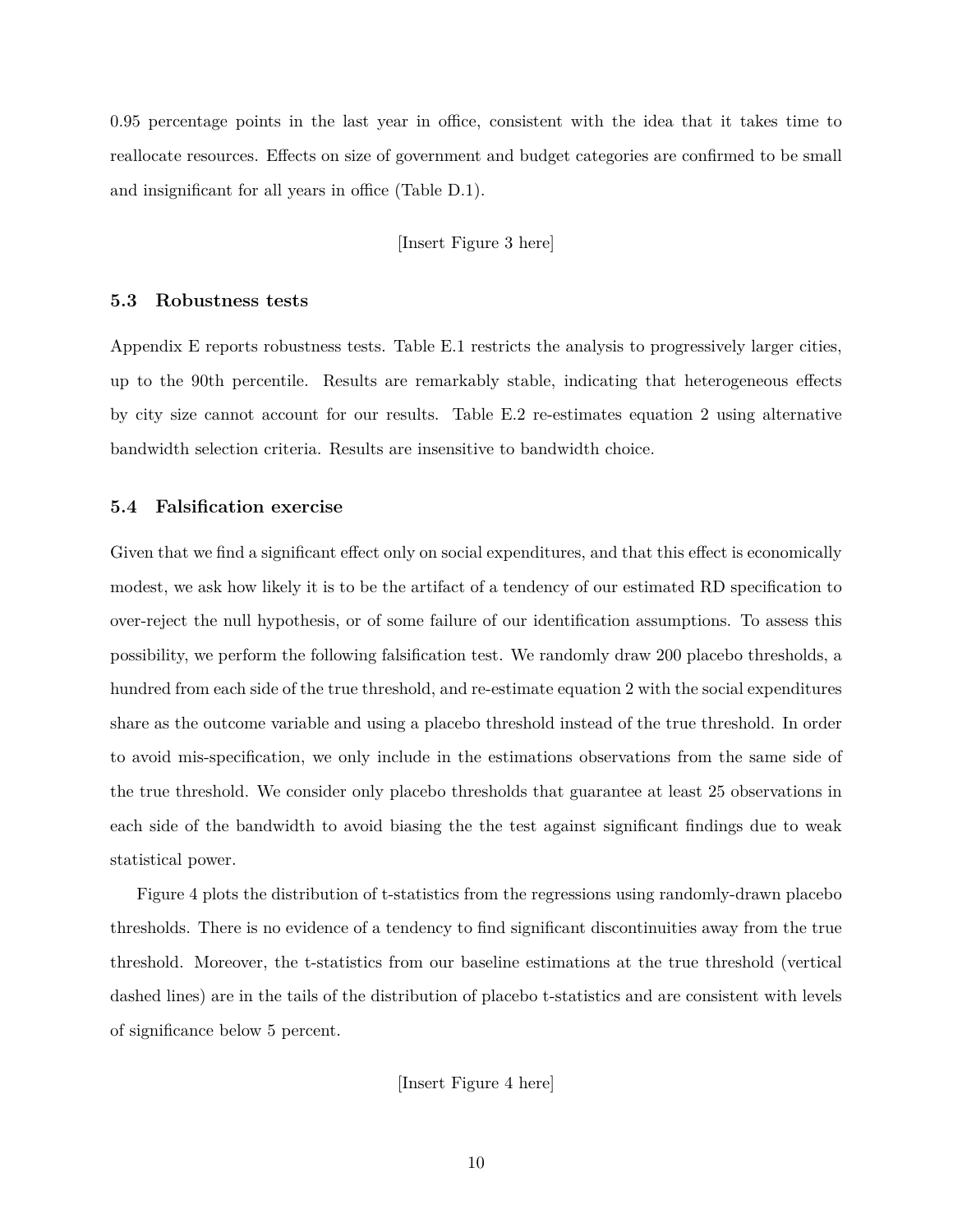Overall, the results presented in this section point to very limited partisanship effects in municipal fiscal policy. We now turn to the question of why this is the case and explore possible mechanisms that may help explain the substantial degree of fiscal policy convergence in Brazilian cities.

## **6 Mechanisms: what accounts for substantial fiscal policy convergence in Brazilian cities?**

This section explores potential explanations for the rather limited partisan effects we have found. Our analysis below suggests that policy divergence in the allocation of spending is limited by both institutional constraints and re-election concerns. In contrast with previous evidence for the US, Tiebout competition does not seem to play a significant role in our sample.

#### **6.1 Re-election concerns**

Political competition is a natural candidate explanation for policy convergence, in the spirit of the classic Downsian model. We test this explanation by restricting the analysis to 'lame-duck' mayors, who cannot run for re-election because of term-limits. Of course, this does not eliminate political competition effects altogether – 'lame-duck' mayors may still care about their party/coalition winning the next election, or about their own reputation, for example in view of running for other offices – but it can weaken them significantly.

Results are consistent with re-election concerns playing a role in limiting budget composition effects (column 2 of Table [1](#page-25-0) and middle panel of Figure [2\)](#page-22-0). In the sub-sample with 'lame-duck' mayors, partisan effects on the share of social expenditures are indeed moderately larger than in the whole sample (0.97 versus 0.60 percentage points). Furthermore, in terms of social expenditures per capita, effects are almost three times larger in this subsample (3.3 versus only 1 percent in the baseline sample). In contrast, the effect on the size of the city government remains non-significant, suggesting that for this variable absence of partisan effects is not driven by re-election concerns.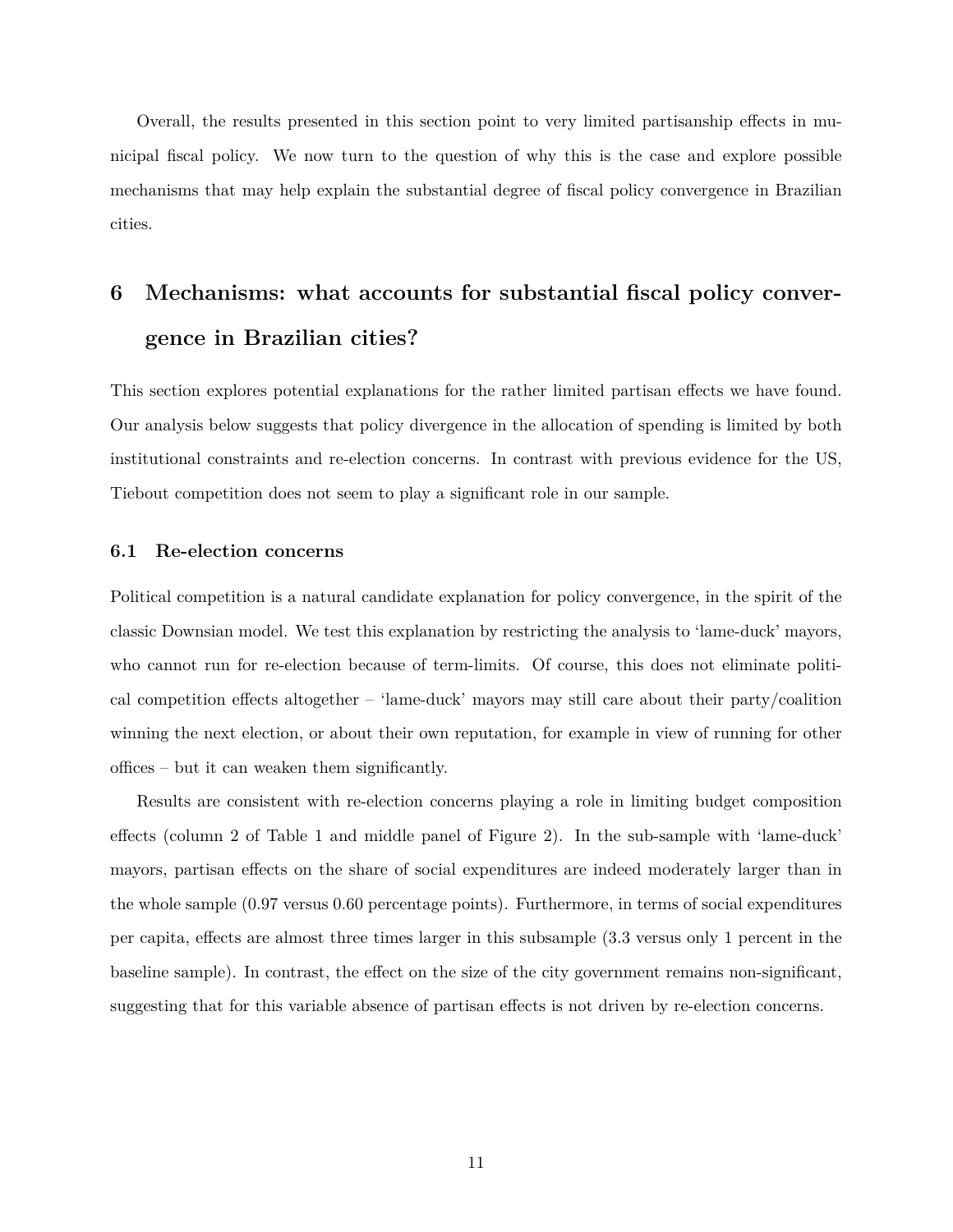#### **6.2 Tiebout competition**

Competition between cities within a geographical area ('Tiebout competition') may limit the policy space of mayors if residents can easily move to nearby cities ([Tiebout,](#page-20-7) [1956](#page-20-7); [Peterson,](#page-19-0) [1981](#page-19-0)). [Ferreira](#page-18-1) [and Gyourko](#page-18-1) [\(2009](#page-18-1)) find evidence that this mechanism can explain policy convergence between Democrat and Republican mayors in US cities.

To test this hypothesis, we follow [Ferreira and Gyourko](#page-18-1) ([2009\)](#page-18-1) in building a proxy for the intensity of Tiebout competition faced by each city in our sample. This measure of Tiebout competition is a Herfindahl index of the adult population (at least 16 years old) in each city within a commuting zone. This is calculated as the sum of the squares of the shares of population of the municipalities inside the same commuting zone ([Ferreira and Gyourko,](#page-18-1) [2009](#page-18-1), 417). A low value for this index indicates high Tiebout competition: many cities of small relative size within the same commuting zone; symmetrically, a high value signals low competition.

To assess whether Tiebout competition can explain our baseline results, we restrict the analysis to cities facing low Tiebout competition. Under the hypothesis that Tiebout competition explains policy convergence, we expect larger partisan effects in these cities. Column 3 of table [1](#page-25-0) reports our RD specification in cities with below-median Tiebout competion (Herfindahl index above the median), while column 4 focuses on cities with Tiebout competition below the 25th percentile (Herfindahl index above the 75th percentile).

Overall, we do not find support for the Tiebout competition hypothesis. Effects on the size of government and on distribution among functional categories remain insignificant. Effects on the share of social expenditures get moderately larger in the sample with below-median Tiebout competition, but *smaller* in the sample with below-25th-percentile competition. Moreover, we find little effect on social expenditures per capita in both these subsamples (Table [1\)](#page-25-0). These results are inconsistent with the Tiebout-competition hypothesis, which predicts that partisan effects should grow in size as the intensity of Tiebout competition gets lower.

#### **6.3 Institutional constraints**

As discussed in Section [2](#page-5-1), Brazilian mayors appear to face strong *institutional constraints* on their fiscal policy decisions: laws regulating local public finance, limited tax capacity, and hardwired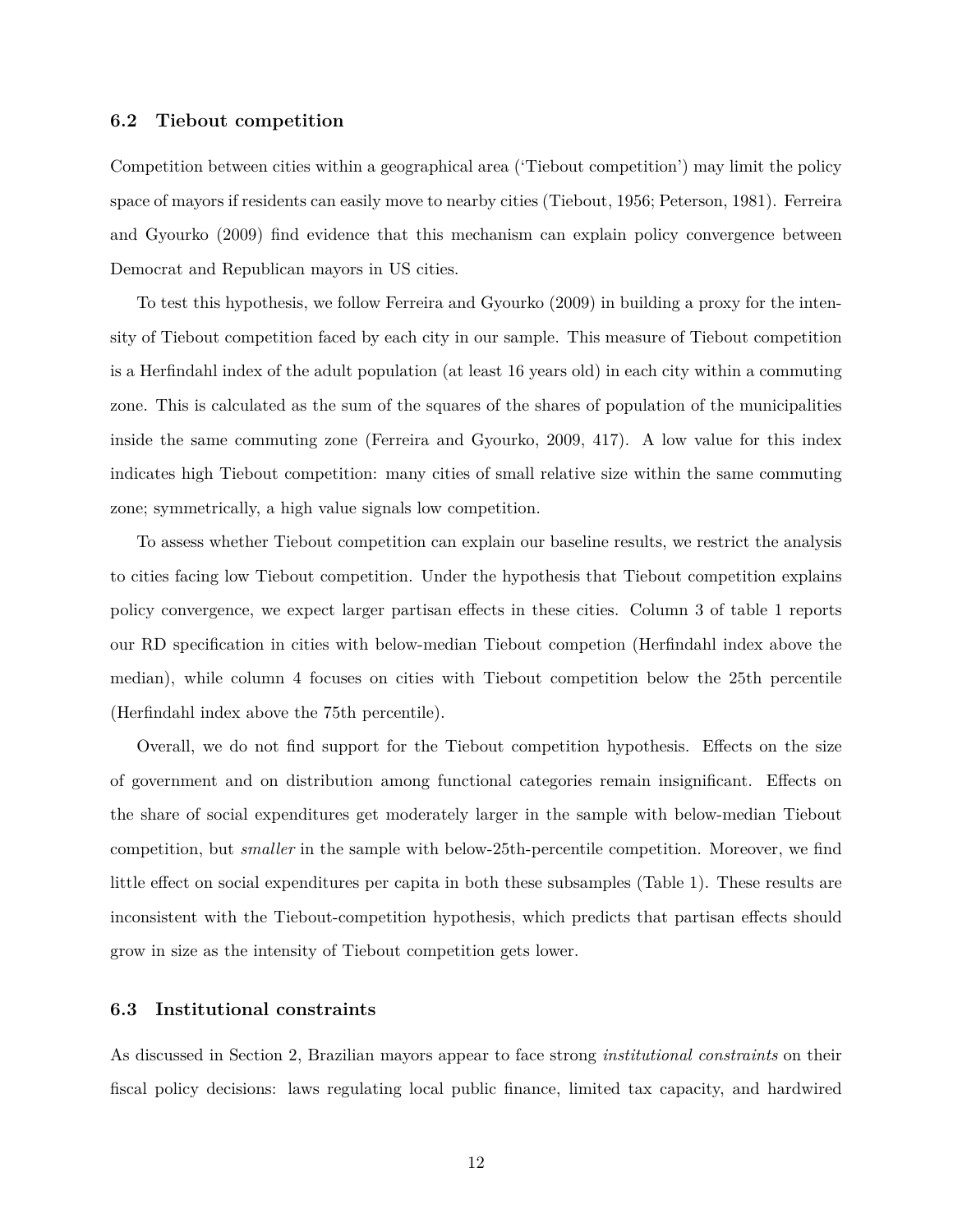expenditures. If binding, these constraints may help explain limited policy divergence.

To test this hypothesis, we look at cities and periods in which institutional constraints are exoge-nously relaxed by 'oil-windfalls': large increases in revenues due to royalties from oil production.<sup>[7](#page-14-0)</sup> If policy divergence is limited by institutional constraints, we expect to find larger effects (larger policy divergence) when these constraints are relaxed by oil windfalls.

Large oil windfalls are relatively common in our sample. Since the 1997 'New Oil Law', companies must pay royalties amounting to 5 to 10 percent of oil output value, indexed at international prices. Most of these royalties are allocated to local governments, following rules that disproportionately benefit a set of "oil producer" municipalities (990 in our sample period). Moreover, both oil production and oil prices displayed large increases in the period we study, resulting in sudden substantial relaxations of the budget constraints of 'oil producing' cities.

Importantly, cities are relatively free in allocating revenues from oil royalties, with only two restrictions: these revenues cannot be directly used to hire new public employees on a permanent basis, nor to pay public debt. [Caselli and Michaels](#page-18-9) [\(2013\)](#page-18-9) show that on average (independent of partisanship) oil revenues tend to increase municipal spending on housing, urban development, transportation, education, health and transfers to households.

To identify a subsample of oil windfall receivers, we use the growth rate of average oil royalties received over an election cycle, *i.e.* over the mayoral term. We calculate this variable for each municipality-election observation and define our oil-windfall receivers sample as those observations above the median. In other words, a city-election enters our 'oil-windfall subsample' if there was a large (above-median) increase in revenues from oil royalties during the after-election mayoral term. This procedure leaves us with 1,335 observations. After we match these observations with our baseline sample, we are left with a subsample of 893 city-elections.

Partisan effects on the budget composition are indeed much stronger in the presence of oil windfalls (column 5 of Table [1](#page-25-0) and bottom panel of Figure [2](#page-22-0)). The election of a left-wing mayor raises the share of social expenditures by 2.4 percentage points in this setting – a fourfold increase

<span id="page-14-0"></span><sup>7</sup> [Caselli and Michaels](#page-18-9) [\(2013](#page-18-9), pp. 117-221 and online appendix) argue that oil windfalls are exogenous and provide details on the rules governing the allocation of oil royalties in Brazil. Note that our RD strategy does not rely crucially on oil windfalls being exogenous: contrary to [Caselli and Michaels](#page-18-9) [\(2013\)](#page-18-9), we do not compare cities receiving oil windfalls to cities not receiving them. Our comparison is between closely elected left and non-left mayors, within the subset of cities receiving oil windfalls. What we assume is that oil production and oil prices are not affected by a mayor's fiscal policy choices and that heterogeneity in partisan effects between cities receiving oil windfalls and other cities are due to oil windfalls and not to other differences.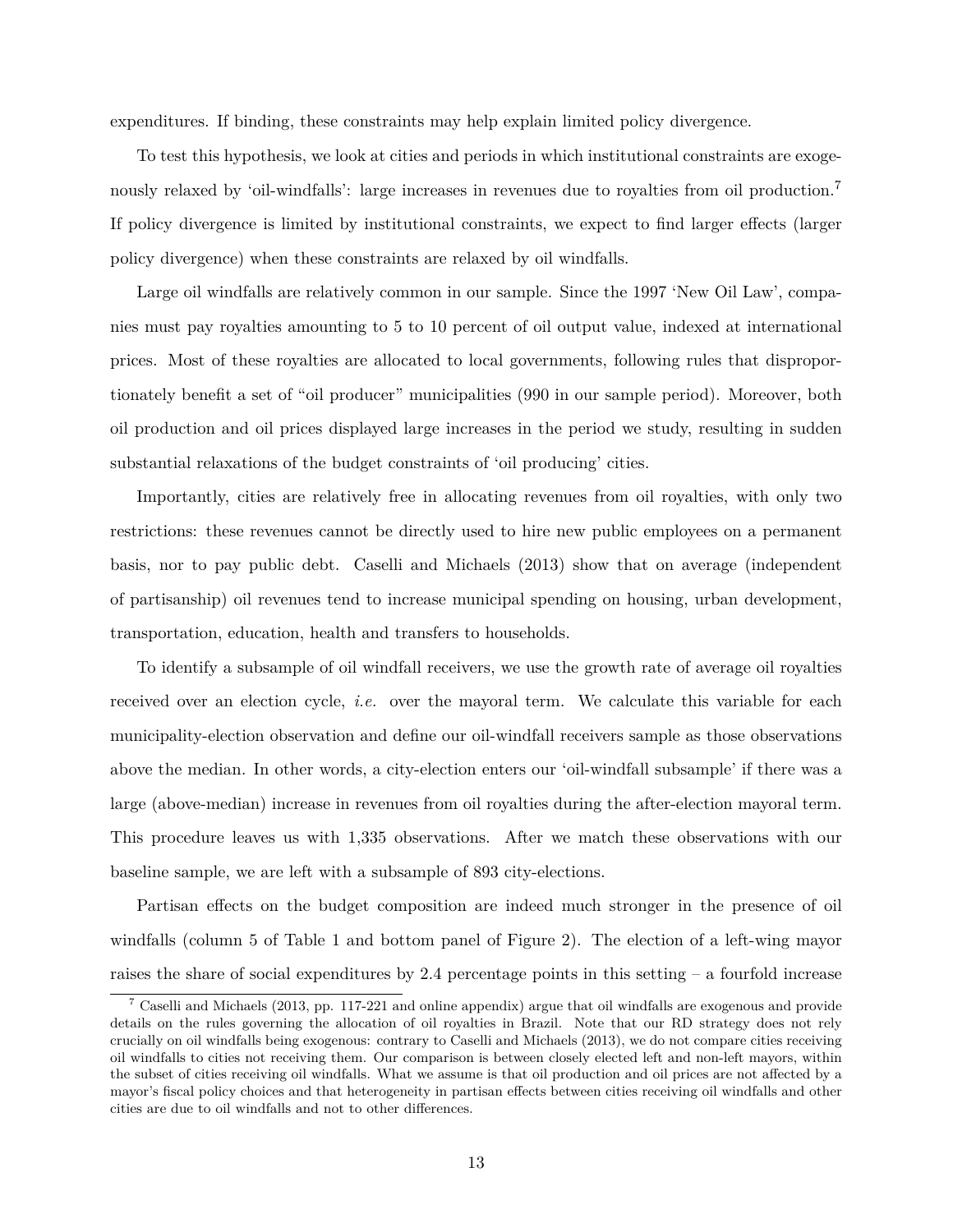in the size of the effect relative to the baseline. The differential effect is even larger in terms of social expenditures per capita: 8 versus only 1 percent in the baseline. Left-wing mayors also increase the share of personnel expenditures by 1.4 percentage points in this subsample, even though this effect is significant only at the 10 percent level. Given that we do not find any effects for the other economic categories (current expenditure and public investment) and that cities cannot use oil revenues to hire new public employees, it seems likely that pay rises account for most of this effect.<sup>[8](#page-15-0)</sup>

The effect on the overall size of the city government, however, remains null as in all other specifications and subsamples (column 5 of Table [1\)](#page-25-0). This suggests that the absence of partisan effects on government size is not driven by the strong institutional constraints faced by Brazilian mayors, but rather by absence of underlying ideological differences between Brazilian mainstream parties on this topic, although of course we cannot rule out alternative explanations based on external constraints different from the ones we have been able to identify and measure.

#### **6.4 Inference on differential impacts**

We perform a simple bootstrap exercise to provide more information on the differential impacts presented in our mechanisms' analysis. For each mechanism, we estimate our RD specification separately in the subsample of interest and in the rest of the sample.<sup>[9](#page-15-1)</sup> We then take the difference between the two estimated effects and run 500 bootstrap replications to obtain standard errors (clustered by municipality) for this difference.

The main finding from this exercise is that the differential budget-composition effect for oilwindfall receivers is fairly precisely estimated, while the one for lame-duck mayors is noisier. Specifically, we find that the effect on the social expenditures share is higher by 1.95 percentage points for oil-windfall receivers relative to the rest of the sample, with a standard error of 0.99; it is higher by 0.52 points (s.e. 0.47) for lame-duck mayors and by 0.77 points (s.e. 0.41) in cities with Tiebout competition below median, but lower by 0.11 points (s.e. 0.41) in cities with Tiebout competition

<span id="page-15-0"></span><sup>8</sup>Even though we cannot directly test it, this interpretation seems in line with [Caselli and Michaels](#page-18-9) [\(2013\)](#page-18-9) results. When they study the effects of oil windfalls on measures of real outcomes in the areas where they find spending increases, the authors find no effect for most outcome variables. The only exception is the education sector where oil-related-revenues are associated with increases in the number of teachers and classrooms per capita.

<span id="page-15-1"></span><sup>9</sup>This procedure is equivalent to using interaction terms to obtain differences in group effects in a parametric regression. We perform a bootstrap exercise due to our non-parametric approach. Point estimates for differential effects from this exercise are not equal to differences between coefficients from different columns of Table [1](#page-25-0), because here we take the difference between the subsample and the rest of the observations (excluding the subsample itself), rather than between the subsample and the whole sample.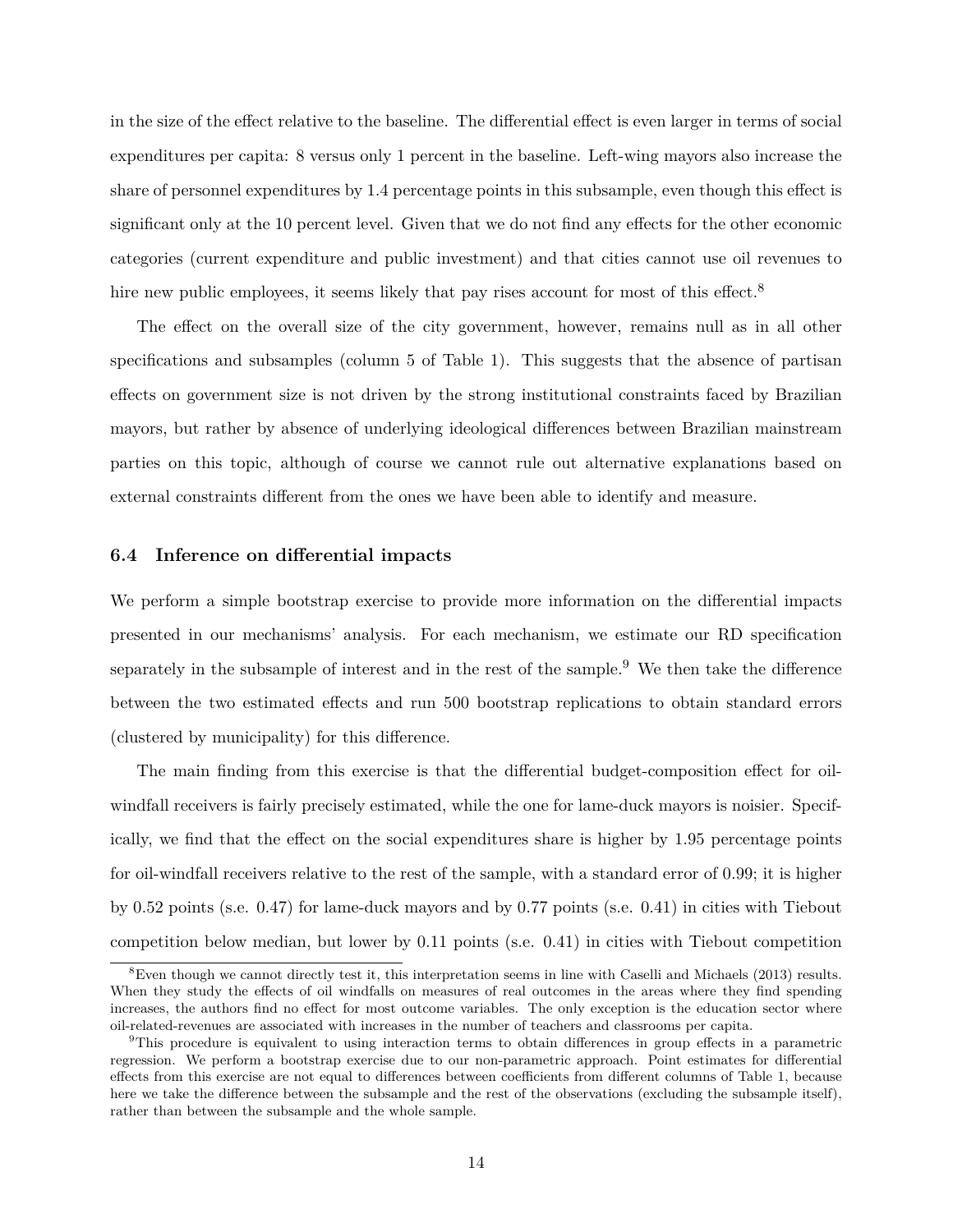below the 25th percentile. The differential effect on the share of personnel expenditures is 1.51 points (s.e. 0.93) for oil-windfall receivers.

#### **6.5 Dynamics, robustness and placebo tests**

Figure [3](#page-23-0) and Appendices [E](#page-34-0) and [F](#page-36-0) report dynamic effects, robustness tests and placebo exercises for our mechanisms' analysis. Like baseline ones, results are robust to bandwidth selection criteria and pass a falsification exercise using placebo thresholds. Moreover, social spending effects increase gradually over time also in the 'lame duck' and 'oil-windfall' subsamples , and are larger compared to the baseline for each single year in office (Figure [3](#page-23-0)).

#### **7 Conclusions**

This is the first study to provide causally identified evidence about the influence of political partisanship on local fiscal policy in the context of a developing country. We study a large sample of Brazilian municipalities in the 2004-2016 period and employ a regression-discontinuity design, thus focusing on close mayoral elections.

We find no effect of left-wing mayors on the size of the city government, nor on the allocation of spending across the main budget categories (current spending, investment and personnel), but a small positive effect on the share of social expenditures. A left-wing mayor tends to raise the share of social expenditures by around 0.6 percentage points relative to a non-left mayor in our preferred RD specification. This reallocation results in a 1 percent increase in social spending per capita.

We then explore three potential mechanisms that may account for the lack of more substantial partisan effects. Our results suggest that re-election concerns and institutional constraints play a role in explaining the limited extent of budget composition effects. In cities that have their budget constraint relaxed by an 'oil windfall', the positive impact of a left-wing mayor on the share of social expenditures is four times larger than in the whole sample (around 2.4 percentage points), and there is also a positive impact on the relative share of personnel expenses. Also in the subsample of cities with 'lame-duck' mayors we find a larger effect on the share of social spending  $(0.97 \text{ percentage})$ points, compared to 0.60 in the whole sample). These differential effects are even larger in terms of social expenditures per capita: on this variable with find a partisan effect of almost 8 percent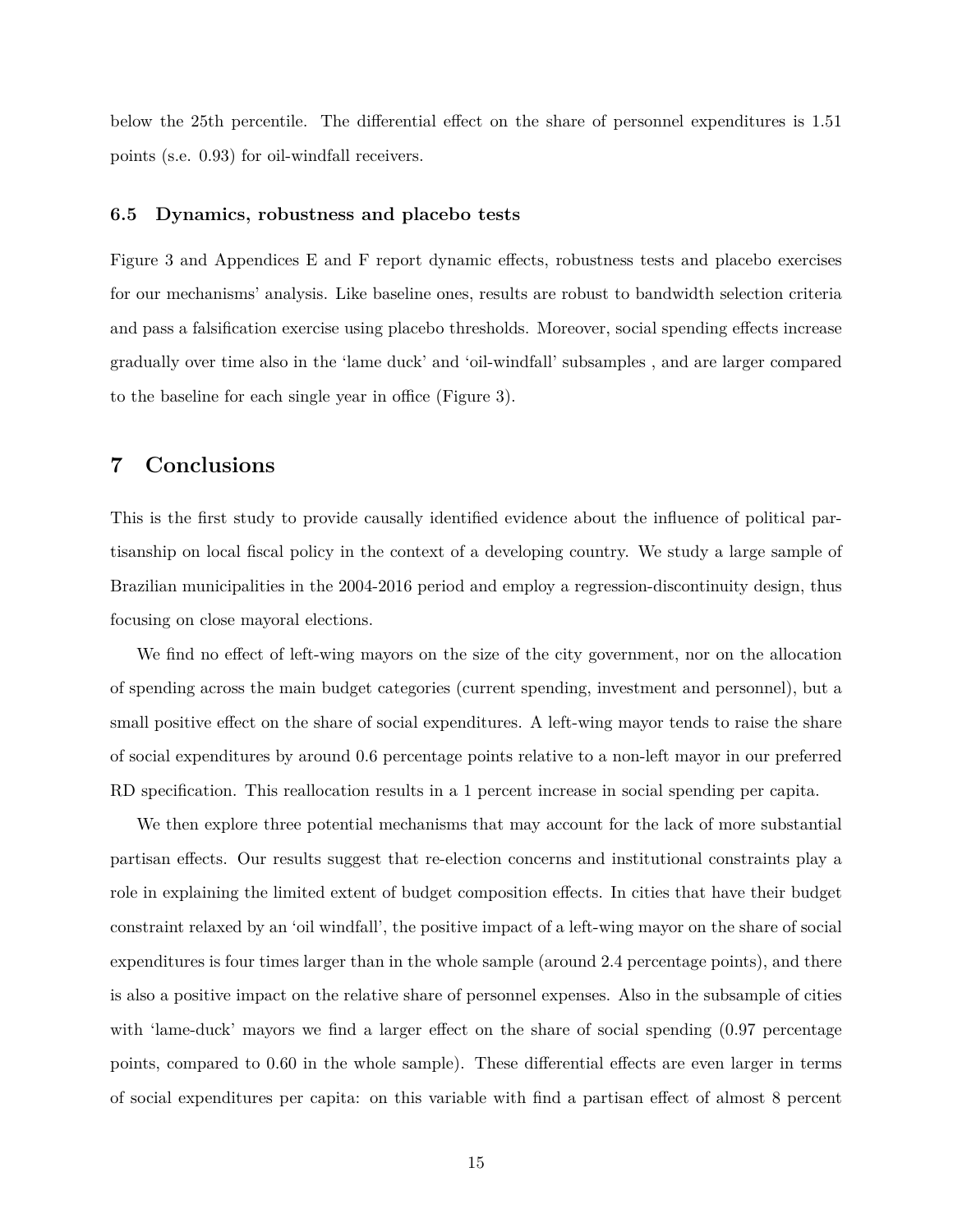among oil-windfall receivers, and around 3 percent among 'lame duck' mayors, compared to just 1 percent in the whole sample. We find no empirical support for the Tiebout-competition hypothesis.

### **References**

- <span id="page-17-7"></span>C. Albuquerque, M. Medeiros, and P. H. Feijó. *Gestão de Finaças Públicas: fundamentos e práticas de planejamento, orçamento e administração financeira com responsabilidade fiscal*. Gestão Pública, 3rd edition, 2013. ISBN 8590627306.
- <span id="page-17-0"></span>A. Alesina. Macroeconomic policy in a two-party system as a repeated game. *The Quarterly Journal of Economics*, 102(3):651–678, 1987. doi: 10.2307/1884222.
- <span id="page-17-1"></span>A. Alesina. Credibility and policy convergence in a two-party system with rational voters. *The American Economic Review*, 78(4):796–805, 1988.
- <span id="page-17-6"></span>L. Alston, M. Melo, B. Mueller, and C. Pereira. Who decides on public expenditures? a political economy analysis of the budget process: the case of brazil. Working Paper RE1-05-06, Inter-American Development Bank, September 2005.
- <span id="page-17-8"></span>A. Baker and K. F. Greene. The Latin American left's mandate: Free-market policies and issue voting in new democracies. *World Politics*, 63(1):43–77, 2011. ISSN 00438871. doi: 10.1017/ S0043887110000286.
- <span id="page-17-5"></span>L. P. Beland. Political parties and labor-market outcomes: Evidence from US states. *American Economic Journal: Applied Economics*, 7(4):198–220, 2015. ISSN 19457790. doi: 10.1257/app. 20120387.
- <span id="page-17-4"></span>L. P. Beland and S. Oloomi. Party Affiliation and Public Spending: Evidence From U.S. Governors. *Economic Inquiry*, 55(2):982–995, 2017. ISSN 14657295. doi: 10.1111/ecin.12393.
- <span id="page-17-3"></span>T. Besley and A. Case. Incumbent behavior: Vote-seeking, tax-setting, and yardstick competition. *The American Economic Review*, 85(1):25–45, 1995.
- <span id="page-17-2"></span>T. Besley and S. Coate. An economic model of representative democracy. *The Quarterly Journal of Economics*, 112(1):85–114, 1997.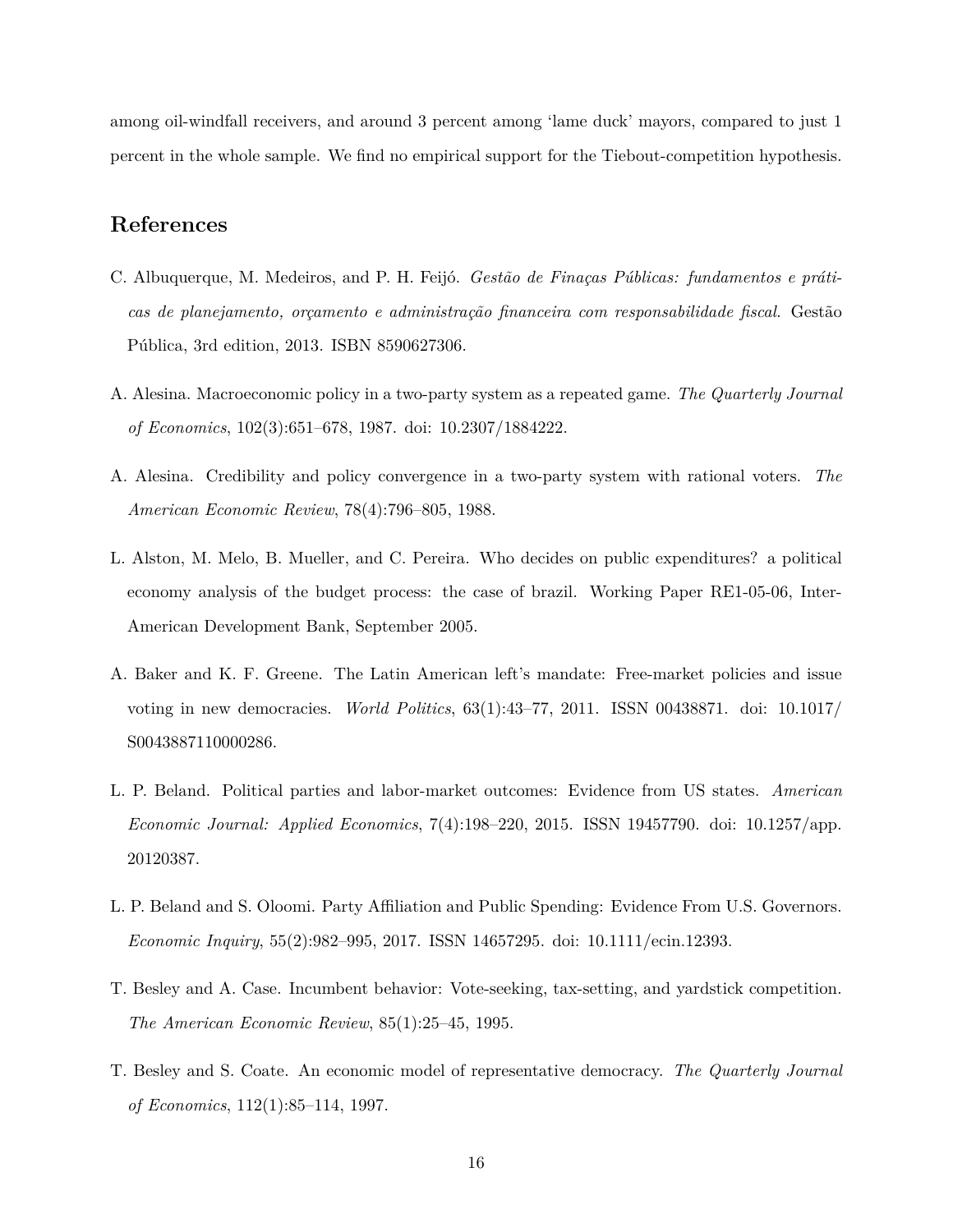- <span id="page-18-8"></span>S. Calonico, M. D. Cattaneo, and R. Titiunik. Robust Nonparametric Confidence Intervals for Regression-Discontinuity Designs. *Econometrica*, 82(6):2295–2326, 2014. ISSN 00129682. doi: 10.3982/ecta11757.
- <span id="page-18-4"></span>D. Campello. *The Politics of Market Discipline in Latin America: Globalization and Democracy*. Cambridge University Press, 2016. ISBN 9781107039254. doi: 10.1590/ 1981-382120160003000012.
- <span id="page-18-9"></span>F. Caselli and G. Michaels. Do Oil Windfalss Improve Living Standards? Evidence from Brazil. *American Economic Journal: Applied Economics*, 5(1):208–238, 2013.
- <span id="page-18-10"></span>M. D. Cattaneo, M. Jansson, and X. Ma. Simple Local Polynomial Density Estimators. *Working Paper*, 2018. URL <https://arxiv.org/abs/1811.11512v1>.
- <span id="page-18-0"></span>A. Downs. *An Economic Theory of Democracy*. Harper and Row, 1957.
- <span id="page-18-3"></span>J. M. Enelow and M. C. Munger. The elements of candidate reputation: the effect of record and credibility on optimal spatial location. *Public choice*, 77(4):757–772, 1993.
- <span id="page-18-1"></span>F. Ferreira and J. Gyourko. Do Political Parties Matter? Evidence from U.S. Cities. *Quarterly Journal of Economics*, 124(1):399–422, 2009.
- <span id="page-18-2"></span>J. H. Fiva, O. Folke, and R. J. Sørensen. The power of parties: Evidence from close municipal elections in norway. *The Scandinavian Journal of Economics*, 120(1):3–30, 2018. doi: 10.1111/ sjoe.12229.
- <span id="page-18-5"></span>O. Folke. Shades of brown and green: Party effects in proportional election systems. *Journal of the European Economic Association*, 12(5):1361–1395, 2014. doi: 10.1111/jeea.12103.
- <span id="page-18-7"></span>M. Gallagher and P. Mitchell. *The Politics of Electoral Systems*. Oxford University Press, 1st edition, 2008. ISBN 9780199257560. doi: 10.1093/0199257566.001.0001.
- <span id="page-18-6"></span>D. Girardi. Political shocks and financial markets: regression-discontinuity evidence from national elections. *UMass Amherst Economics Working Papers*, (8), 2018. URL [https://www.umass.](https://www.umass.edu/economics/publications/2018-08.pdf) [edu/economics/publications/2018-08.pdf](https://www.umass.edu/economics/publications/2018-08.pdf).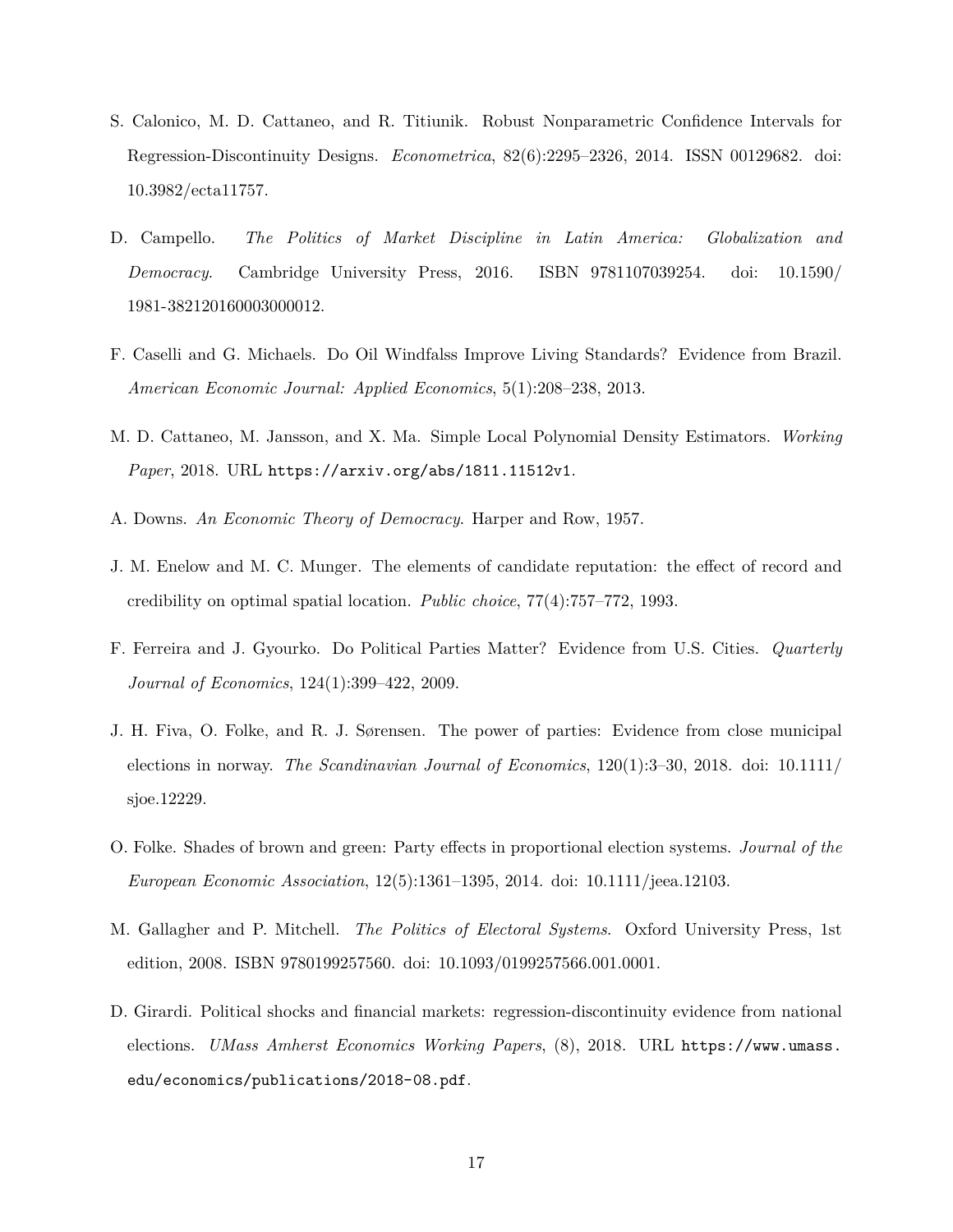- <span id="page-19-6"></span>J. Hahn, P. Todd, and W. Klaauw. Identification and estimation of treatment effects with a regression-discontinuity design. *Econometrica*, 69(1):201–209, 2001.
- <span id="page-19-9"></span>IBGE. Produto Interno Bruto dos Municípios: ano de referência 2010. 2010.
- <span id="page-19-10"></span>IBGE. Estimativas da população residente no Brasil e Unidades da Federação com data de referência 1° de julho de 2018. Technical report, IBGE, 2018.
- <span id="page-19-4"></span>M. Laakso and R. Taagepera. "Effective" Number of Parties: a measure with application to West Europe. *Comparative Political Studies*, 12(1):3–27, 1979. ISSN 0010-4140.
- <span id="page-19-8"></span>D. S. Lee and T. Lemieux. Regression discontinuity designs in economics. *Journal of Economic Literature*, 48(2):281–355, June 2010. doi: 10.1257/jel.48.2.281. URL [http://www.aeaweb.org/](http://www.aeaweb.org/articles?id=10.1257/jel.48.2.281) [articles?id=10.1257/jel.48.2.281](http://www.aeaweb.org/articles?id=10.1257/jel.48.2.281).
- <span id="page-19-1"></span>D. S. Lee, E. Moretti, and M. J. Butler. Do Voters Affect or Elect Policies? Evidence from the U. S. House. *The Quarterly Journal of Economics*, 119(3):807–859, 08 2004. doi: 10.1162/ 0033553041502153.
- <span id="page-19-2"></span>A. Leigh. Estimating the impact of gubernatorial partisanship on policy settings and economic outcomes: A regression discontinuity approach. *European Journal of Political Economy*, 24(1): 256 – 268, 2008. ISSN 0176-2680. doi: https://doi.org/10.1016/j.ejpoleco.2007.06.003.
- <span id="page-19-7"></span>J. McCrary. Manipulation of the running variable in the regression discontinuity design: A density test. *Journal of Econometrics*, 142(2):698–714, 2008. ISSN 03044076. doi: 10.1016/j.jeconom. 2007.05.005.
- <span id="page-19-3"></span>J. Nicolau. Os quatro fundamentos da competição política no brasil (1994-2014). *Journal of Democracy em Português*, 6(1):83–106, 2017.
- <span id="page-19-5"></span>OECD. The social expenditure database: An interpretive guide. Technical report, June 2007. URL [https://stats.oecd.org/OECDStatDownloadFiles/OECDSOCX2007InterpretativeGuide\\_En.](https://stats.oecd.org/OECDStatDownloadFiles/OECDSOCX2007InterpretativeGuide_En.pdf) [pdf](https://stats.oecd.org/OECDStatDownloadFiles/OECDSOCX2007InterpretativeGuide_En.pdf).
- <span id="page-19-0"></span>P. E. Peterson. *City limits*. University of Chicago Press, 1981.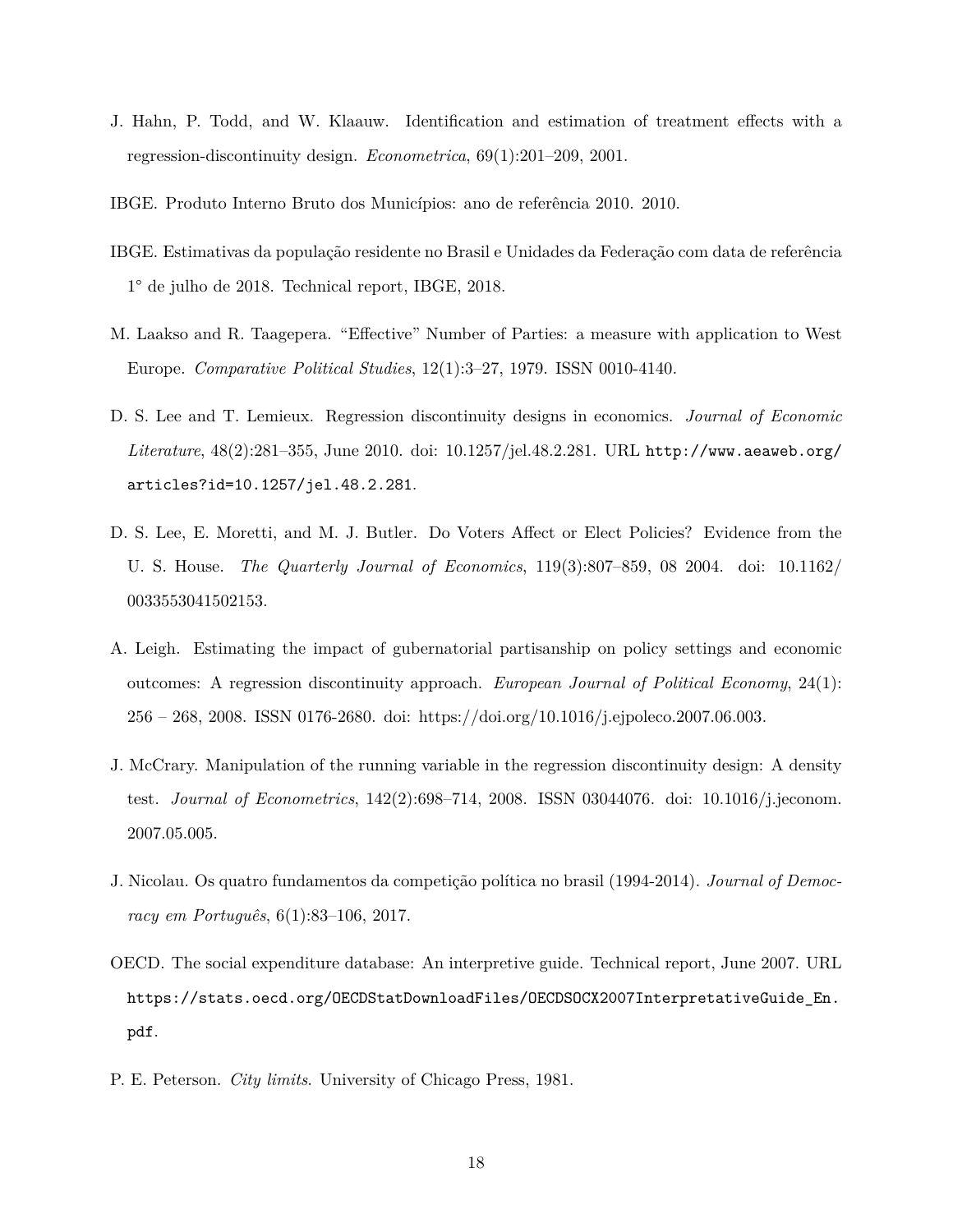- <span id="page-20-0"></span>P. Pettersson-Lidbom. Do Parties Matter for Economic Outcomes? A Regression-Discontinuity Approach. *Journal of the European Economic Association*, 6(5):1037–1056, 2008.
- <span id="page-20-9"></span>T. Power and C. Zucco. Brazilian Legislative Surveys (1990-2013), 2011. URL [https://doi.org/](https://doi.org/10.7910/DVN/T2PW7F) [10.7910/DVN/T2PW7F](https://doi.org/10.7910/DVN/T2PW7F).
- <span id="page-20-3"></span>S. N. Sakurai. Ciclos políticos nas funções orçamentárias dos municípios brasileiros: uma análise para o período 1990 - 2005 via dados em painel. *Estudos Econômicos (São Paulo)*, 39(1):39–58, 2009. ISSN 01014161. doi: 10.1590/S0101-41612009000100002.
- <span id="page-20-5"></span>S. N. Sakurai and A. P. Gremaud. Political Business Cycles: evidências empíricas para os munípios paulistas (1989 – 2001). *Economia Aplicada*, 11(1):27–54, 2007.
- <span id="page-20-4"></span>S. N. Sakurai and N. A. Menezes-filho. Opportunistic and partisan election cycles in Brazil : new evidence at the municipal level. *Public Choice*, 148(1-2):233–247, 2011. doi: 10.1007/ s11127-010-9654-1.
- <span id="page-20-2"></span>E. Snowberg, J. Wolfers, and E. Zitzewitz. Partisan impacts on the economy: evidence from prediction markets and close elections. *Quarterly Journal of Economics*, 122(2):807–829, 2007. doi: 10.1162/qjec.122.2.807.
- <span id="page-20-7"></span>C. M. Tiebout. A pure theory of local expenditures. *Journal of political economy*, 64(5):416–424, 1956.
- <span id="page-20-6"></span>C. Zucco and T. Power. Estimating ideology of Brazilian legislative parties, 1990-2005. *Latin American Research Review*, 44(1):218–246, 2009.
- <span id="page-20-8"></span>C. Zucco and T. Power. Elite Preferences in a Consolidating Democracy: The Brazilian Legislative Surveys, 1990-2009. *Latin America Politics and Society*, 54(2):1–27, 2012. doi: https://doi.org/ 10.1111/j.1548-2456.2012.00161.x.
- <span id="page-20-1"></span>C. Zucco and T. Power. Fragmentation Without Cleavages? Ideology, Policy Preferences, and Political Polarization in Brazil. *Working Paper*, 2018. URL [http://hdl.handle.net/10438/](http://hdl.handle.net/10438/25940) [25940](http://hdl.handle.net/10438/25940).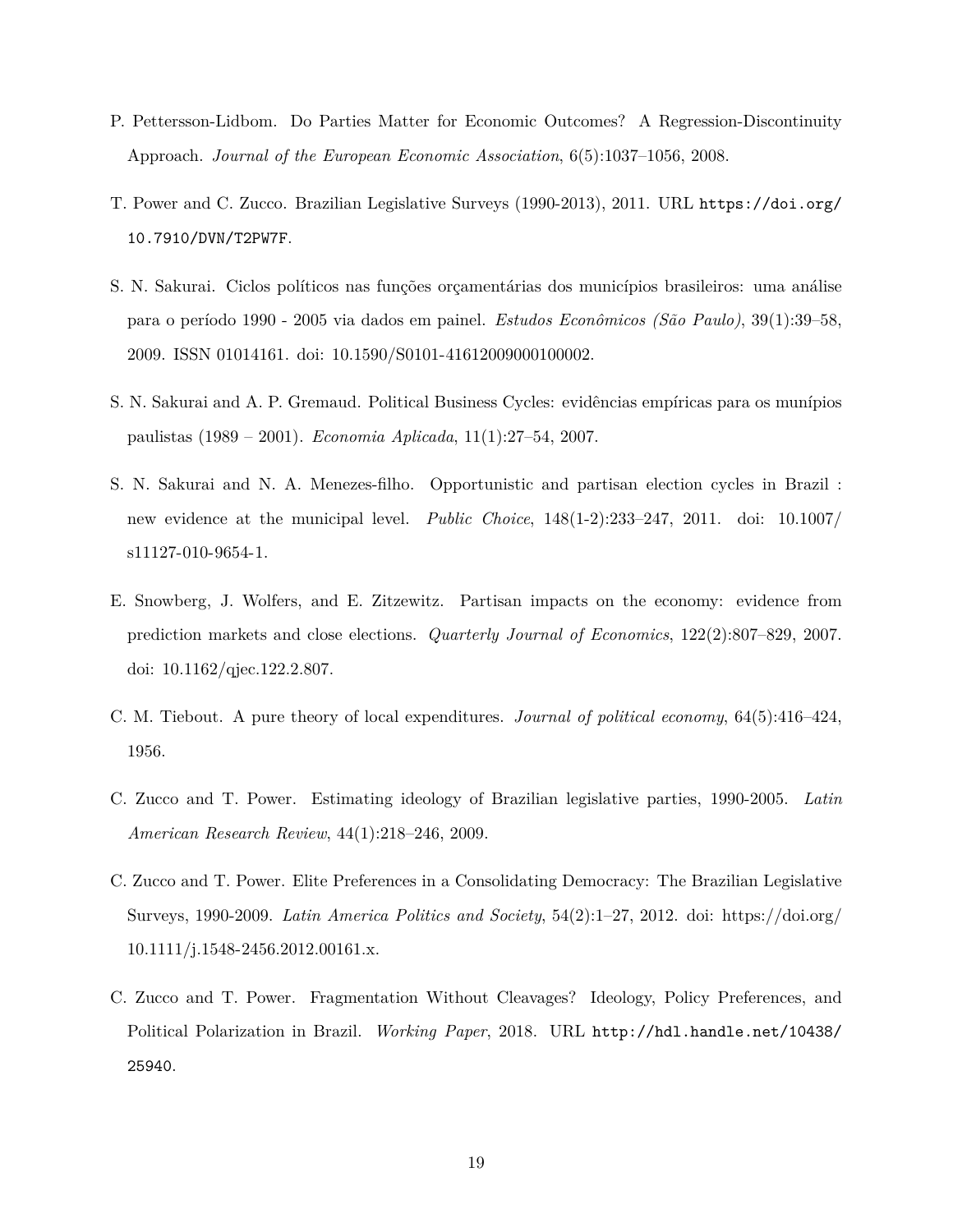

#### **Size of government**

(g) Personnel

<span id="page-21-0"></span>(h) Social expenditures

Notes: Visual presentation of our RD estimates of the effect of a left-wing mayor, reported in column 1 of table [1](#page-25-0) and based on the specification in equation [2](#page-8-1). All outcomes are 4-year term averages, residualized on city and year fixed-effects. Fitted lines are estimated semi-parametrically through kernel-weighted local linear regression (triangular kernel), with MSE-optimal bandwidth.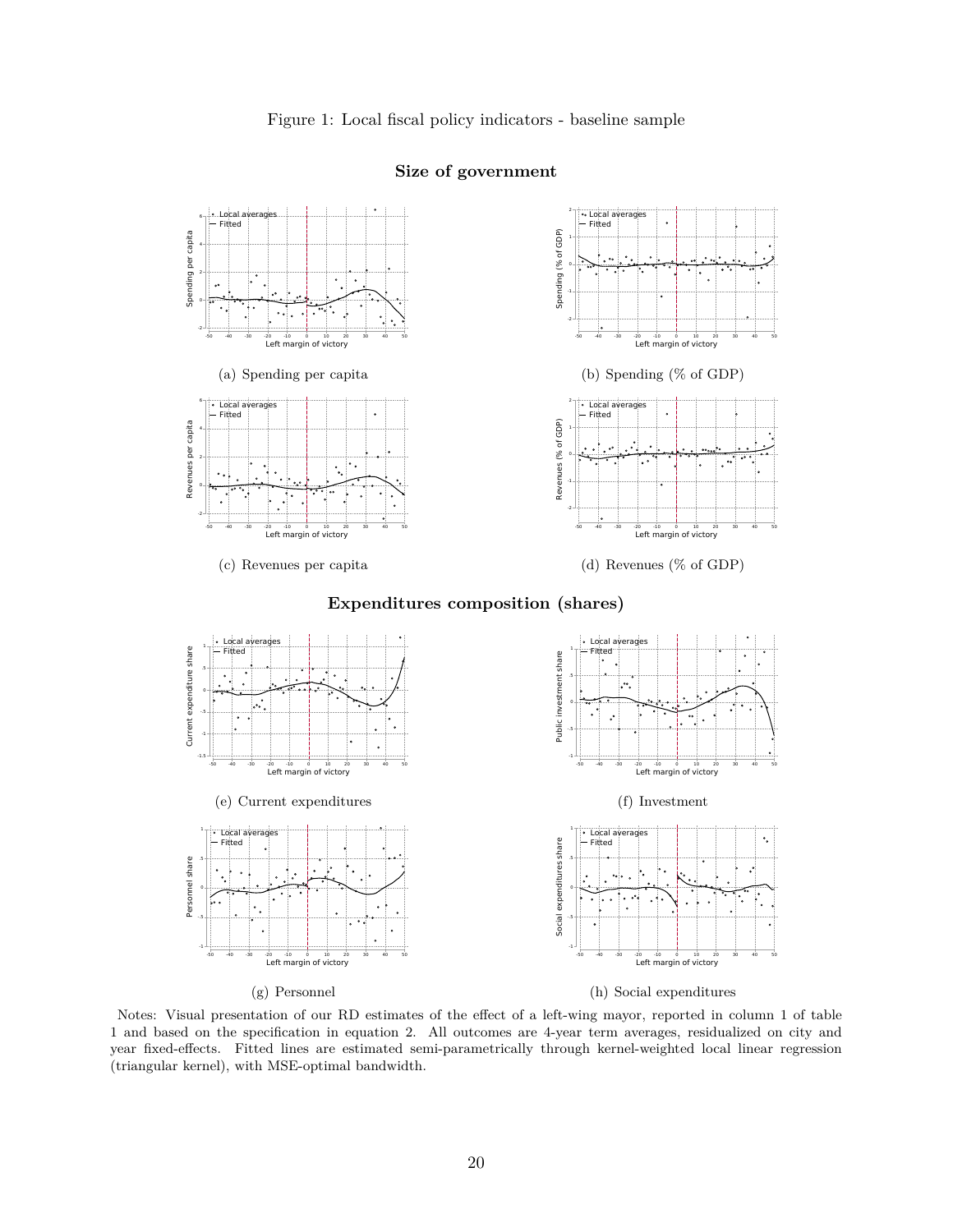<span id="page-22-0"></span>

**Baseline (whole sample)**

Notes: Visual presentation of our RD estimates of the effect of a left-wing mayor on social expenditures per capita (left) and as share of total expenditures (right) for each subsample, as reported in columns 1, 2 and 5 of table [1](#page-25-0) and based on the specification in equation [2](#page-8-1). All outcomes are 4-year term averages, residualized on city and year fixed-effects. Fitted lines are estimated semi-parametrically through kernel-weighted local linear regression (triangular kernel), with MSE-optimal bandwidth. See main text for definition and interpretation of the subsamples.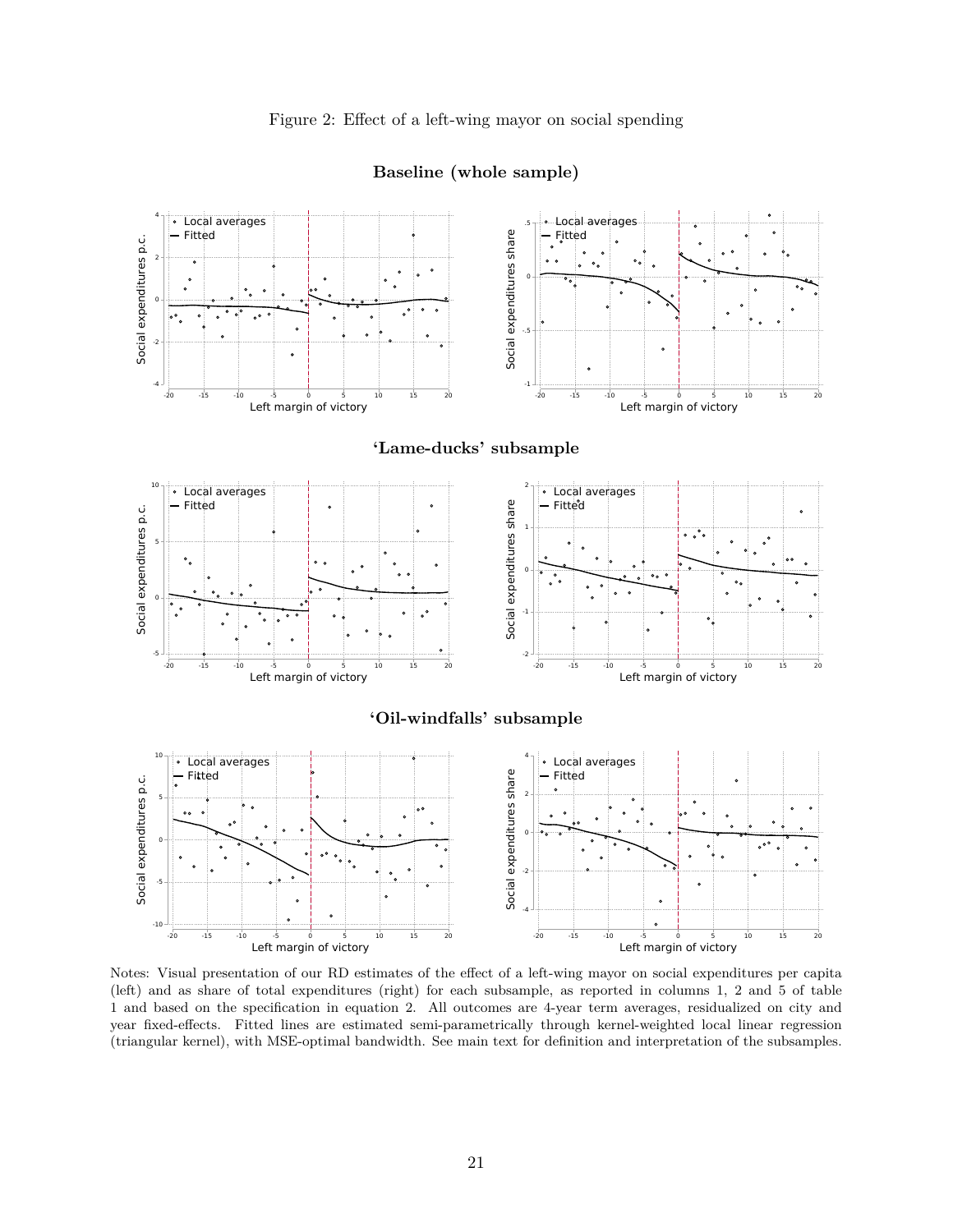

<span id="page-23-0"></span>

Notes: Effect of a left-wing mayor on the share of social spending from our RD specification (equation [2\)](#page-8-1), using the robust and bias-corrected procedure of [Calonico et al.](#page-18-8) [\(2014\)](#page-18-8) and controlling for city and year fixed effects. Bars represent 95% confidence intervals from robust bias-corrected standard errors clustered by municipality.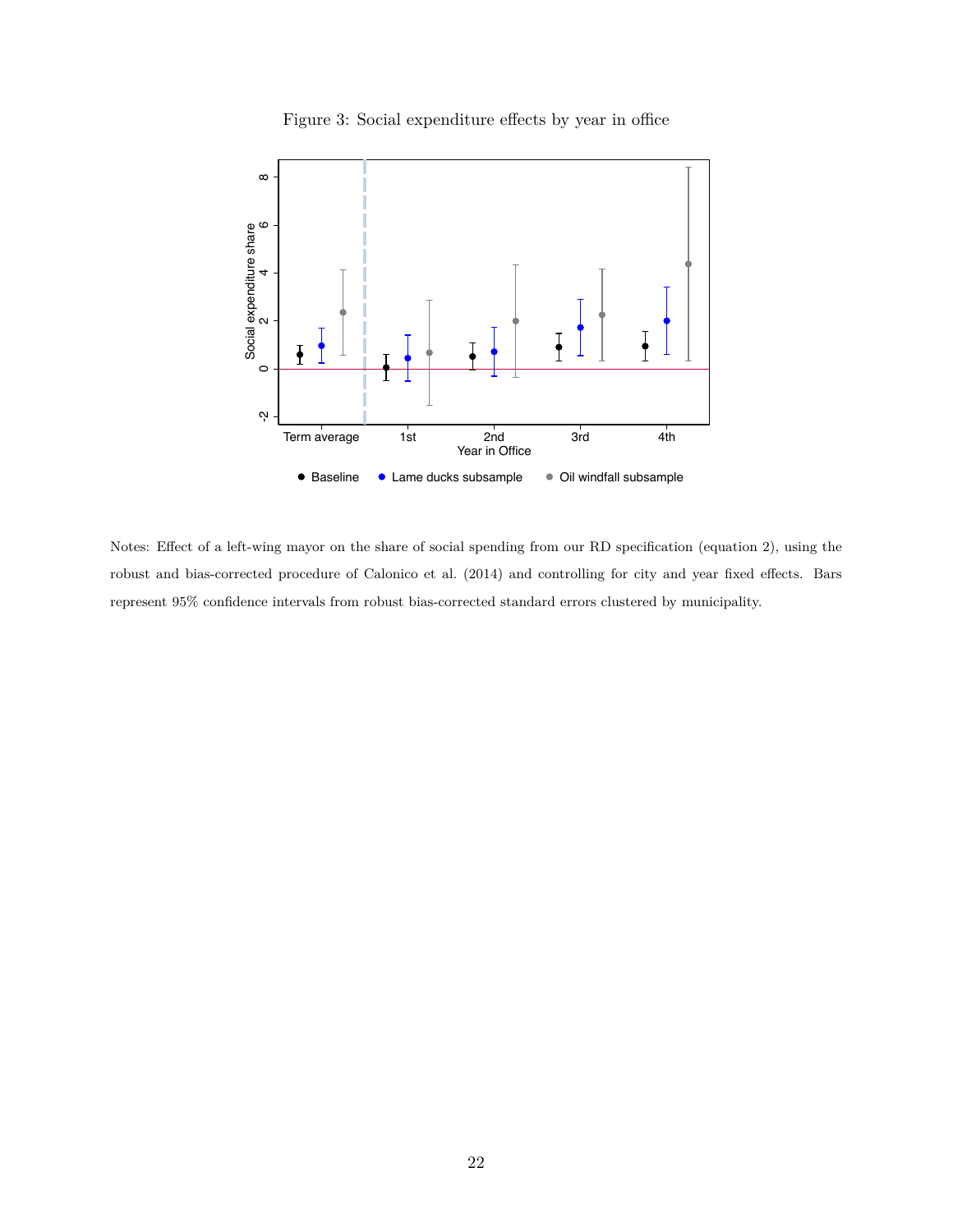<span id="page-24-0"></span>Figure 4: Falsification test using placebo thresholds for the effect of a left-wing mayor on the social expenditures share – whole sample



Notes: Empirical distribution of t-statistics from our RD estimates (equation [2\)](#page-8-1) of the effect of a left-wing mayor on the share of social spending, based on 200 randomly-drawn placebo thresholds, drawn separately on the left and on the right side of the true threshold (100 on each side), using only observations belonging to that side and with at least 25 observations on each side of the bandwidth. Vertical line = t-statistics obtained using the true threshold. The t-statistics are from the robust bias-corrected procedure of [Calonico et al.](#page-18-8) [\(2014\)](#page-18-8).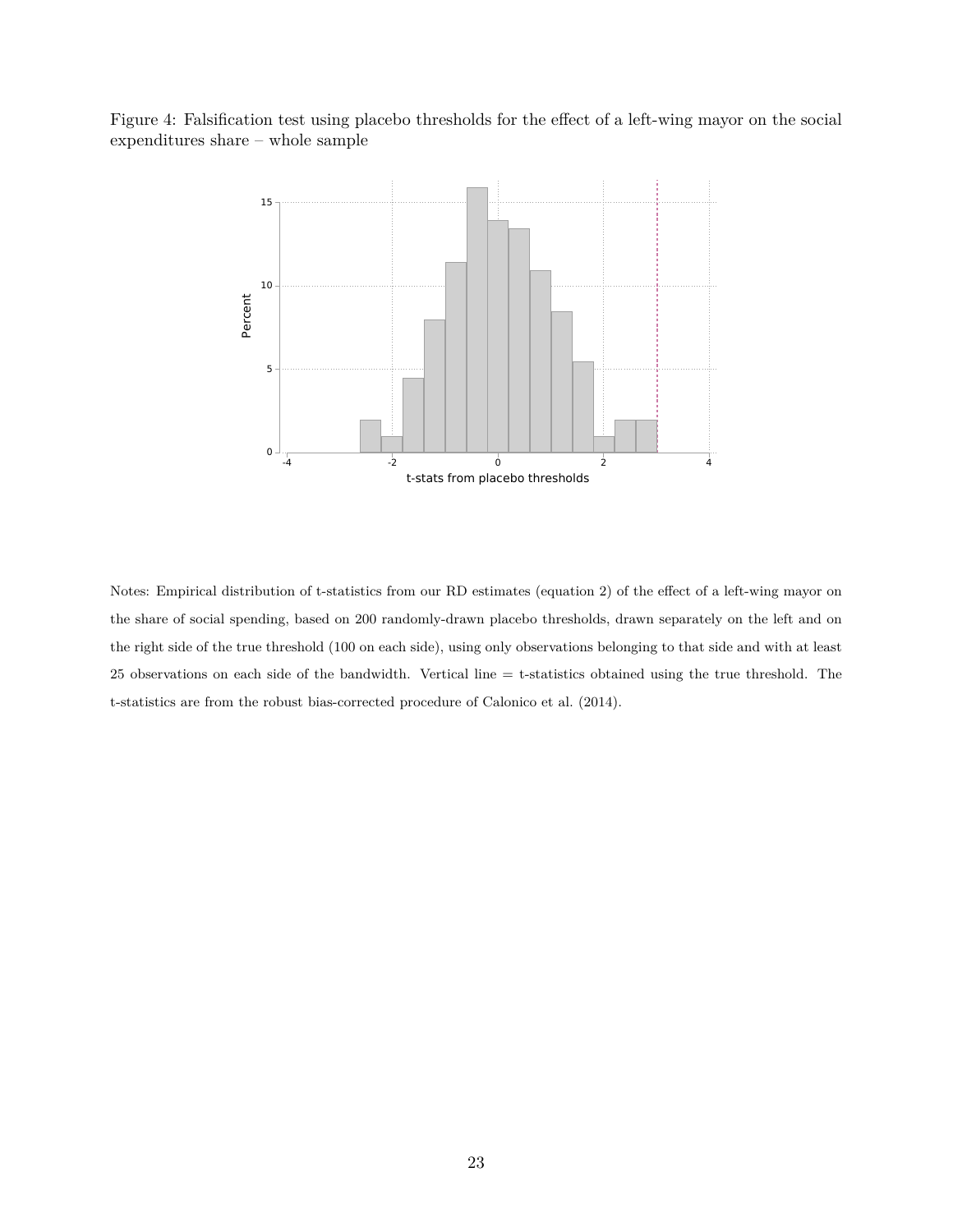<span id="page-25-0"></span>

| Outcome                                                                    | <b>Baseline</b> | Mechanisms |              |              |         |  |  |
|----------------------------------------------------------------------------|-----------------|------------|--------------|--------------|---------|--|--|
|                                                                            | (1)             | (2)        | (3)          | (4)          | (5)     |  |  |
| Size of government: overall revenues and expenses                          |                 |            |              |              |         |  |  |
| Expenditure per capita                                                     | $-0.21$         | 1.04       | $-1.19$      | $-0.91$      | 2.52    |  |  |
|                                                                            | (0.53)          | (1.18)     | (0.70)       | (0.90)       | (2.11)  |  |  |
| Expenditure, $%$ of GDP                                                    | $-0.02$         | $-0.70$    | $-0.16$      | $-0.56$      | $-0.61$ |  |  |
|                                                                            | (0.21)          | (1.10)     | (0.33)       | (0.51)       | (0.46)  |  |  |
| Revenue per capita                                                         | 0.16            | 0.91       | $-0.41$      | 0.38         | 1.87    |  |  |
|                                                                            | (0.49)          | (1.14)     | (0.74)       | (1.10)       | (2.05)  |  |  |
| Revenue, % of GDP                                                          | 0.09            | $-0.81$    | 0.06         | $-0.25$      | $-0.74$ |  |  |
|                                                                            | (0.23)          | (1.11)     | (0.37)       | (0.57)       | (0.47)  |  |  |
| Allocation of resources: budget categories $(\%$ of total expenditure)     |                 |            |              |              |         |  |  |
| Current Expenditure                                                        | $-0.03$         | $-0.29$    | $-0.02$      | 0.33         | 0.33    |  |  |
|                                                                            | (0.18)          | (0.37)     | (0.23)       | (0.34)       | (0.60)  |  |  |
| Public Investment                                                          | $0.05\,$        | 0.26       | 0.11         | $-0.29$      | $-0.39$ |  |  |
|                                                                            | (0.18)          | (0.36)     | (0.20)       | (0.34)       | (0.61)  |  |  |
| Personnel                                                                  | 0.09            | $-0.37$    | 0.06         | 0.09         | 1.44    |  |  |
|                                                                            | (0.20)          | (0.41)     | (0.23)       | (0.33)       | (0.79)  |  |  |
| Allocation of resources: functional categories $(\%$ of total expenditure) |                 |            |              |              |         |  |  |
| Social Expenditures                                                        | 0.60            | 0.97       | 0.92         | 0.45         | 2.36    |  |  |
|                                                                            | (0.20)          | (0.37)     | (0.27)       | (0.35)       | (0.91)  |  |  |
| of which:                                                                  |                 |            |              |              |         |  |  |
| Health & sanitation                                                        | 0.21            | 0.75       | 0.61         | 0.49         | 1.17    |  |  |
|                                                                            | (0.14)          | (0.24)     | (0.21)       | (0.27)       | (0.56)  |  |  |
| Education & culture                                                        | 0.19            | 0.04       | $-0.00$      | $-0.20$      | 1.10    |  |  |
|                                                                            | (0.15)          | (0.25)     | (0.19)       | (0.30)       | (0.54)  |  |  |
| Social welfare                                                             | 0.09            | 0.22       | 0.18         | 0.12         | 0.07    |  |  |
|                                                                            | (0.05)          | (0.10)     | (0.07)       | (0.09)       | (0.19)  |  |  |
| Other expenditures:                                                        |                 |            |              |              |         |  |  |
| Housing                                                                    | $-0.18$         | $-0.37$    | $-0.05$      | 0.02         | $-0.14$ |  |  |
|                                                                            | (0.13)          | (0.29)     | (0.18)       | (0.25)       | (0.51)  |  |  |
| Transportation                                                             | $-0.15$         | $-0.16$    | $-0.18$      | $-0.11$      | $-0.47$ |  |  |
|                                                                            | (0.09)          | (0.18)     | (0.12)       | (0.16)       | (0.20)  |  |  |
| Other                                                                      | $-0.15$         | $-0.63$    | $-0.68$      | $-0.33$      | $-1.51$ |  |  |
|                                                                            | (0.20)          | (0.34)     | (0.29)       | (0.36)       | (1.04)  |  |  |
| Social Expenditures per capita                                             | 1.07            | 3.28       | 0.50         | 0.10         | 7.98    |  |  |
|                                                                            | (0.60)          | (1.29)     | (0.77)       | (1.12)       | (2.71)  |  |  |
| Observations (all)                                                         | 9679            | 2555       | 5418         | 3073         | 893     |  |  |
| Observations (effective)                                                   | 4898            | 1345       | 3173         | 2129         | 484     |  |  |
| Lame ducks subsample                                                       |                 | ✓          |              |              |         |  |  |
| $Tiebout <$ median subsample                                               |                 |            | $\checkmark$ |              |         |  |  |
| $Tiebout < 25th$ pct subsample                                             |                 |            |              | $\checkmark$ |         |  |  |
| Oil windfall subsample                                                     |                 |            |              |              | ✓       |  |  |

Table 1: RD estimates of the effect of a left-wing mayor

Notes: Estimates from our baseline RD specification (equation [2](#page-8-1)), using the bias-corrected procedure of [Calonico](#page-18-8) [et al.](#page-18-8) [\(2014\)](#page-18-8) and controlling for city and year fixed effects. Outcomes measured as 4-year averages over a mayoral term. Robust and bias-corrected standard errors clustered by municipality in parenthesis.  $24$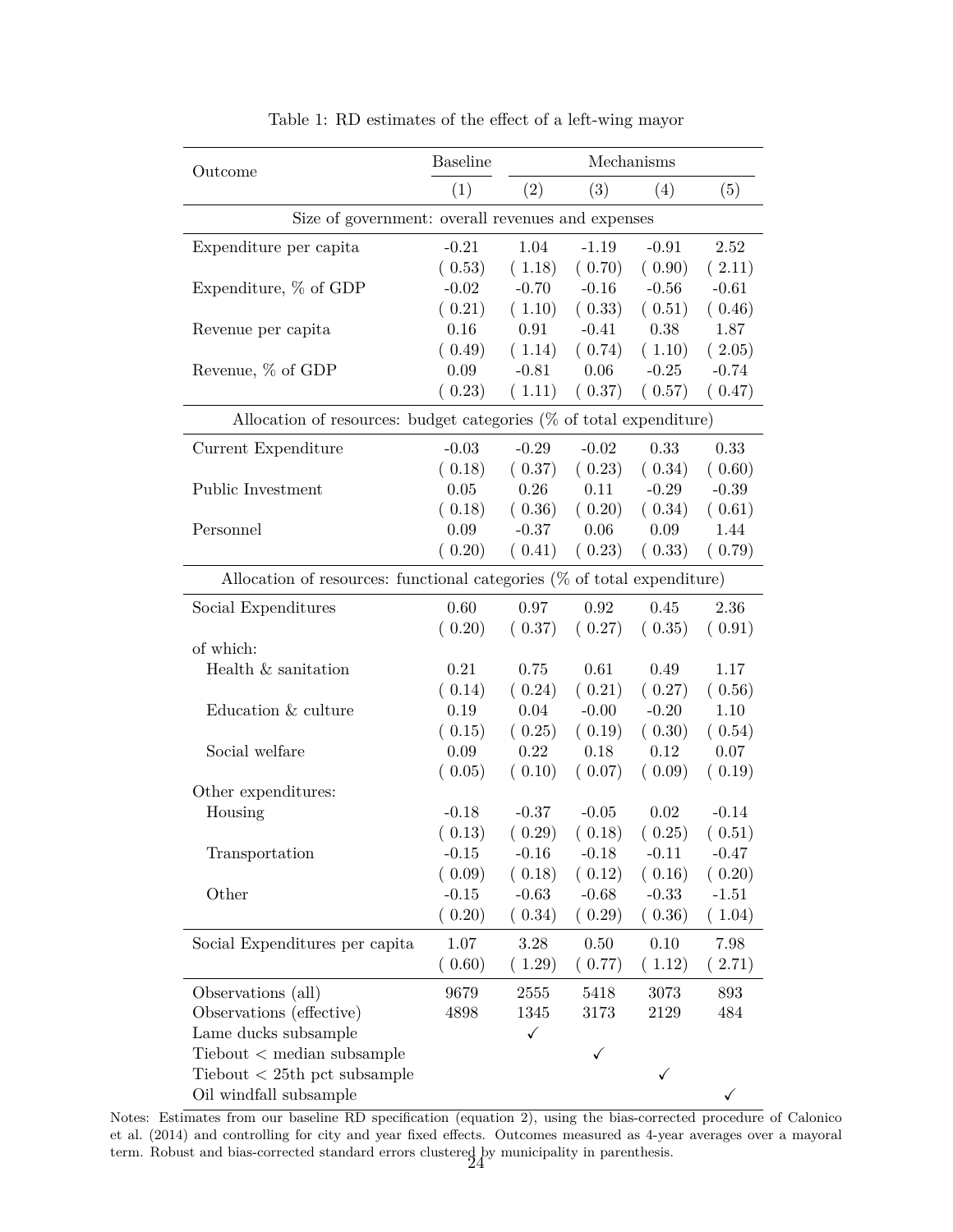## **Online Appendix Partisanship and local fiscal policy: evidence from Brazilian cities**

**Raphael Gouvêa and Daniele Girardi**

#### <span id="page-26-0"></span>**Appendix A Partisanship classification**

This appendix provides information on how we assign party ideology. To calculate the left margin of victory, we classify all parties that participated in the municipal elections of 2004, 2008 and 2012 as left or non-left (centrist, right or neither). This is not an easy task given that Brazil has one of the most fragmented party system in the world ([Zucco and Power](#page-20-1), [2018\)](#page-20-1), with 33 registered parties in Brazil's Electoral Court in 2018. Therefore, we base our classification using previous literature and only assign party ideology based on other sources for a few cases. In what follows we detail how candidate's partisanship was coded.

First, we use [Zucco and Power](#page-20-1) ([2018](#page-20-1), [2012](#page-20-8), [2009\)](#page-20-6)'s classification as our main source of party ideology. The classification is based on eight waves of the Brazilian Legislative Surveys (BLS) that have been carried out by the authors since the redemocratization of the country ([Power and Zucco,](#page-20-9) [2011\)](#page-20-9). The survey asks each legislator questions that require them to position themselves and all main parties in the political system on a "left-right" scale. Based on these answers, the authors create scores for each party in the "left-right" scale, where all parties to the left of PV (PV inclusive) in the 2017 survey is classified as left and to the right as non-left ([Zucco and Power](#page-20-1), [2018](#page-20-1), p. 5). We classify 15 parties in this way.<sup>[10](#page-26-1)</sup>

Second, we use [Baker and Greene](#page-17-8) [\(2011\)](#page-17-8) partisanship codes to classify other 12 parties. [Baker and Greene](#page-17-8) [\(2011\)](#page-17-8) provides scores in the left-right scale for all parties in Latin America that participated in a presidential election between 1995 and 2008.

Third, we follow [Girardi](#page-18-6) [\(2018\)](#page-18-6) and assign partisanship based on party international partisan association for all other cases. All parties affiliated to the Socialist International, Foro de São Paulo, Party of European Socialists or Progressive Alliance are coded as left. All the remaining parties are classified as non-left (centrist, right or neither).

Table [A.1](#page-27-0) reports the final classification with the respective source from which the party ideology was assigned.

<span id="page-26-1"></span> $10$ Even though party scores change for every survey-year, none of the parties switch from right to left (or the other way around) of PV score for the year 2017.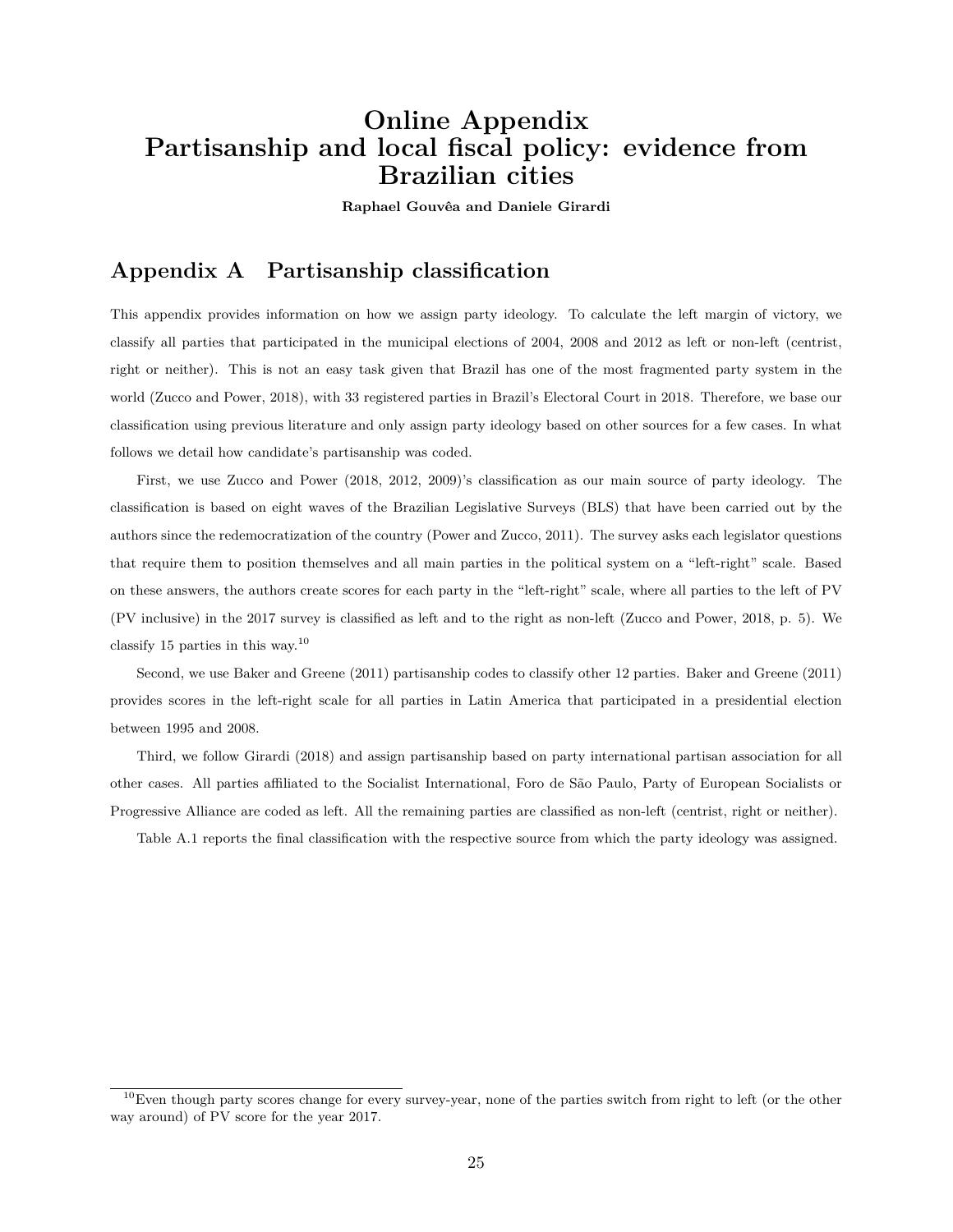<span id="page-27-0"></span>

|             | Leftist parties          | Non-leftist parties |                          |  |  |  |
|-------------|--------------------------|---------------------|--------------------------|--|--|--|
| Party       | Source                   | Party               | Source                   |  |  |  |
| PV.         | Zucco and Power $(2018)$ | DEM/PFL             | Zucco and Power $(2018)$ |  |  |  |
| PT          | Zucco and Power (2018)   | MDB/PMDB            | Zucco and Power (2018)   |  |  |  |
| <b>PSOL</b> | Zucco and Power (2018)   | PP                  | Zucco and Power (2018)   |  |  |  |
| <b>PSB</b>  | Zucco and Power (2018)   | <b>PR</b>           | Zucco and Power (2018)   |  |  |  |
| <b>PPS</b>  | Zucco and Power (2018)   | <b>PRB</b>          | Zucco and Power (2018)   |  |  |  |
| <b>PDT</b>  | Zucco and Power (2018)   | <b>PSDB</b>         | Zucco and Power $(2018)$ |  |  |  |
| PCdoB       | Zucco and Power (2018)   | PSL                 | Zucco and Power (2018)   |  |  |  |
| PPL         | Foro de São Paulo        | <b>PTB</b>          | Zucco and Power $(2018)$ |  |  |  |
| <b>PSTU</b> | Baker and Greene (2011)  | <b>PRONA</b>        | Baker and Greene (2011)  |  |  |  |
| <b>PMN</b>  | Baker and Greene (2011)  | PRP                 | Baker and Greene (2011)  |  |  |  |
| PCO         | Baker and Greene (2011)  | <b>PRTB</b>         | Baker and Greene (2011)  |  |  |  |
| <b>PCB</b>  | Baker and Greene (2011)  | <b>PSC</b>          | Baker and Greene (2011)  |  |  |  |
|             |                          | DC/PSDC             | Baker and Greene (2011)  |  |  |  |
|             |                          | PODE/PTN            | Baker and Greene (2011)  |  |  |  |
|             |                          | PTdoB               |                          |  |  |  |
|             |                          | PAN                 |                          |  |  |  |
|             |                          | <b>PHS</b>          |                          |  |  |  |
|             |                          | PL                  |                          |  |  |  |
|             |                          | <b>PSD</b>          |                          |  |  |  |
|             |                          | <b>PTC</b>          |                          |  |  |  |
|             |                          | <b>PEN</b>          |                          |  |  |  |

Table A.1: Party classification

Leftist parties: Partido Verde (PV), Partido dos Trabalhadores (PT), Partido Socialismo e Liberdade (PSOL), Partido Socialista Brasileiro (PSB), Partido Popular Socialista (PPS), Partido Democrático Trabalhista (PDT), Partido Comunista do Brasil (PCdoB), Partido Pátria Livre (PPL), Partido Socialista dos Trabalhadores Unificado (PSTU), Partido da Mobilização Nacional (PMN), Partido da Causa Operária (PCO), Partido Comunista Brasileiro (PCB). Non-leftist parties: Democratas/Partido da Frente Liberal (DEM/PFL), Movimento Democrático Brasileiro/Partido do Movimento Democrático Brasileiro (MDB/PMDB), Partido Progressista (PP), Partido da República (PR), Partido Republicano Brasileiro (PRB), Partido da Social Democracia Brasileira (PSDB), Partido Social Liberal (PSL), Partido Trabalhista Brasileiro (PTB), Partido da Reedificação da Ordem Nacional (PRONA), Partido Republicano Progressista (PRP), Partido Renovador Trabalhista Brasileiro (PRTB), Partido Social Cristão (PSC), Democracia Cristã/Partido Social Democrata Cristão (DC/PSDC), Podemos/Partido Trabalhista Nacional (PODE/PTN), Partido Trabalhista do Brasil (PTdoB), Partido dos Aposentados da Nação (PAN), Partido Humanista da Solidariedade (PHS), Partido Liberal (PL), Partido Social Democrático (PSD), Partido Trabalhista Cristão (PTC), Partido Ecológico Nacional (PEN).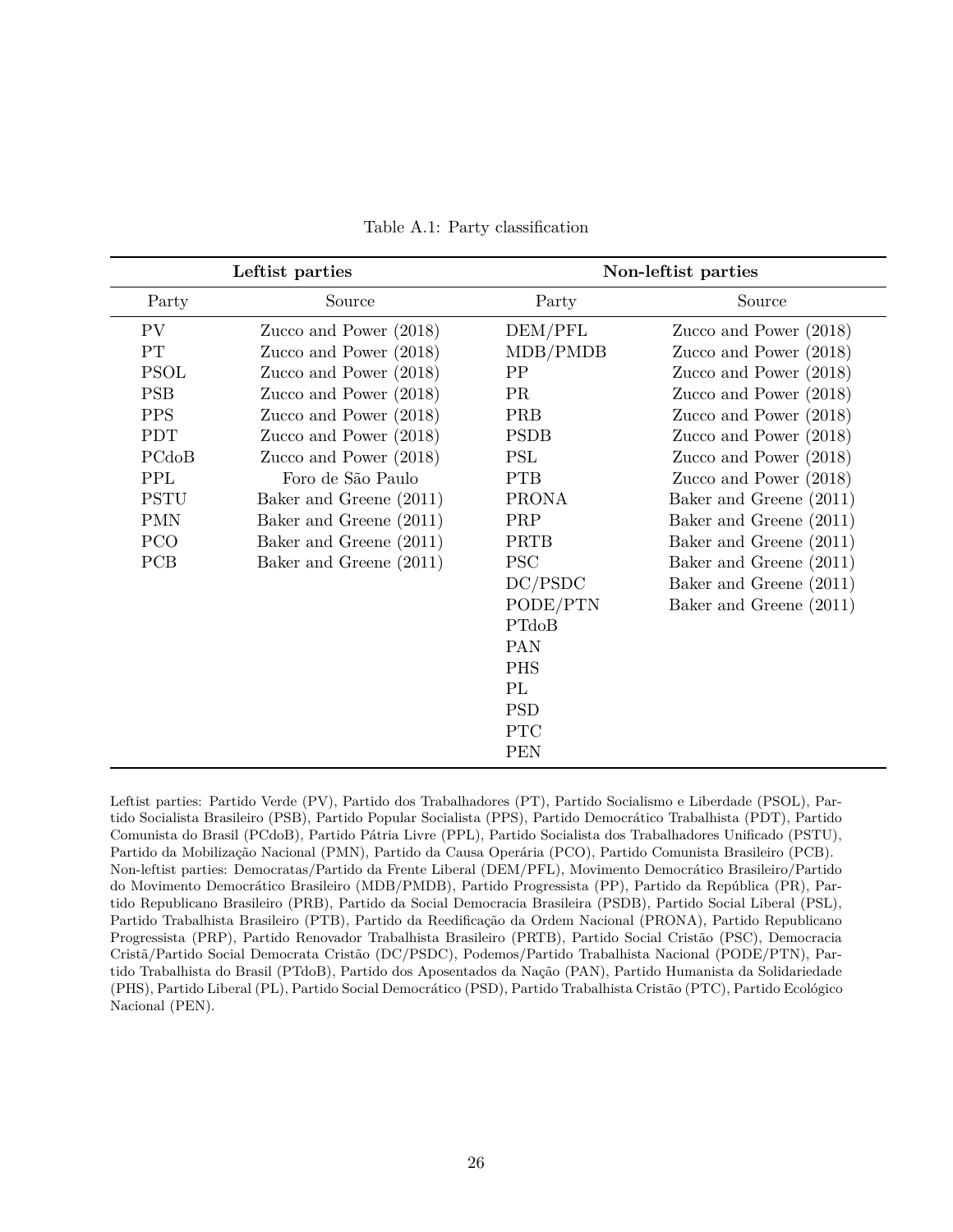## **Appendix B Descriptive Statistics**

<span id="page-28-0"></span>

|                                                                            | <b>Baseline</b> |          |                                        | Lame Duck         |          | <b>Tiebout</b><br>$<$ median |        | <b>Tiebout</b><br>$<$ 25th perc. |          | Oil windfall |  |
|----------------------------------------------------------------------------|-----------------|----------|----------------------------------------|-------------------|----------|------------------------------|--------|----------------------------------|----------|--------------|--|
|                                                                            | mean            | sd       | mean                                   | sd                | mean     | sd                           | mean   | sd                               | mean     | sd           |  |
|                                                                            |                 |          |                                        | Outcome variables |          |                              |        |                                  |          |              |  |
| Size of government: overall revenues and expenses                          |                 |          |                                        |                   |          |                              |        |                                  |          |              |  |
| Expenditure per capita                                                     | 8.11            | 69.08    | 10.88                                  | 65.05             | 10.47    | 68.99                        | 10.06  | 68.43                            | 10.72    | 70.52        |  |
| Expenditure, % GDP                                                         | 19.40           | 12.97    | 19.89                                  | 16.66             | 17.05    | 13.04                        | 16.90  | 14.86                            | 18.10    | 9.47         |  |
| Revenue per capita                                                         | 18.64           | 69.53    | 21.38                                  | 65.70             | 21.02    | 69.46                        | 20.55  | 68.72                            | 19.32    | 69.80        |  |
| Revenue, % GDP                                                             | 21.51           | 13.84    | 22.06                                  | 17.73             | 18.95    | 14.12                        | 18.79  | 15.89                            | 19.72    | 10.37        |  |
| Allocation of resources: budget categories (% of total expenditure)        |                 |          |                                        |                   |          |                              |        |                                  |          |              |  |
| Current Expenditure                                                        | 88.21           | 4.89     | 87.42                                  | 5.15              | 87.85    | 5.02                         | 87.68  | 5.16                             | 89.10    | 5.12         |  |
| Personnel                                                                  | 48.12           | 7.14     | 47.48                                  | $7.05\,$          | 47.66    | 6.93                         | 47.44  | 7.20                             | 49.57    | 7.59         |  |
| Public Investments                                                         | 10.19           | 4.86     | 10.97                                  | 5.13              | 10.53    | 4.98                         | 10.70  | 5.10                             | 9.06     | 5.17         |  |
| Allocation of resources: functional categories $(\%$ of total expenditure) |                 |          |                                        |                   |          |                              |        |                                  |          |              |  |
| Social Expenditures                                                        | 59.45           | 8.41     | 59.09                                  | 8.46              | 58.43    | 8.16                         | 57.70  | 8.20                             | 60.63    | 8.62         |  |
| Health & sanitation                                                        | 24.14           | 5.27     | 23.95                                  | 5.16              | 24.10    | 5.48                         | 23.94  | 5.57                             | 22.69    | 5.23         |  |
| Education & culture                                                        | 31.50           | $8.26\,$ | 31.30                                  | 8.18              | 30.67    | 7.91                         | 30.08  | 7.62                             | 34.60    | $8.35\,$     |  |
| Social welfare                                                             | 3.81            | 1.71     | 3.84                                   | 1.74              | 3.66     | 1.67                         | 3.68   | 1.69                             | $\!3.34$ | 1.55         |  |
| Housing                                                                    | 9.01            | 4.76     | 9.42                                   | 4.89              | 9.20     | 5.04                         | 9.29   | 5.13                             | 10.60    | 5.07         |  |
| Transportation                                                             | 3.62            | 4.33     | $3.56\,$                               | $4.33\,$          | $3.71\,$ | 4.40                         | 3.72   | 4.45                             | 1.30     | 1.88         |  |
| Other                                                                      | 27.92           | 7.42     | 27.94                                  | $7.64\,$          | 28.66    | 7.51                         | 29.29  | 7.61                             | 27.48    | 7.99         |  |
|                                                                            |                 |          | Demographics and geographic covariates |                   |          |                              |        |                                  |          |              |  |
| log(Population)                                                            | 957.15          | 116.95   | 975.40                                 | 129.92            | 976.96   | 139.04                       | 958.36 | 121.23                           | 1,035.32 | 124.28       |  |
| % Urban                                                                    | 62.45           | 23.64    | 65.09                                  | 24.76             | 65.42    | 25.20                        | 62.75  | 23.86                            | 65.47    | 25.54        |  |
| % White                                                                    | 51.13           | 24.95    | 54.34                                  | 25.01             | 53.09    | 25.45                        | 52.38  | 24.98                            | 39.70    | 21.79        |  |
| log(Earnings)                                                              | 602.34          | 55.64    | 614.01                                 | 53.51             | 614.91   | 51.40                        | 600.81 | 57.07                            | 601.47   | 54.08        |  |
| % Higher education                                                         | 2.42            | 2.18     | 2.66                                   | $2.32\,$          | 2.65     | $2.34\,$                     | 2.35   | 2.13                             | 2.36     | 2.50         |  |
| % Illiterate                                                               | 41.46           | 12.15    | 39.20                                  | 11.57             | 38.76    | 10.98                        | 41.62  | 12.56                            | 42.09    | 12.72        |  |
| Labor force participation                                                  | 54.92           | 8.45     | 55.94                                  | 8.09              | 56.10    | $8.05\,$                     | 54.98  | 8.87                             | 55.08    | 6.58         |  |
| North                                                                      | 0.08            | 0.27     | 0.10                                   | 0.30              | 0.11     | 0.31                         | 0.07   | 0.25                             | 0.00     | 0.07         |  |
| Northeast                                                                  | 0.32            | 0.47     | 0.22                                   | 0.42              | 0.22     | 0.41                         | 0.34   | 0.47                             | 0.53     | 0.50         |  |
| South                                                                      | 0.20            | 0.40     | 0.23                                   | 0.42              | 0.23     | 0.42                         | 0.21   | 0.41                             | 0.06     | 0.23         |  |
| Southeast                                                                  | 0.33            | 0.47     | 0.38                                   | $0.48\,$          | 0.34     | 0.48                         | 0.32   | 0.47                             | 0.41     | 0.49         |  |
| Midwest                                                                    | 0.07            | 0.25     | 0.07                                   | $\rm 0.26$        | 0.10     | 0.30                         | 0.06   | 0.23                             | 0.00     | 0.00         |  |
| Number of obs.                                                             | 9679            |          |                                        | 2555              |          | 5418                         |        | 3073                             |          | 893          |  |

Table B.1: Descriptive Statistics

Notes: Outcome variables are from FINBRA-STN. All demographic and geographic covariates are obtained from Brazil's National Beareau of Statistics - *Instituto Brasileiro de Geografia e Estatística* (IBGE). Data on municipal GDP is from the publication *Produto Interno Bruto dos Municípios 2002-2016*[\(IBGE](#page-19-9), [2010](#page-19-9)). Population comes from the 2000 and 2010 Census and from the publication *Estimativas da População* [\(IBGE](#page-19-10), [2018](#page-19-10)) in non-census years. All other demographic variables come from the 2000 and 2010 Census.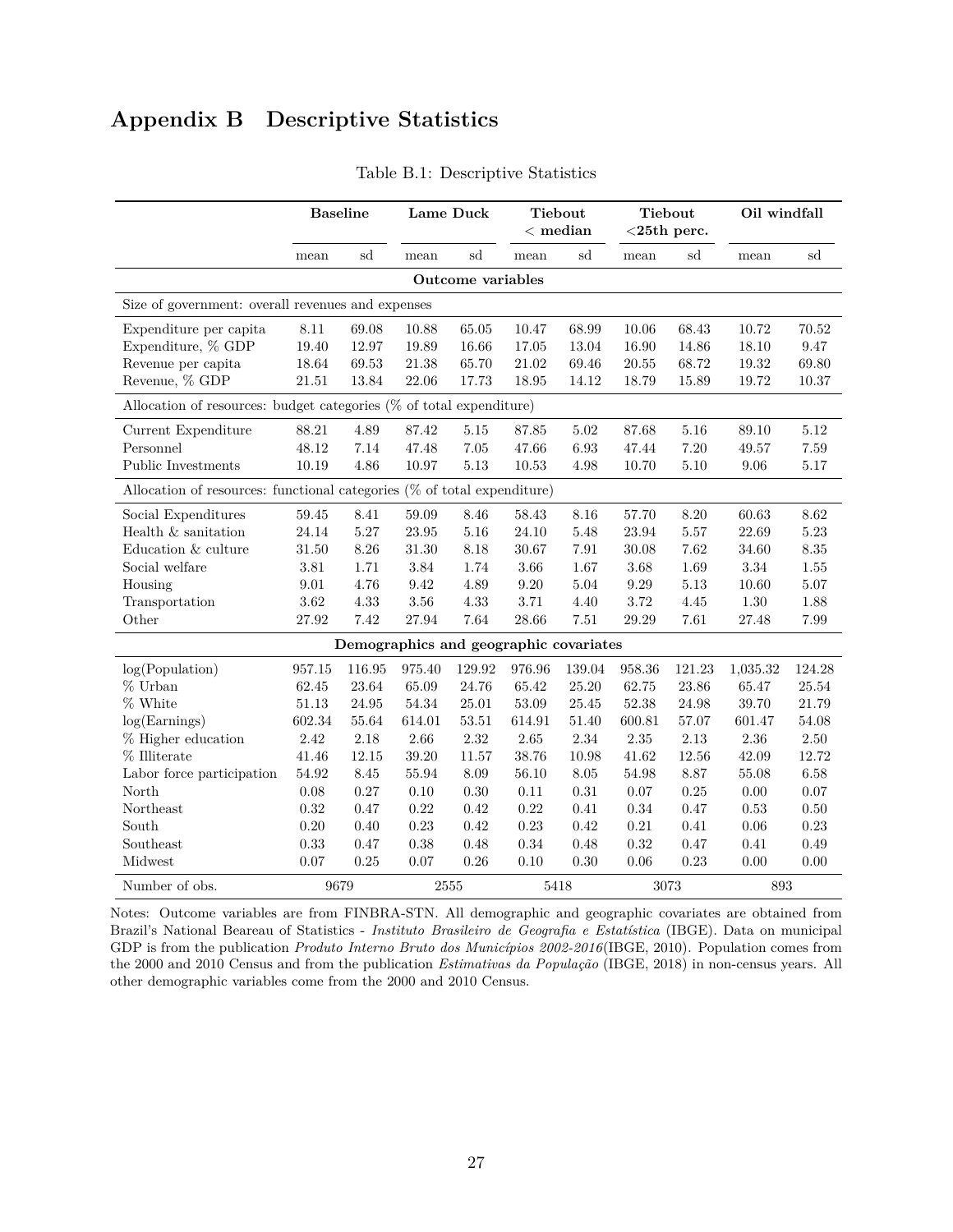## <span id="page-29-0"></span>**Appendix C Design assessment**

|                          | All     | $+/- 40$          | $+/- 10$ | $+/- 5$ | $+/- 2.5$ | baseline RD |
|--------------------------|---------|-------------------|----------|---------|-----------|-------------|
|                          | (1)     | $\left( 2\right)$ | (3)      | (4)     | (5)       | (6)         |
| log(Population)          | 19.80   | 3.17              | 1.38     | $-1.82$ | $-2.96$   | $-0.14$     |
|                          | (2.35)  | (2.52)            | (3.38)   | (4.57)  | (6.55)    | (0.47)      |
| % Urban                  | 0.97    | $-0.15$           | $-0.65$  | $-1.29$ | $-1.27$   | $-0.24$     |
|                          | (0.47)  | (0.53)            | (0.74)   | (1.00)  | (1.42)    | (0.22)      |
| % White                  | $-3.09$ | $-1.30$           | $-0.69$  | $-0.56$ | $-0.03$   | $-0.05$     |
|                          | (0.50)  | (0.57)            | (0.82)   | (1.13)  | (1.65)    | (0.20)      |
| log(Earnings)            | $-1.84$ | $-0.74$           | $-0.07$  | $-0.22$ | 0.89      | $-0.28$     |
|                          | (1.08)  | (1.24)            | (1.80)   | (2.47)  | (3.60)    | (0.65)      |
| % Higher education       | 0.09    | 0.00              | $-0.03$  | $-0.06$ | $-0.09$   | $-0.04$     |
|                          | (0.04)  | (0.05)            | (0.07)   | (0.09)  | (0.13)    | (0.03)      |
| % Illiterate             | 0.34    | 0.14              | $-0.00$  | $-0.02$ | $-0.41$   | $-0.13$     |
|                          | (0.24)  | (0.28)            | (0.40)   | (0.55)  | (0.78)    | (0.17)      |
| Labor force              | $-0.53$ | $-0.03$           | 0.18     | 0.29    | 0.42      | 0.17        |
| participation            | (0.17)  | (0.20)            | (0.29)   | (0.40)  | (0.59)    | (0.16)      |
| North                    | $-0.00$ | $-0.01$           | $-0.00$  | 0.01    | 0.01      | 0.02        |
|                          | (0.01)  | (0.01)            | (0.01)   | (0.01)  | (0.02)    | (0.02)      |
| Northeast                | 0.05    | 0.02              | 0.00     | $-0.01$ | $-0.02$   | $-0.05$     |
|                          | (0.01)  | (0.01)            | (0.02)   | (0.02)  | (0.03)    | (0.04)      |
| South                    | $-0.03$ | $-0.02$           | $-0.00$  | 0.01    | 0.03      | 0.03        |
|                          | (0.01)  | (0.01)            | (0.01)   | (0.02)  | (0.03)    | (0.03)      |
| Southeast                | 0.01    | 0.01              | $-0.00$  | $-0.03$ | $-0.02$   | $-0.02$     |
|                          | (0.01)  | (0.01)            | (0.01)   | (0.02)  | (0.03)    | (0.03)      |
| Midwest                  | $-0.03$ | $-0.01$           | 0.00     | 0.01    | $-0.01$   | 0.01        |
|                          | (0.00)  | (0.01)            | (0.01)   | (0.01)  | (0.02)    | (0.02)      |
| Observations (all)       | 16423   | 8689              | 3858     | 2060    | 1029      | 9619        |
| Observations (effective) | 16423   | 8689              | 3858     | 2060    | 1029      | 6560        |

<span id="page-29-1"></span>Table C.1: Covariate balance tests: Difference in municipality characteristics between left and non-left mayors, by left margin of victory

Notes: Standard errors clustered by municipality. Column 6 employs our baseline RD specification (equation [2](#page-8-1)), using the bias-corrected procedure of [Calonico et al.](#page-18-8) [\(2014\)](#page-18-8) and controlling for city-year fixed effects.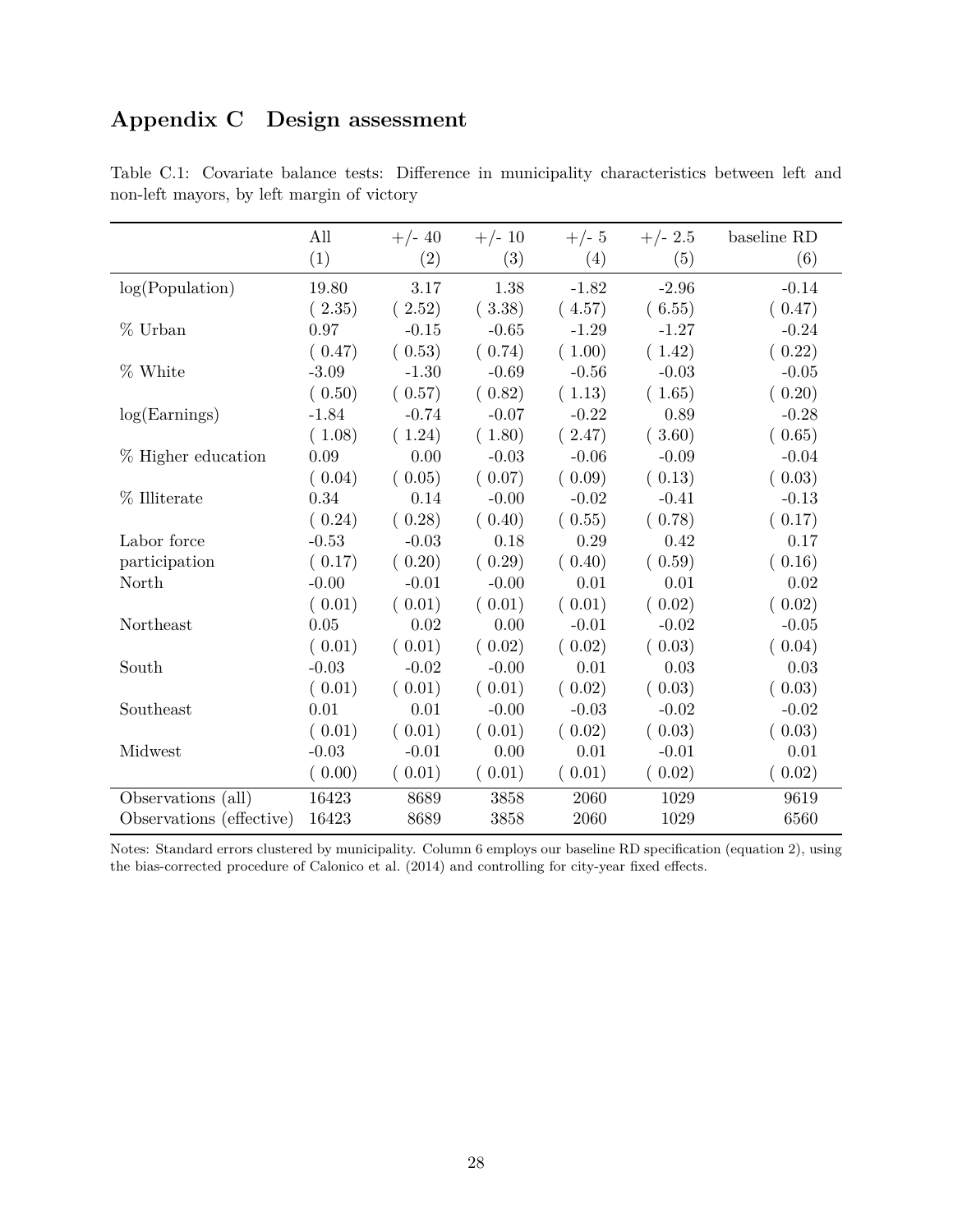<span id="page-30-0"></span>

Figure C.1: Tests of manipulation of the left margin of victory

Notes: The figure present visual evidence for the [Cattaneo et al.](#page-18-10) ([2018](#page-18-10)) manipulation test. The null hypothesis is that there is no discontinuity in the distribution of the running variable at the cutoff. T-stat  $=$  -0.68; P-value  $=$  0.49.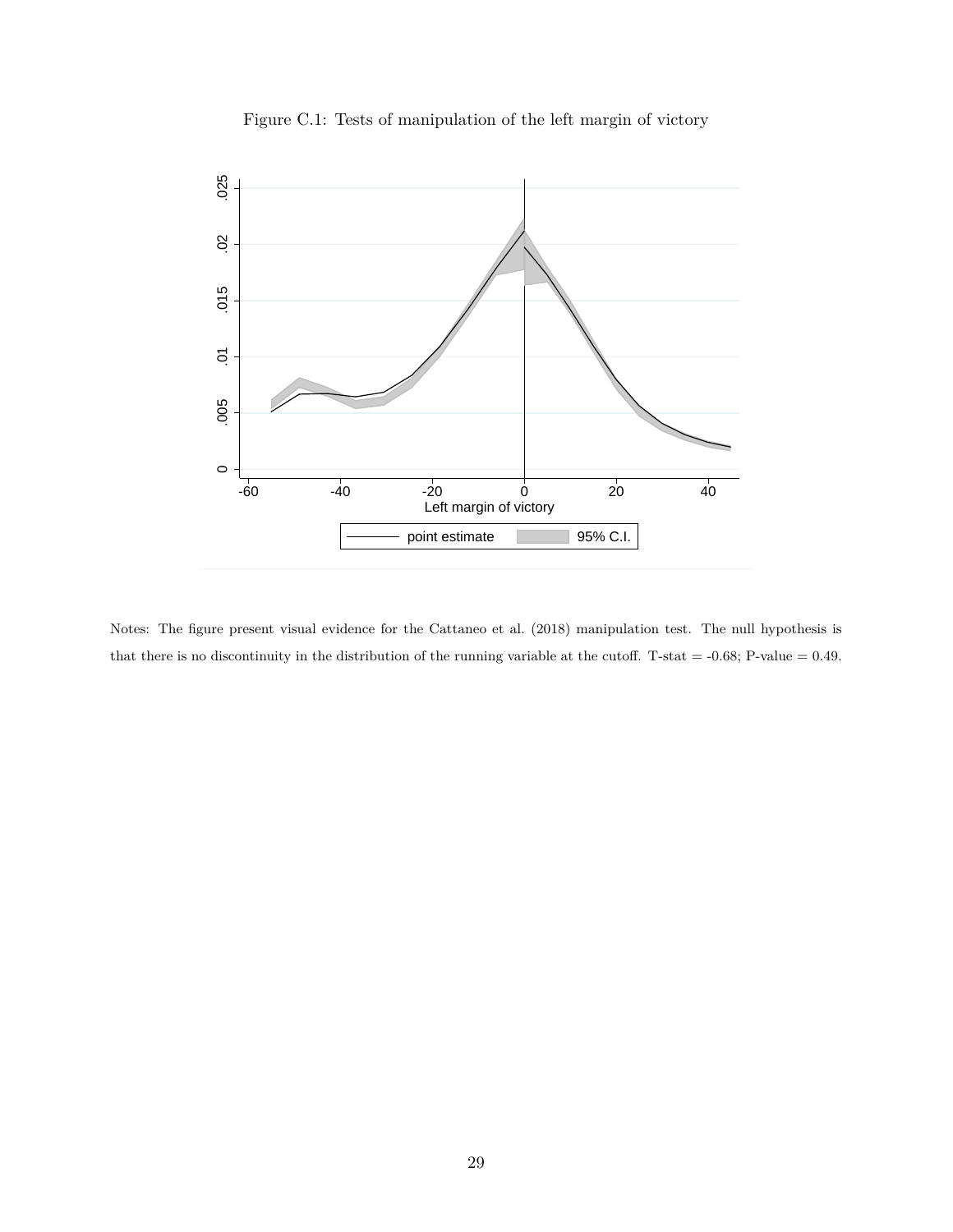## <span id="page-31-1"></span><span id="page-31-0"></span>**Appendix D Dynamic Effects**

| Outcome                                                                    | Overall mandate                                   | Dynamics |          |          |            |  |  |  |
|----------------------------------------------------------------------------|---------------------------------------------------|----------|----------|----------|------------|--|--|--|
|                                                                            | 4-year avg.                                       | 1st year | 2nd year | 3rd year | 4th year   |  |  |  |
|                                                                            | Size of government: overall revenues and expenses |          |          |          |            |  |  |  |
| Expenditure per capita                                                     | $-0.21$                                           | $-0.02$  | $-0.02$  | 0.21     | $-0.37$    |  |  |  |
|                                                                            | (0.53)                                            | (0.02)   | (0.02)   | (0.67)   | (0.73)     |  |  |  |
| Expenditure, % of GDP                                                      | $-0.02$                                           | 0.11     | 0.16     | $-0.46$  | 0.01       |  |  |  |
|                                                                            | (0.21)                                            | (0.15)   | (0.18)   | (0.72)   | (0.18)     |  |  |  |
| Revenue per capita                                                         | 0.16                                              | $-0.02$  | $-0.02$  | 0.31     | $\rm 0.95$ |  |  |  |
|                                                                            | (0.49)                                            | (0.02)   | (0.03)   | (0.69)   | (0.94)     |  |  |  |
| Revenue, % of GDP                                                          | 0.09                                              | $0.30\,$ | 0.33     | $-0.38$  | $0.25\,$   |  |  |  |
|                                                                            | (0.23)                                            | (0.19)   | (0.20)   | (0.74)   | (0.21)     |  |  |  |
| Allocation of resources: budget categories (% of total expenditure)        |                                                   |          |          |          |            |  |  |  |
| Current Expenditure                                                        | $-0.03$                                           | 0.23     | 0.22     | $-0.21$  | $-0.24$    |  |  |  |
|                                                                            | (0.18)                                            | (0.27)   | (0.28)   | (0.23)   | (0.29)     |  |  |  |
| Public Investment                                                          | $0.05\,$                                          | $-0.21$  | $-0.22$  | 0.24     | 0.20       |  |  |  |
|                                                                            | (0.18)                                            | (0.26)   | (0.25)   | (0.24)   | (0.29)     |  |  |  |
| Personnel                                                                  | 0.09                                              | $-0.00$  | 0.53     | $-0.08$  | $-0.11$    |  |  |  |
|                                                                            | (0.20)                                            | (0.31)   | (0.28)   | (0.24)   | (0.28)     |  |  |  |
| Allocation of resources: functional categories $(\%$ of total expenditure) |                                                   |          |          |          |            |  |  |  |
| Social Expenditures                                                        | 0.60                                              | 0.06     | 0.52     | 0.91     | 0.95       |  |  |  |
|                                                                            | (0.20)                                            | (0.28)   | (0.29)   | (0.29)   | (0.32)     |  |  |  |
| of which:                                                                  |                                                   |          |          |          |            |  |  |  |
| Health & sanitation                                                        | 0.21                                              | $-0.11$  | 0.10     | 0.44     | 0.58       |  |  |  |
|                                                                            | (0.14)                                            | (0.22)   | (0.19)   | (0.21)   | (0.20)     |  |  |  |
| Education & culture                                                        | 0.19                                              | 0.16     | 0.31     | 0.14     | $0.25\,$   |  |  |  |
|                                                                            | (0.15)                                            | (0.21)   | (0.22)   | (0.19)   | (0.20)     |  |  |  |
| Social welfare                                                             | 0.09                                              | $-0.02$  | 0.10     | 0.12     | 0.09       |  |  |  |
|                                                                            | (0.05)                                            | (0.08)   | (0.08)   | (0.07)   | (0.06)     |  |  |  |
| Other expenditures:                                                        |                                                   |          |          |          |            |  |  |  |
| Housing                                                                    | $-0.18$                                           | $-0.20$  | $-0.14$  | 0.01     | $-0.31$    |  |  |  |
|                                                                            | (0.13)                                            | (0.20)   | (0.19)   | (0.16)   | (0.20)     |  |  |  |
| Transportation                                                             | $-0.15$                                           | $-0.20$  | $-0.24$  | $-0.17$  | $-0.11$    |  |  |  |
|                                                                            | (0.09)                                            | (0.14)   | (0.13)   | (0.12)   | (0.13)     |  |  |  |
| Other                                                                      | $-0.15$                                           | 0.21     | $-0.07$  | $-0.53$  | $-0.54$    |  |  |  |
|                                                                            | (0.20)                                            | (0.24)   | (0.29)   | (0.29)   | (0.36)     |  |  |  |
| Social Expenditures per capita                                             | $1.07\,$                                          | $-0.01$  | $-0.01$  | 2.17     | 1.32       |  |  |  |
|                                                                            | (0.60)                                            | (0.01)   | (0.01)   | (0.80)   | (0.90)     |  |  |  |
| Observations (all)                                                         | 9679                                              | 9679     | 9679     | 9679     | 9679       |  |  |  |
| Observations (effective)                                                   | 4898                                              | 4611     | 4726     | 4776     | 4804       |  |  |  |

Table D.1: RD estimates of the effect of a left-wing mayor - dynamic effects baseline

Notes: Estimates from our baseline RD specification (equation [2](#page-8-1)), using the bias-corrected procedure of [Calonico](#page-18-8) [et al.](#page-18-8) ([2014](#page-18-8)) and controlling for city and year fixed effects. Robust and bias-corrected standard errors clustered by municipality in parenthesis.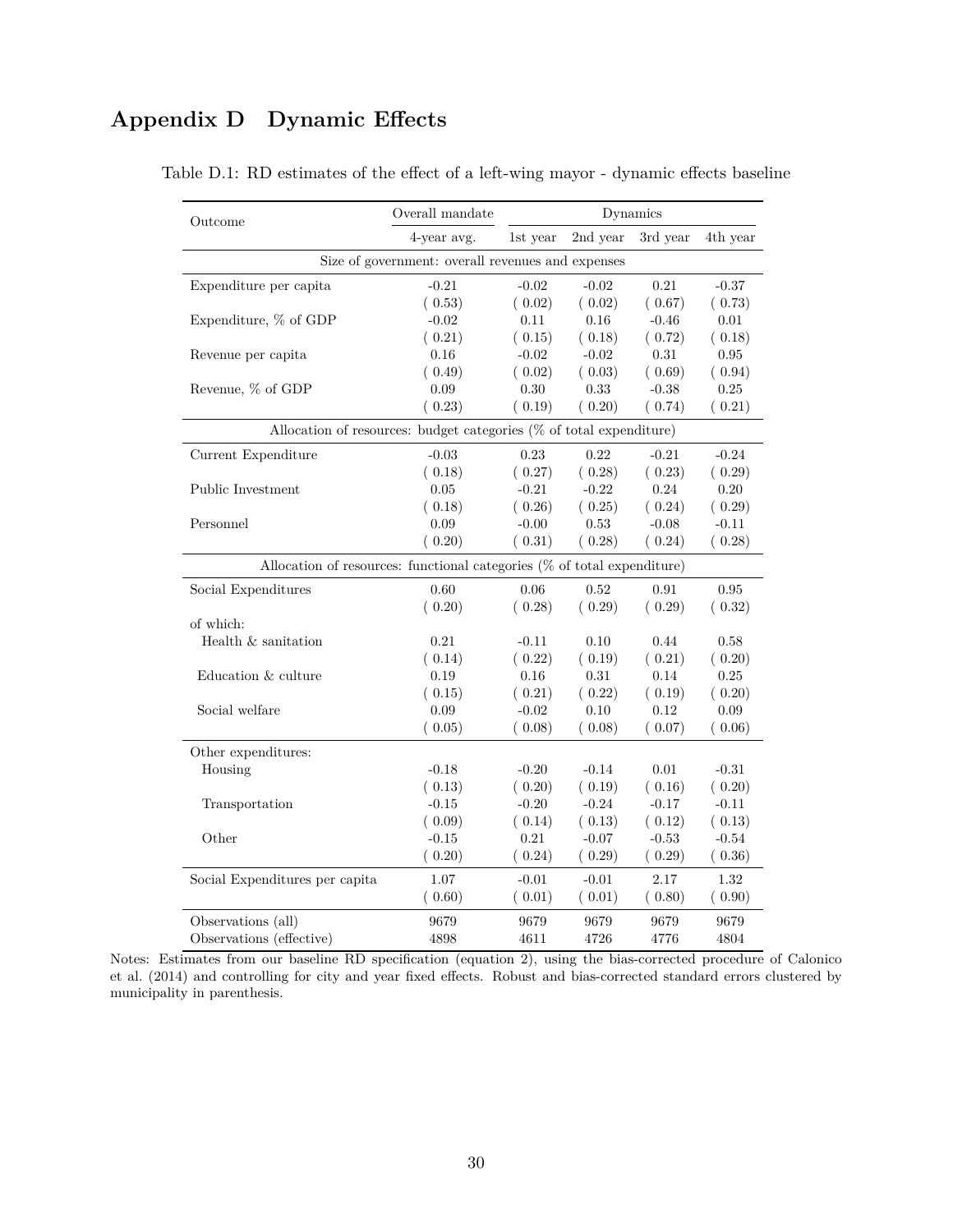| Outcome                                                                    | Overall mandate                                   |            |          | Dynamics |          |  |  |  |
|----------------------------------------------------------------------------|---------------------------------------------------|------------|----------|----------|----------|--|--|--|
|                                                                            | 4-year avg.                                       | 1st year   | 2nd year | 3rd year | 4th year |  |  |  |
|                                                                            | Size of government: overall revenues and expenses |            |          |          |          |  |  |  |
| Expenditure per capita                                                     | 1.04                                              | $\,0.03\,$ | 0.02     | 0.74     | $0.06\,$ |  |  |  |
|                                                                            | (1.18)                                            | (0.03)     | (0.04)   | (1.48)   | (1.55)   |  |  |  |
| Expenditure, % of GDP                                                      | $-0.70$                                           | 0.54       | 0.15     | $-3.72$  | 0.34     |  |  |  |
|                                                                            | (1.10)                                            | (0.36)     | (0.34)   | (4.19)   | (0.35)   |  |  |  |
| Revenue per capita                                                         | 0.91                                              | $0.02\,$   | 0.02     | 1.28     | $0.06\,$ |  |  |  |
|                                                                            | (1.14)                                            | (0.04)     | (0.05)   | (1.51)   | (1.52)   |  |  |  |
| Revenue, % of GDP                                                          | $-0.81$                                           | $-0.03$    | $0.35\,$ | $-3.90$  | 0.14     |  |  |  |
|                                                                            | (1.11)                                            | (0.39)     | (0.39)   | (4.28)   | (0.39)   |  |  |  |
| Allocation of resources: budget categories (% of total expenditure)        |                                                   |            |          |          |          |  |  |  |
| Current Expenditure                                                        | $-0.29$                                           | $-0.51$    | $-0.20$  | $-0.53$  | 0.02     |  |  |  |
|                                                                            | (0.37)                                            | (0.52)     | (0.63)   | (0.52)   | (0.55)   |  |  |  |
| Public Investment                                                          | 0.26                                              | 0.52       | $-0.02$  | $0.35\,$ | $-0.13$  |  |  |  |
|                                                                            | (0.36)                                            | (0.52)     | (0.67)   | (0.51)   | (0.55)   |  |  |  |
| Personnel                                                                  | $-0.37$                                           | $-0.59$    | 0.14     | $-0.52$  | $-0.59$  |  |  |  |
|                                                                            | (0.41)                                            | (0.52)     | (0.55)   | (0.52)   | (0.58)   |  |  |  |
| Allocation of resources: functional categories $(\%$ of total expenditure) |                                                   |            |          |          |          |  |  |  |
| Social Expenditures                                                        | 0.97                                              | 0.45       | 0.72     | 1.73     | 2.01     |  |  |  |
|                                                                            | (0.37)                                            | (0.49)     | (0.52)   | (0.60)   | (0.72)   |  |  |  |
| of which:                                                                  |                                                   |            |          |          |          |  |  |  |
| Health & sanitation                                                        | 0.75                                              | 0.36       | 0.76     | 1.00     | 1.48     |  |  |  |
|                                                                            | (0.24)                                            | (0.39)     | (0.45)   | (0.45)   | (0.46)   |  |  |  |
| Education & culture                                                        | 0.04                                              | $-0.09$    | $-0.07$  | 0.23     | 0.78     |  |  |  |
|                                                                            | (0.25)                                            | (0.41)     | (0.35)   | (0.35)   | (0.58)   |  |  |  |
| Social welfare                                                             | 0.22                                              | 0.28       | 0.20     | 0.29     | 0.18     |  |  |  |
|                                                                            | (0.10)                                            | (0.14)     | (0.15)   | (0.14)   | (0.12)   |  |  |  |
| Other expenditures:                                                        |                                                   |            |          |          |          |  |  |  |
| Housing                                                                    | $-0.37$                                           | $-0.26$    | $-0.30$  | $-0.58$  | $-0.32$  |  |  |  |
|                                                                            | (0.29)                                            | (0.40)     | (0.41)   | (0.41)   | (0.45)   |  |  |  |
| Transportation                                                             | $-0.16$                                           | $-0.09$    | $-0.12$  | 0.03     | $-0.37$  |  |  |  |
|                                                                            | (0.18)                                            | (0.27)     | (0.29)   | (0.26)   | (0.32)   |  |  |  |
| Other                                                                      | $-0.63$                                           | $-0.20$    | $-0.54$  | $-1.04$  | $-1.91$  |  |  |  |
|                                                                            | (0.34)                                            | (0.51)     | (0.50)   | (0.65)   | (0.80)   |  |  |  |
| Social Expenditures per capita                                             | 3.28                                              | 0.02       | 0.02     | 5.10     | 1.61     |  |  |  |
|                                                                            | (1.29)                                            | (0.02)     | (0.02)   | (1.90)   | (2.97)   |  |  |  |
|                                                                            |                                                   |            |          |          |          |  |  |  |
| Observations (all)                                                         | 2555                                              | 2555       | 2555     | 2555     | 2555     |  |  |  |
| Observations (effective)                                                   | 1345                                              | 1344       | 1316     | 1299     | 1211     |  |  |  |

Table D.2: RD estimates of the effect of a left-wing mayor - dynamic effects lameduck

Notes: Estimates from our baseline RD specification (equation [2](#page-8-1)), using the bias-corrected procedure of [Calonico](#page-18-8) [et al.](#page-18-8) ([2014](#page-18-8)) and controlling for city and year fixed effects. Robust and bias-corrected standard errors clustered by municipality in parenthesis.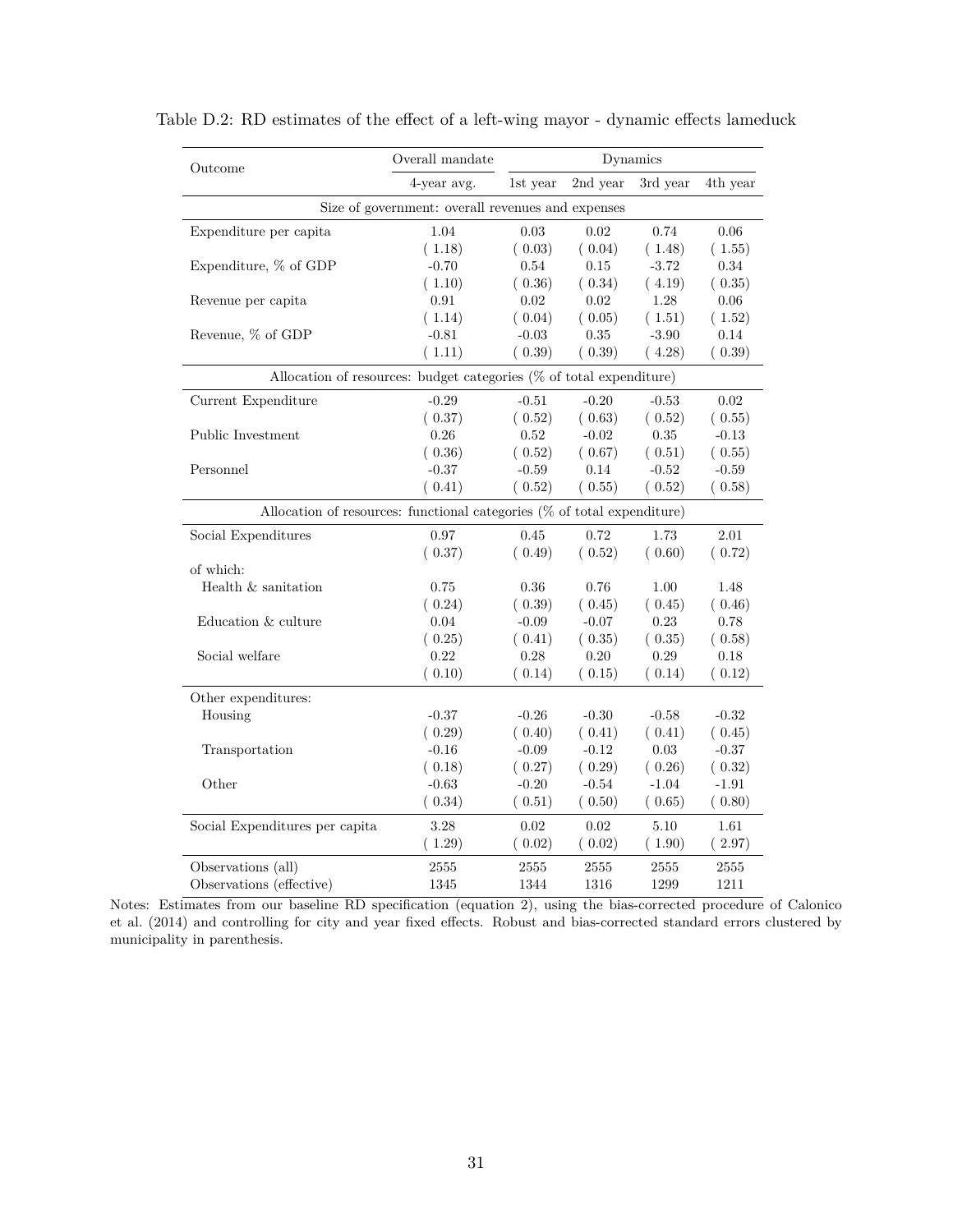| Outcome                                                                    | Overall mandate                                   |            |            |            |          |  |  |  |
|----------------------------------------------------------------------------|---------------------------------------------------|------------|------------|------------|----------|--|--|--|
|                                                                            | 4-year avg.                                       | 1st year   | 2nd year   | 3rd year   | 4th year |  |  |  |
|                                                                            | Size of government: overall revenues and expenses |            |            |            |          |  |  |  |
| Expenditure per capita                                                     | $2.52\,$                                          | $-0.00$    | $\,0.02\,$ | $3.58\,$   | 3.42     |  |  |  |
|                                                                            | (2.11)                                            | (0.05)     | (0.11)     | (2.91)     | (2.74)   |  |  |  |
| Expenditure, % of GDP                                                      | $-0.61$                                           | $-0.17$    | $-0.48$    | $-0.84$    | $-0.68$  |  |  |  |
|                                                                            | (0.46)                                            | (0.53)     | (0.74)     | (0.54)     | (0.73)   |  |  |  |
| Revenue per capita                                                         | 1.87                                              | 0.02       | 0.01       | 3.61       | $-0.22$  |  |  |  |
|                                                                            | (2.05)                                            | (0.08)     | (0.13)     | (2.25)     | (2.80)   |  |  |  |
| Revenue, % of GDP                                                          | $-0.74$                                           | 0.41       | $-0.84$    | $-0.82$    | $-1.43$  |  |  |  |
|                                                                            | (0.47)                                            | (0.60)     | (0.75)     | (0.58)     | (0.79)   |  |  |  |
| Allocation of resources: budget categories (% of total expenditure)        |                                                   |            |            |            |          |  |  |  |
| Current Expenditure                                                        | 0.33                                              | 0.08       | 1.22       | $-0.84$    | 1.22     |  |  |  |
|                                                                            | (0.60)                                            | (0.78)     | (0.95)     | (0.86)     | (0.96)   |  |  |  |
| Public Investment                                                          | $-0.39$                                           | $-0.06$    | $-1.21$    | 0.73       | $-1.27$  |  |  |  |
|                                                                            | (0.61)                                            | (0.84)     | (1.00)     | (0.83)     | (0.95)   |  |  |  |
| Personnel                                                                  | 1.44                                              | $0.15\,$   | 1.68       | 0.41       | 2.47     |  |  |  |
|                                                                            | (0.79)                                            | (0.89)     | (1.13)     | (1.09)     | (1.11)   |  |  |  |
| Allocation of resources: functional categories $(\%$ of total expenditure) |                                                   |            |            |            |          |  |  |  |
| Social Expenditures                                                        | 2.36                                              | 0.68       | 2.00       | 2.26       | 4.38     |  |  |  |
|                                                                            | (0.91)                                            | (1.12)     | (1.20)     | (0.98)     | (2.06)   |  |  |  |
| of which:                                                                  |                                                   |            |            |            |          |  |  |  |
| Health & sanitation                                                        | 1.17                                              | $-0.34$    | 1.11       | 1.61       | 1.58     |  |  |  |
|                                                                            | (0.56)                                            | (0.74)     | (0.76)     | (0.70)     | (0.86)   |  |  |  |
| Education & culture                                                        | 1.10                                              | 1.12       | 0.96       | 0.70       | $2.17\,$ |  |  |  |
|                                                                            | (0.54)                                            | (0.85)     | (0.72)     | (0.54)     | (1.25)   |  |  |  |
| Social welfare                                                             | 0.07                                              | $-0.12$    | $-0.09$    | 0.02       | 0.26     |  |  |  |
|                                                                            | (0.19)                                            | (0.26)     | (0.31)     | (0.28)     | (0.23)   |  |  |  |
| Other expenditures:                                                        |                                                   |            |            |            |          |  |  |  |
| Housing                                                                    | $-0.14$                                           | $-0.02$    | $-0.24$    | $-0.42$    | $-0.03$  |  |  |  |
|                                                                            | (0.51)                                            | (0.63)     | (0.79)     | (0.74)     | (0.72)   |  |  |  |
| Transportation                                                             | $-0.47$                                           | $-0.44$    | $-0.56$    | $-0.27$    | $-0.41$  |  |  |  |
|                                                                            | (0.20)                                            | (0.30)     | (0.38)     | (0.28)     | (0.28)   |  |  |  |
| Other                                                                      | $-1.51$                                           | $-0.23$    | $-1.18$    | $-1.53$    | $-3.72$  |  |  |  |
|                                                                            | (1.04)                                            | (1.33)     | (1.34)     | (1.07)     | (2.29)   |  |  |  |
| Social Expenditures per capita                                             | 7.98                                              | $-0.01$    | 0.01       | 6.59       | 6.23     |  |  |  |
|                                                                            | (2.71)                                            | (0.03)     | (0.04)     | (2.96)     | (2.95)   |  |  |  |
|                                                                            |                                                   |            |            |            |          |  |  |  |
| Observations (all)                                                         | 893<br>484                                        | 893<br>556 | 893<br>476 | 893<br>464 | 893      |  |  |  |
| Observations (effective)                                                   |                                                   |            |            |            | 453      |  |  |  |

Table D.3: RD estimates of the effect of a left-wing mayor - dynamic effects oil windfall

Notes: Estimates from our baseline RD specification (equation [2](#page-8-1)), using the bias-corrected procedure of [Calonico](#page-18-8) [et al.](#page-18-8) ([2014](#page-18-8)) and controlling for city and year fixed effects. Robust and bias-corrected standard errors clustered by municipality in parenthesis.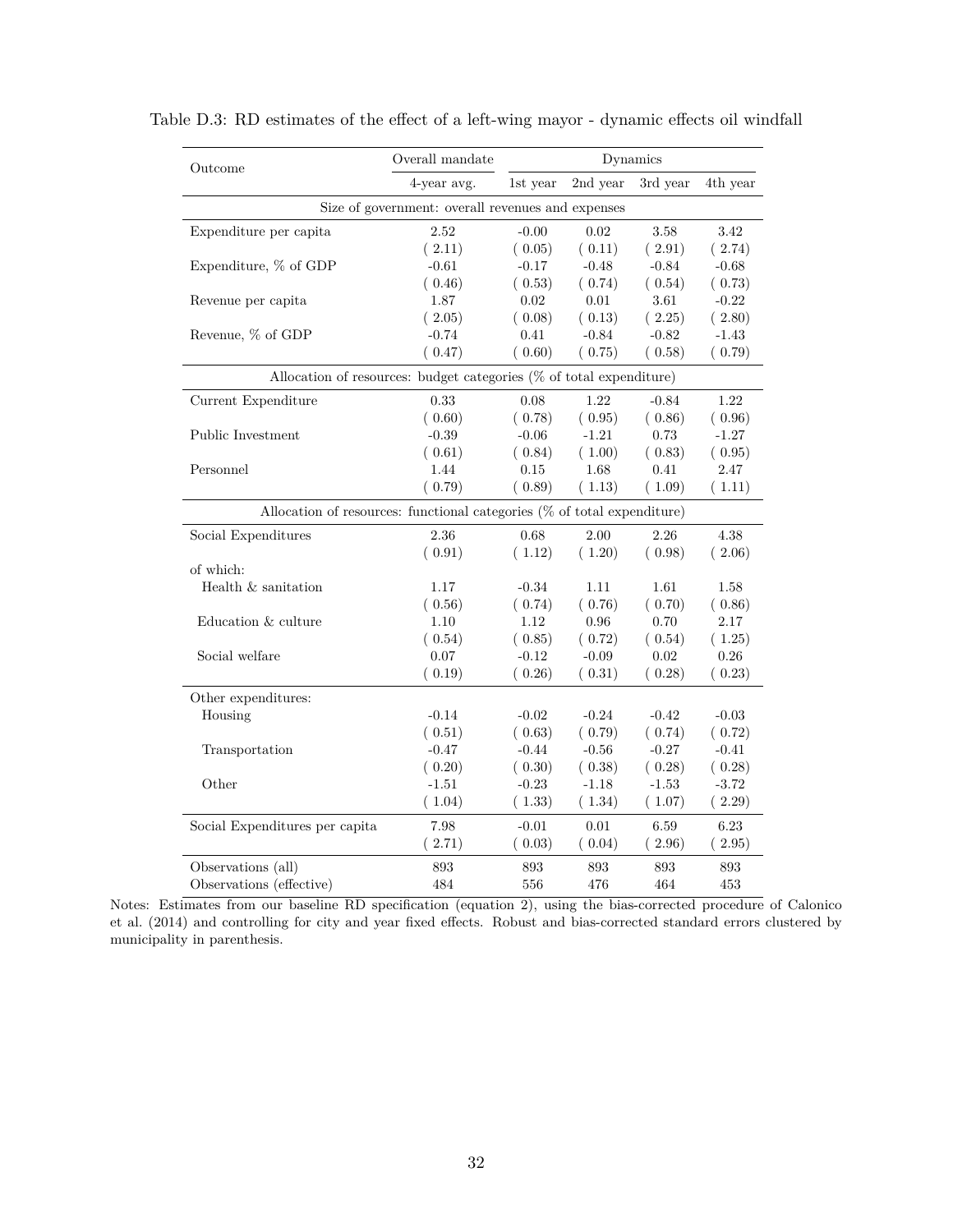## <span id="page-34-1"></span><span id="page-34-0"></span>**Appendix E Robustness tests**

| Outcome                                                                 | (1)      | (2)      | (3)      | (4)      | (5)          |
|-------------------------------------------------------------------------|----------|----------|----------|----------|--------------|
| Size of government: overall revenues and expenses                       |          |          |          |          |              |
| Expenditure per capita                                                  | $-0.21$  | $-0.50$  | 0.14     | 0.68     | 0.97         |
|                                                                         | (0.53)   | (0.61)   | (0.73)   | (1.10)   | (1.73)       |
| Expenditure, $\%$ of GDP                                                | $-0.02$  | $-0.16$  | $0.02\,$ | 0.18     | 0.16         |
|                                                                         | (0.21)   | (0.26)   | (0.16)   | (0.18)   | (0.23)       |
| Revenue per capita                                                      | 0.16     | $-0.12$  | 0.06     | $-0.18$  | 0.17         |
|                                                                         | (0.49)   | (0.56)   | (0.63)   | (0.96)   | (1.39)       |
| Revenue, % of GDP                                                       | $0.09\,$ | $-0.05$  | 0.02     | $0.06\,$ | $0.02\,$     |
|                                                                         | (0.23)   | (0.27)   | (0.15)   | (0.17)   | (0.23)       |
| Allocation of resources: budget categories (% of total expenditure)     |          |          |          |          |              |
| Current Expenditure                                                     | $-0.03$  | 0.10     | $0.05\,$ | $-0.03$  | 0.01         |
|                                                                         | (0.18)   | (0.19)   | (0.23)   | (0.33)   | (0.57)       |
| Public Investment                                                       | 0.05     | $-0.01$  | $0.05\,$ | 0.18     | $-0.17$      |
|                                                                         | (0.18)   | (0.18)   | (0.22)   | (0.29)   | (0.64)       |
| Personnel                                                               | 0.09     | 0.22     | $0.52\,$ | 0.32     | 0.75         |
|                                                                         | (0.20)   | (0.22)   | (0.28)   | (0.40)   | (0.67)       |
| Allocation of resources: functional categories (% of total expenditure) |          |          |          |          |              |
| Social Expenditures                                                     | 0.60     | 0.65     | 0.56     | 0.49     | 0.50         |
|                                                                         | (0.20)   | (0.23)   | (0.29)   | (0.41)   | (0.82)       |
| of which:                                                               |          |          |          |          |              |
| Health $\&$ sanitation                                                  | 0.21     | 0.22     | 0.06     | 0.17     | $-0.16$      |
|                                                                         | (0.14)   | (0.17)   | (0.22)   | (0.33)   | (0.58)       |
| Education & culture                                                     | 0.19     | 0.27     | 0.44     | 0.25     | 0.63         |
|                                                                         | (0.15)   | (0.17)   | (0.23)   | (0.26)   | (0.47)       |
| Social welfare                                                          | 0.09     | 0.11     | 0.03     | 0.03     | $-0.10$      |
|                                                                         | (0.05)   | (0.06)   | (0.06)   | (0.09)   | (0.14)       |
| Other expenditures:                                                     |          |          |          |          |              |
| Housing                                                                 | $-0.18$  | $-0.29$  | $-0.31$  | $-0.23$  | $0.22\,$     |
|                                                                         | (0.13)   | (0.16)   | (0.18)   | (0.24)   | (0.48)       |
| Transportation                                                          | $-0.15$  | $-0.18$  | $-0.21$  | $-0.32$  | $-0.21$      |
|                                                                         | (0.09)   | (0.10)   | (0.11)   | (0.15)   | (0.24)       |
| Other                                                                   | $-0.15$  | $-0.13$  | 0.04     | $0.15\,$ | $-0.39$      |
|                                                                         | (0.20)   | (0.25)   | (0.29)   | (0.42)   | (0.82)       |
| Social Expenditures per capita                                          | 1.07     | $0.75\,$ | $1.20\,$ | $1.75\,$ | $1.92\,$     |
|                                                                         | (0.60)   | (0.66)   | (0.75)   | (1.12)   | (1.89)       |
| Observations (all)                                                      | 9679     | 7259     | 4839     | 2419     | 967          |
| Observations (effective)                                                | 4898     | 3847     | 2620     | 1283     | 541          |
| Baseline sample                                                         | ✓        | ✓        | ✓        | ✓        | $\checkmark$ |
| Population $>$ 25th pct (6337)                                          |          | ✓        |          |          |              |
| Population > median $(13787.5)$                                         |          |          | ✓        |          |              |
| Population $> 75$ th pct (30007.25)                                     |          |          |          | ✓        |              |
| Population > 90th pct $(73400.5)$                                       |          |          |          |          | ✓            |

Table E.1: RD estimates of the effect of a left-wing mayor - by city size

Notes: Estimates from our baseline RD specification (equation [2](#page-8-1)), using the bias-corrected procedure of [Calonico](#page-18-8) [et al.](#page-18-8) [\(2014\)](#page-18-8) and controlling for city and year fixed effects. Outcomes measured as 4-year averages over a mayoral term. Robust and bias-corrected standard errors clustered by municipality in parenthesis.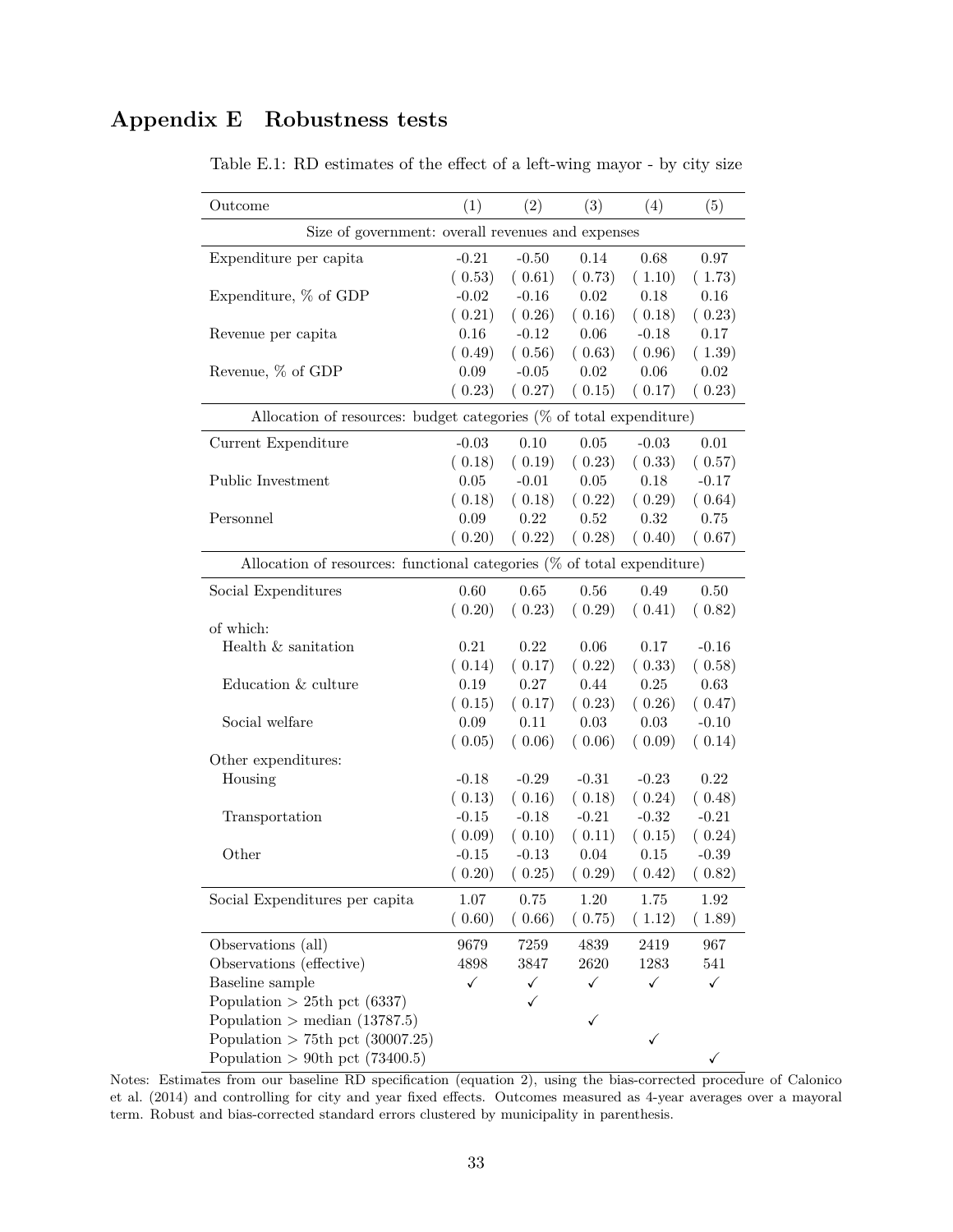| Outcome                        |         | <b>Baseline</b> | Lame Duck                                                                  |            | Tiebout<br>$<$ median |           | Tiebout<br>$<$ 25th perc. |            | Oil windfall |            |
|--------------------------------|---------|-----------------|----------------------------------------------------------------------------|------------|-----------------------|-----------|---------------------------|------------|--------------|------------|
|                                | MSE     | $\rm CER$       | $\operatorname{MSE}$                                                       | <b>CER</b> | MSE                   | $\rm CER$ | <b>MSE</b>                | CER        | <b>MSE</b>   | <b>CER</b> |
|                                |         |                 | Size of government: overall revenues and expenses                          |            |                       |           |                           |            |              |            |
| Expenditure per capita         | $-0.21$ | $-0.03$         | 1.04                                                                       | $1.27\,$   | $-1.19$               | $-1.04$   | $-0.91$                   | $-1.07$    | $2.52\,$     | 3.34       |
|                                | (0.53)  | (0.57)          | (1.18)                                                                     | (1.16)     | (0.70)                | (0.75)    | (0.90)                    | (0.95)     | (2.11)       | (2.22)     |
| Expenditure, % of GDP          | $-0.02$ | 0.01            | $-0.70$                                                                    | $-0.59$    | $-0.16$               | $-0.21$   | $-0.56$                   | $-0.63$    | $-0.61$      | $-0.42$    |
|                                | (0.21)  | (0.20)          | (1.10)                                                                     | (1.10)     | (0.33)                | (0.36)    | (0.51)                    | (0.59)     | (0.46)       | (0.46)     |
| Revenue per capita             | 0.16    | 0.49            | 0.91                                                                       | 1.29       | $-0.41$               | $-0.09$   | 0.38                      | 0.68       | 1.87         | 2.73       |
|                                | (0.49)  | (0.53)          | (1.14)                                                                     | (1.14)     | (0.74)                | (0.82)    | (1.10)                    | (1.21)     | (2.05)       | (2.17)     |
| Revenue, % of GDP              | 0.09    | $0.20\,$        | $-0.81$                                                                    | $-0.76$    | 0.06                  | 0.05      | $-0.25$                   | $-0.28$    | $-0.74$      | $-0.48$    |
|                                | (0.23)  | (0.21)          | (1.11)                                                                     | (1.12)     | (0.37)                | (0.39)    | (0.57)                    | (0.65)     | (0.47)       | (0.48)     |
|                                |         |                 | Allocation of resources: budget categories (% of total expenditure)        |            |                       |           |                           |            |              |            |
| Current Expenditure            | $-0.03$ | $-0.02$         | $-0.29$                                                                    | $-0.20$    | $-0.02$               | $-0.01$   | 0.33                      | 0.38       | 0.33         | 0.46       |
|                                | (0.18)  | (0.20)          | (0.37)                                                                     | (0.40)     | (0.23)                | (0.25)    | (0.34)                    | (0.37)     | (0.60)       | (0.62)     |
| Public Investment              | 0.05    | $0.06\,$        | $0.26\,$                                                                   | $0.16\,$   | $0.11\,$              | 0.08      | $-0.29$                   | $-0.36$    | $-0.39$      | $-0.45$    |
|                                | (0.18)  | (0.19)          | (0.36)                                                                     | (0.39)     | (0.20)                | (0.22)    | (0.34)                    | (0.38)     | (0.61)       | (0.63)     |
| Personnel                      | 0.09    | 0.03            | $-0.37$                                                                    | $-0.34$    | 0.06                  | 0.09      | 0.09                      | 0.09       | 1.44         | 1.65       |
|                                | (0.20)  | (0.22)          | (0.41)                                                                     | (0.45)     | (0.23)                | (0.25)    | (0.33)                    | (0.36)     | (0.79)       | (0.84)     |
|                                |         |                 | Allocation of resources: functional categories $(\%$ of total expenditure) |            |                       |           |                           |            |              |            |
| Social Expenditures            | 0.60    | 0.67            | 0.97                                                                       | $1.05\,$   | 0.92                  | 0.98      | 0.45                      | $\,0.61\,$ | 2.36         | 2.68       |
|                                | (0.20)  | (0.22)          | (0.37)                                                                     | (0.40)     | (0.27)                | (0.31)    | (0.35)                    | (0.39)     | (0.91)       | (0.99)     |
| of which:                      |         |                 |                                                                            |            |                       |           |                           |            |              |            |
| Health & sanitation            | 0.21    | 0.26            | 0.75                                                                       | 0.77       | 0.61                  | 0.53      | 0.49                      | 0.57       | 1.17         | 1.21       |
|                                | (0.14)  | (0.16)          | (0.24)                                                                     | (0.27)     | (0.21)                | (0.24)    | (0.27)                    | (0.31)     | (0.56)       | (0.59)     |
| Education & culture            | 0.19    | 0.27            | 0.04                                                                       | $-0.03$    | $-0.00$               | 0.08      | $-0.20$                   | $-0.08$    | 1.10         | 1.17       |
|                                | (0.15)  | (0.16)          | (0.25)                                                                     | (0.27)     | (0.19)                | (0.21)    | (0.30)                    | (0.33)     | (0.54)       | (0.59)     |
| Social welfare                 | 0.09    | $0.06\,$        | 0.22                                                                       | $0.28\,$   | 0.18                  | 0.17      | 0.12                      | $0.07\,$   | 0.07         | 0.09       |
|                                | (0.05)  | (0.06)          | (0.10)                                                                     | (0.11)     | (0.07)                | (0.08)    | (0.09)                    | (0.10)     | (0.19)       | (0.21)     |
| Other Expenditures:            |         |                 |                                                                            |            |                       |           |                           |            |              |            |
| Housing                        | $-0.18$ | $-0.19$         | $-0.37$                                                                    | $-0.43$    | $-0.05$               | $-0.02$   | 0.02                      | 0.00       | $-0.14$      | $-0.24$    |
|                                | (0.13)  | (0.14)          | (0.29)                                                                     | (0.32)     | (0.18)                | (0.20)    | (0.25)                    | (0.27)     | (0.51)       | (0.55)     |
| Transportation                 | $-0.15$ | $-0.15$         | $-0.16$                                                                    | $-0.12$    | $-0.18$               | $-0.15$   | $-0.11$                   | $-0.02$    | $-0.47$      | $-0.49$    |
|                                | (0.09)  | (0.10)          | (0.18)                                                                     | (0.20)     | (0.12)                | (0.13)    | (0.16)                    | (0.18)     | (0.20)       | (0.21)     |
| Other                          | 1.07    | 1.44            | 3.28                                                                       | 3.79       | 0.50                  | 0.90      | 0.10                      | 0.38       | 7.98         | 8.22       |
|                                | (0.60)  | (0.67)          | (1.29)                                                                     | (1.30)     | (0.77)                | (0.83)    | (1.12)                    | (1.19)     | (2.71)       | (3.11)     |
| Social Expenditures per capita | 1.07    | 1.44            | 3.28                                                                       | 3.79       | 0.50                  | 0.90      | 0.10                      | 0.38       | 7.98         | 8.22       |
|                                | (0.60)  | (0.67)          | (1.29)                                                                     | (1.30)     | (0.77)                | (0.83)    | (1.12)                    | (1.19)     | (2.71)       | (.3.11)    |
| Observations (all)             | 9679    | 9679            | 2555                                                                       | 2555       | 5418                  | 5418      | 3073                      | 3073       | 893          | 893        |
| Observations (effective)       | 4898    | 3497            | 1345                                                                       | 1015       | 3173                  | $\,2395$  | 2129                      | 1704       | 484          | 389        |

<span id="page-35-0"></span>Table E.2: RD estimates of the effect of a left-wing mayor: robustness to alternative bandwith selection

Notes: Estimates from our baseline RD specification (equation [2](#page-8-1)), using the bias-corrected procedure of [Calonico](#page-18-8) [et al.](#page-18-8) [\(2014\)](#page-18-8) and controlling for city and year fixed effects. Outcomes measured as 4-year averages over a mayoral term. Robust and bias-corrected standard errors clustered by municipality in parenthesis.